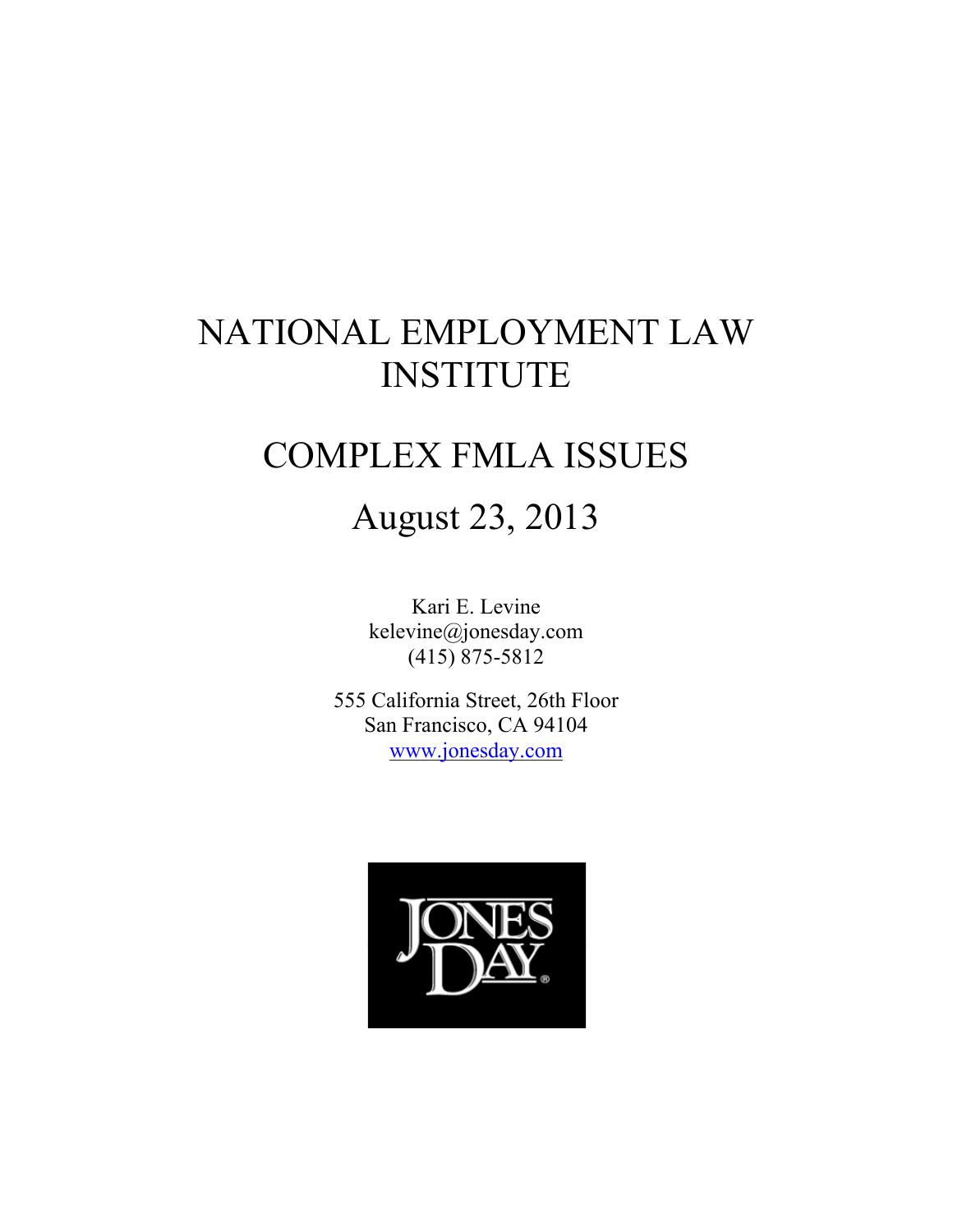# **TABLE OF CONTENTS**

#### Page

| $I_{\cdot}$ |                              |                |  |
|-------------|------------------------------|----------------|--|
|             | А.                           |                |  |
|             | <b>B.</b>                    |                |  |
|             | $C_{\cdot}$                  |                |  |
| П.          |                              |                |  |
|             | $\mathbf{A}$ .               |                |  |
|             | B <sub>1</sub>               |                |  |
| Ш.          |                              |                |  |
|             | А.                           |                |  |
|             | <b>B.</b>                    |                |  |
|             |                              | $\mathbf{1}$ . |  |
|             |                              | 2.             |  |
|             |                              | 3.             |  |
|             |                              | $4_{\cdot}$    |  |
| IV.         |                              |                |  |
|             | А.                           |                |  |
|             | B.                           |                |  |
|             | $C_{\cdot}$                  |                |  |
|             |                              | 1.             |  |
|             |                              | 2.             |  |
| V.          |                              |                |  |
|             | A.                           |                |  |
|             |                              |                |  |
|             | <b>B.</b><br>$\mathcal{C}$ . |                |  |
|             |                              |                |  |
|             | D.                           |                |  |
|             | D.                           |                |  |
| VI.         |                              |                |  |
|             | А.                           |                |  |
|             | <b>B.</b>                    |                |  |
|             | C.                           |                |  |
| VII.        |                              |                |  |
|             | A.                           |                |  |
|             | <b>B.</b>                    |                |  |
|             | C.                           |                |  |
|             | D.                           |                |  |
| VIII.       |                              |                |  |
|             | A.                           |                |  |
|             | <b>B.</b>                    |                |  |
|             | $\mathcal{C}$ .              |                |  |
|             | D.                           |                |  |
| IX.         |                              |                |  |
|             | А.                           |                |  |
|             | <b>B.</b>                    |                |  |
|             | C.                           |                |  |
| Х.          |                              |                |  |
|             | А.                           |                |  |
|             |                              | 1.             |  |
|             |                              | 2.             |  |
|             | <b>B.</b>                    |                |  |
|             |                              | 1.             |  |
|             |                              | 2.             |  |
| XI.         |                              |                |  |
|             |                              |                |  |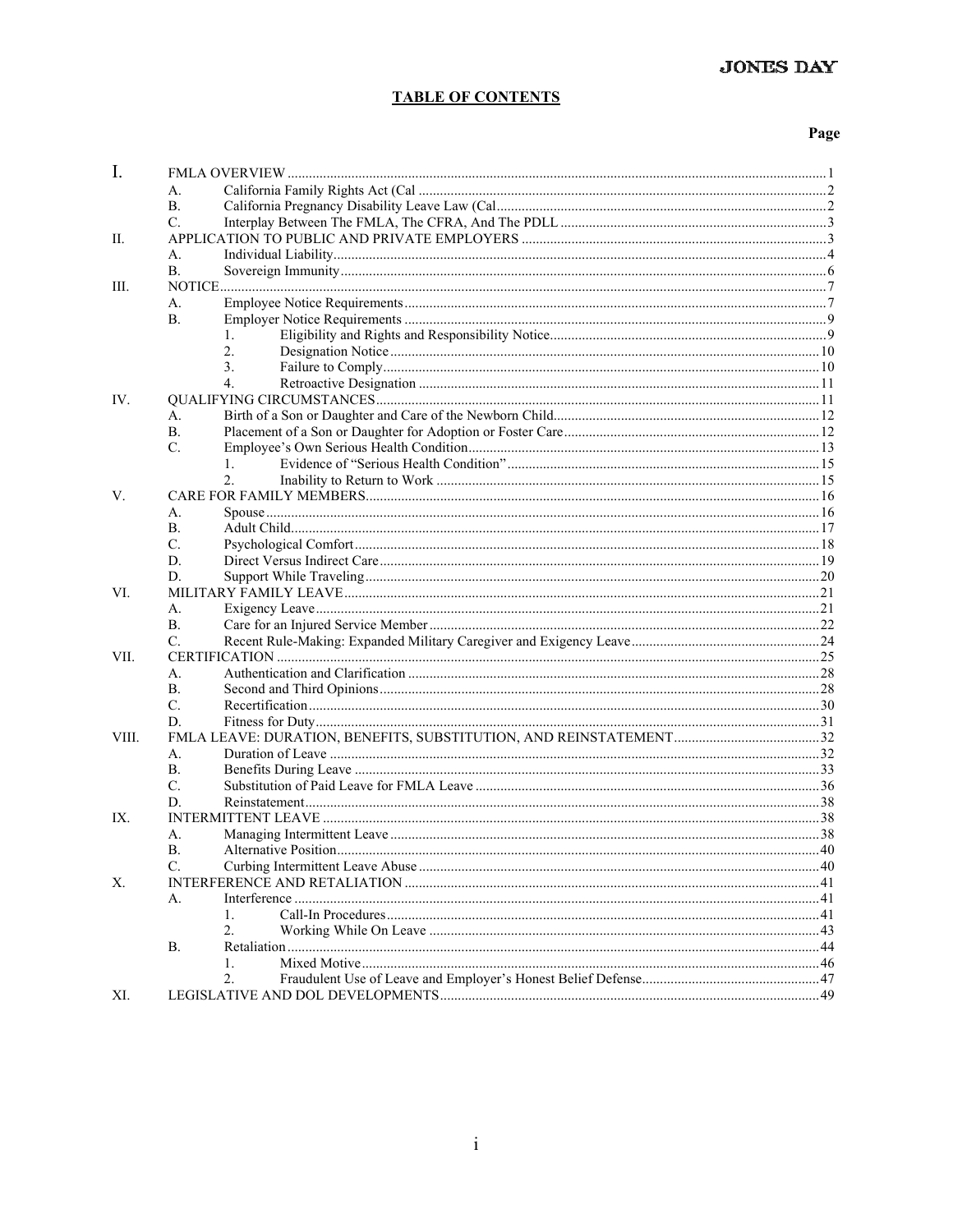#### **TABLE OF AUTHORITIES**

|--|

| <b>CASES</b>                                         |  |
|------------------------------------------------------|--|
| Alred v. Eli Lilly & Co.,                            |  |
| Alsoofi v. ThyssenKrupp Materials NA,                |  |
| Ballard v. Chicago Park District,                    |  |
| Bosse v. Baltimore County,                           |  |
| Brady v. Potter,                                     |  |
| Brown v. Automotive Components Holdings LLC,         |  |
| Brunson v. Forest Preserve Dist. of Cook Cnty.,      |  |
| Burnett v. LFW Inc.,                                 |  |
| Byrne v. Avon Productions, Inc.,                     |  |
| Callison v. City of Philadelphia,                    |  |
| Cash v. Smith,                                       |  |
| Coleman v. Court of Appeals of Maryland,             |  |
| Coleman v. Md. Court of Appeals,                     |  |
| Crouch v. J.C. Penney Corp.,                         |  |
| Darst v. Interstate Brands Corp.,                    |  |
| de la Rama v. Illinois Department of Human Services, |  |
| DeGraw v. Exide Technologies,                        |  |
| Dudley v. Dep't of Transp.,                          |  |
| Erdman v. Nationwide Insurance.                      |  |
| Fioto v. Manhattan Woods Golf Enterprises, LLC,      |  |
| Fischbach v. City of Toledo,                         |  |
| Franks v. Indian Rivers Mental Health Center,        |  |
| Gibson v. City of Louisville,                        |  |
| Grindstaff v. Sun Chemical Corp.,                    |  |
| Gross v. FBL Financial Services, Inc.,               |  |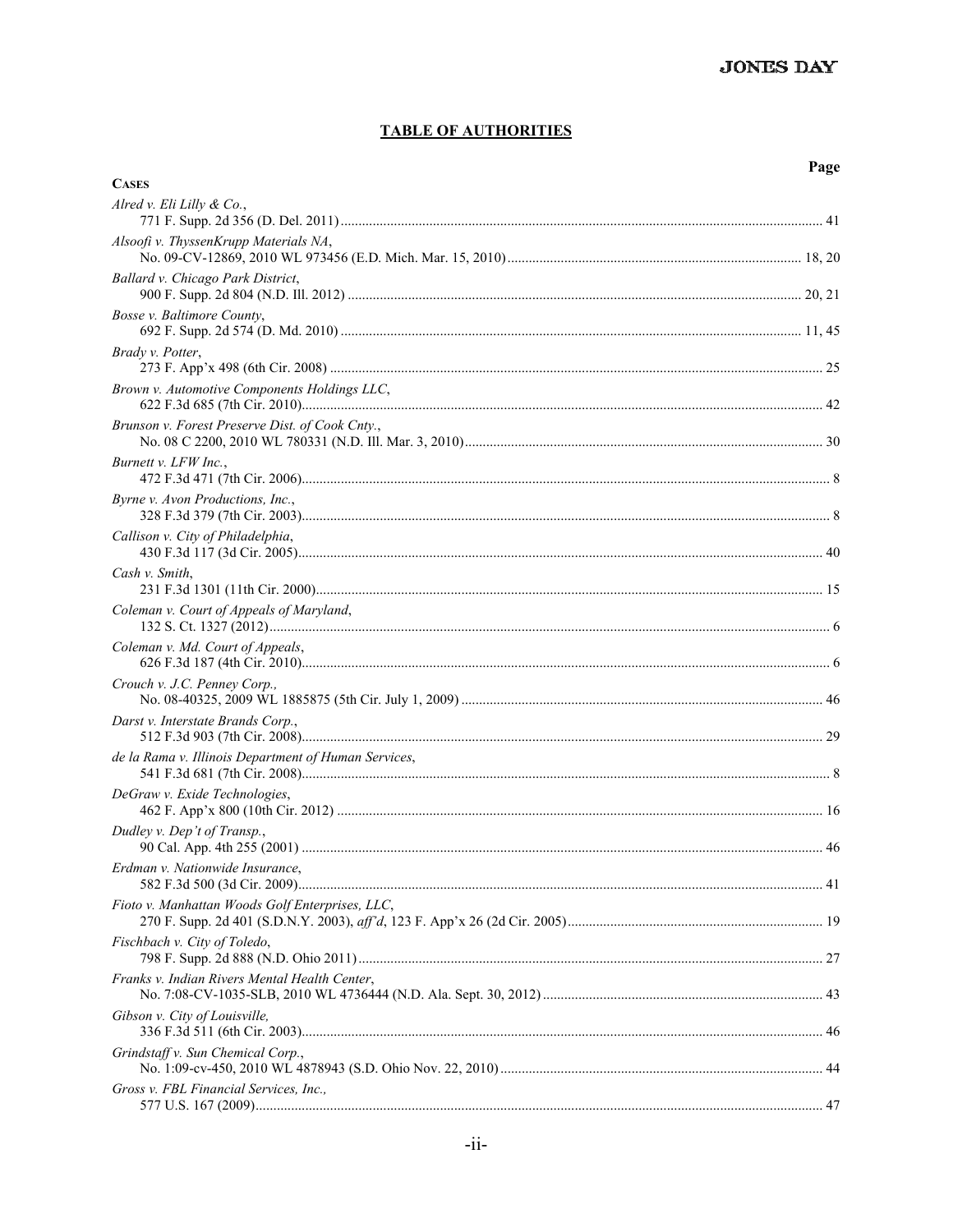| Hearst v. Progressive Foam Technologies, Inc.,<br>Hodgens v. Gen. Dynamics Corp.,<br>Hoge v. Honda of Am. Mfg., Inc.,<br>Hood v. City of Cleveland,<br>Hunter v. Valley View,<br>Jackson v. Jernberg Industries, Inc.,<br>Jaszczyszyn v. Advantage Health Physician Network,<br>Joostberns v. United Parcel Servs., Inc.,<br>Lane v. Pontiac Osteopathic Hospital,<br>Lee v. United States Steel Corp.,<br>Lewis v. United States,<br>Lichtenstein v. University of Pittsburgh Medical Center,<br>Lineberry v. Richards,<br>Lonicki v. Sutter Health Cent.,<br>Lovland v. Employers Mutual Casualty Co.,<br>Majewski v. Automatic Data Processing, Inc.,<br>Mauder v. Metro. Transit Auth. of Harris Cnty., Tex.,<br>McDonnell Douglas Corp. v. Green,<br>Mercer v. The Arc of Prince Georges County, Inc.,<br>Millea v. Metro-North Railroad Co.,<br>Mitchell v. Chapman,<br>Modica v. Taylor, | Haybarger v. Lawrence County Adult Probation and Parole, |  |
|-------------------------------------------------------------------------------------------------------------------------------------------------------------------------------------------------------------------------------------------------------------------------------------------------------------------------------------------------------------------------------------------------------------------------------------------------------------------------------------------------------------------------------------------------------------------------------------------------------------------------------------------------------------------------------------------------------------------------------------------------------------------------------------------------------------------------------------------------------------------------------------------------|----------------------------------------------------------|--|
|                                                                                                                                                                                                                                                                                                                                                                                                                                                                                                                                                                                                                                                                                                                                                                                                                                                                                                 |                                                          |  |
|                                                                                                                                                                                                                                                                                                                                                                                                                                                                                                                                                                                                                                                                                                                                                                                                                                                                                                 |                                                          |  |
|                                                                                                                                                                                                                                                                                                                                                                                                                                                                                                                                                                                                                                                                                                                                                                                                                                                                                                 |                                                          |  |
|                                                                                                                                                                                                                                                                                                                                                                                                                                                                                                                                                                                                                                                                                                                                                                                                                                                                                                 |                                                          |  |
|                                                                                                                                                                                                                                                                                                                                                                                                                                                                                                                                                                                                                                                                                                                                                                                                                                                                                                 |                                                          |  |
|                                                                                                                                                                                                                                                                                                                                                                                                                                                                                                                                                                                                                                                                                                                                                                                                                                                                                                 |                                                          |  |
|                                                                                                                                                                                                                                                                                                                                                                                                                                                                                                                                                                                                                                                                                                                                                                                                                                                                                                 |                                                          |  |
|                                                                                                                                                                                                                                                                                                                                                                                                                                                                                                                                                                                                                                                                                                                                                                                                                                                                                                 |                                                          |  |
|                                                                                                                                                                                                                                                                                                                                                                                                                                                                                                                                                                                                                                                                                                                                                                                                                                                                                                 |                                                          |  |
|                                                                                                                                                                                                                                                                                                                                                                                                                                                                                                                                                                                                                                                                                                                                                                                                                                                                                                 |                                                          |  |
|                                                                                                                                                                                                                                                                                                                                                                                                                                                                                                                                                                                                                                                                                                                                                                                                                                                                                                 |                                                          |  |
|                                                                                                                                                                                                                                                                                                                                                                                                                                                                                                                                                                                                                                                                                                                                                                                                                                                                                                 |                                                          |  |
|                                                                                                                                                                                                                                                                                                                                                                                                                                                                                                                                                                                                                                                                                                                                                                                                                                                                                                 |                                                          |  |
|                                                                                                                                                                                                                                                                                                                                                                                                                                                                                                                                                                                                                                                                                                                                                                                                                                                                                                 |                                                          |  |
|                                                                                                                                                                                                                                                                                                                                                                                                                                                                                                                                                                                                                                                                                                                                                                                                                                                                                                 |                                                          |  |
|                                                                                                                                                                                                                                                                                                                                                                                                                                                                                                                                                                                                                                                                                                                                                                                                                                                                                                 |                                                          |  |
|                                                                                                                                                                                                                                                                                                                                                                                                                                                                                                                                                                                                                                                                                                                                                                                                                                                                                                 |                                                          |  |
|                                                                                                                                                                                                                                                                                                                                                                                                                                                                                                                                                                                                                                                                                                                                                                                                                                                                                                 |                                                          |  |
|                                                                                                                                                                                                                                                                                                                                                                                                                                                                                                                                                                                                                                                                                                                                                                                                                                                                                                 |                                                          |  |
|                                                                                                                                                                                                                                                                                                                                                                                                                                                                                                                                                                                                                                                                                                                                                                                                                                                                                                 |                                                          |  |
|                                                                                                                                                                                                                                                                                                                                                                                                                                                                                                                                                                                                                                                                                                                                                                                                                                                                                                 |                                                          |  |
|                                                                                                                                                                                                                                                                                                                                                                                                                                                                                                                                                                                                                                                                                                                                                                                                                                                                                                 |                                                          |  |
|                                                                                                                                                                                                                                                                                                                                                                                                                                                                                                                                                                                                                                                                                                                                                                                                                                                                                                 | Mullin v. Rochester Manpower, Inc.,                      |  |
| Nazir v. United Airlines, Inc.,                                                                                                                                                                                                                                                                                                                                                                                                                                                                                                                                                                                                                                                                                                                                                                                                                                                                 |                                                          |  |
| Nelson v. United Techs.,                                                                                                                                                                                                                                                                                                                                                                                                                                                                                                                                                                                                                                                                                                                                                                                                                                                                        |                                                          |  |
| Nevada Department of Human Resources v. Hibbs,                                                                                                                                                                                                                                                                                                                                                                                                                                                                                                                                                                                                                                                                                                                                                                                                                                                  |                                                          |  |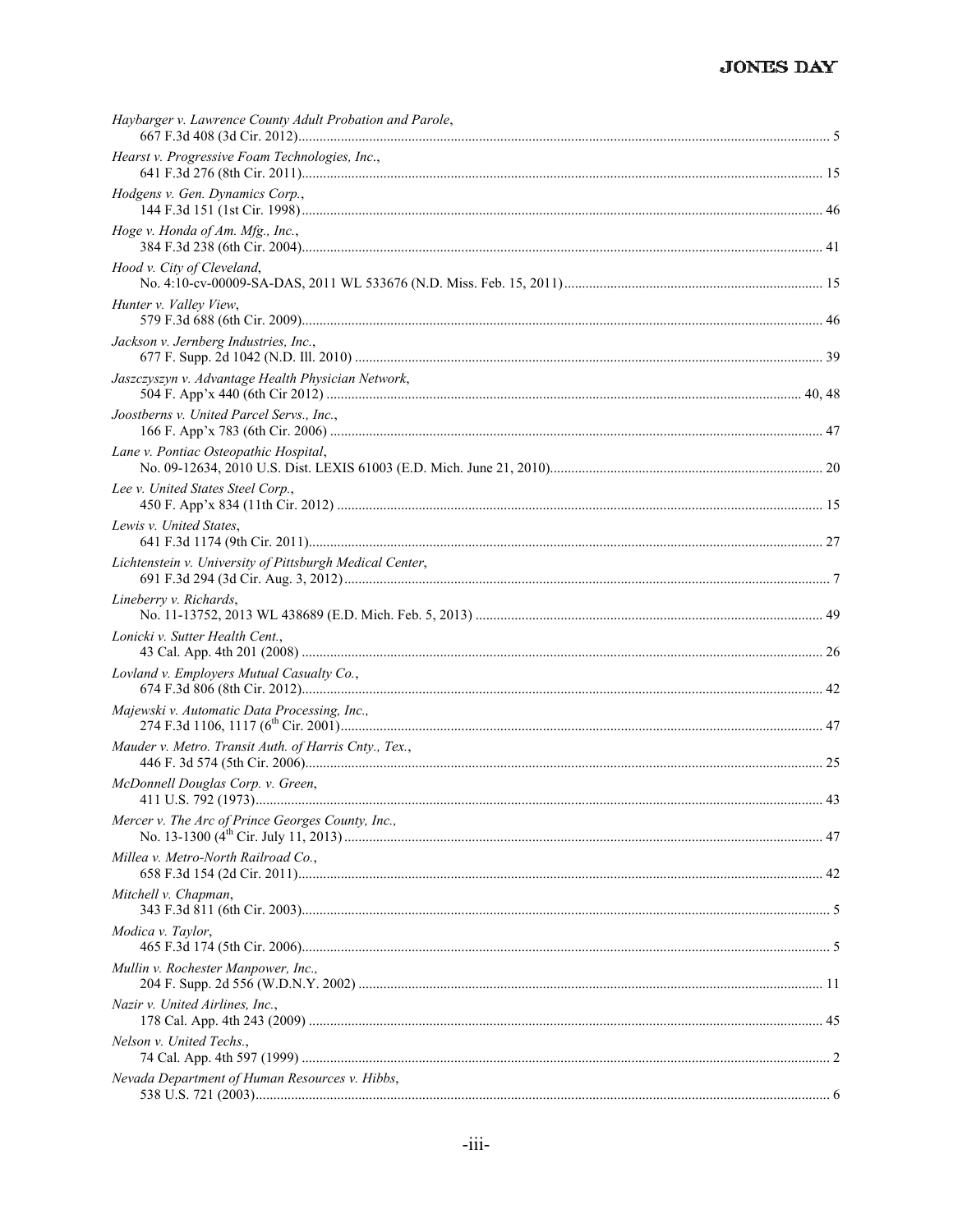| Novak v. MetroHealth Med. Ctr.,                                                                                                                     |  |
|-----------------------------------------------------------------------------------------------------------------------------------------------------|--|
| Police Benevolent Association Local No. 249 v. County of Burlington,                                                                                |  |
| Price v. City of Fort Wayne,                                                                                                                        |  |
| Reilly v. Revlon, Inc.,                                                                                                                             |  |
| Rhoads v. FDIC,                                                                                                                                     |  |
| Richardson v. Monitronics, International Inc.,                                                                                                      |  |
| Righi v. SMC Corporation of America,                                                                                                                |  |
| Rodriguez v. Smithfield Packing Co.,                                                                                                                |  |
| Romans v. Michigan Department of Human Services,                                                                                                    |  |
| Scamihorn v. General Truck Drivers,                                                                                                                 |  |
| Scruggs v. Carrier Corp.,                                                                                                                           |  |
| Seeger v. Cincinnati Bell Telephone Co., LLC,                                                                                                       |  |
| Sisk v. Picture People, Inc.,                                                                                                                       |  |
| Soehner v. Time Warner Cable, Inc.,                                                                                                                 |  |
| Stekloff v. St. John's Mercy Health Sys.,                                                                                                           |  |
| Stevenson v. Hyre Elec. Co.,                                                                                                                        |  |
| Strickland v. Water Works and Sewer Board of the City of Birmingham,                                                                                |  |
| Tayag v. Lahey Clinic Hospital, Inc.,                                                                                                               |  |
| Tellis v. Alaska Airlines, Inc.,                                                                                                                    |  |
| Thompson v. CenturyTel of Central Arkansas, LLC,                                                                                                    |  |
| Thomsen v. Stantec, Inc.,<br>785 F. Supp. 2d 20 (W.D.N.Y. 2011), aff'd, 483 F. App'x 620 (2d Cir. 2012), cert. denied, 133 S. Ct. 931 (2013) 44, 45 |  |
| Thorson v. Gemini, Inc.,                                                                                                                            |  |
| Twigg v. Howler Beechcraft Corp.,                                                                                                                   |  |
| United States v. Windsor,                                                                                                                           |  |
| University of Texas Southwestern Medical Center v. Nassar,                                                                                          |  |
| Wascura v. Carver,                                                                                                                                  |  |
| White v. Telcom Credit Union,                                                                                                                       |  |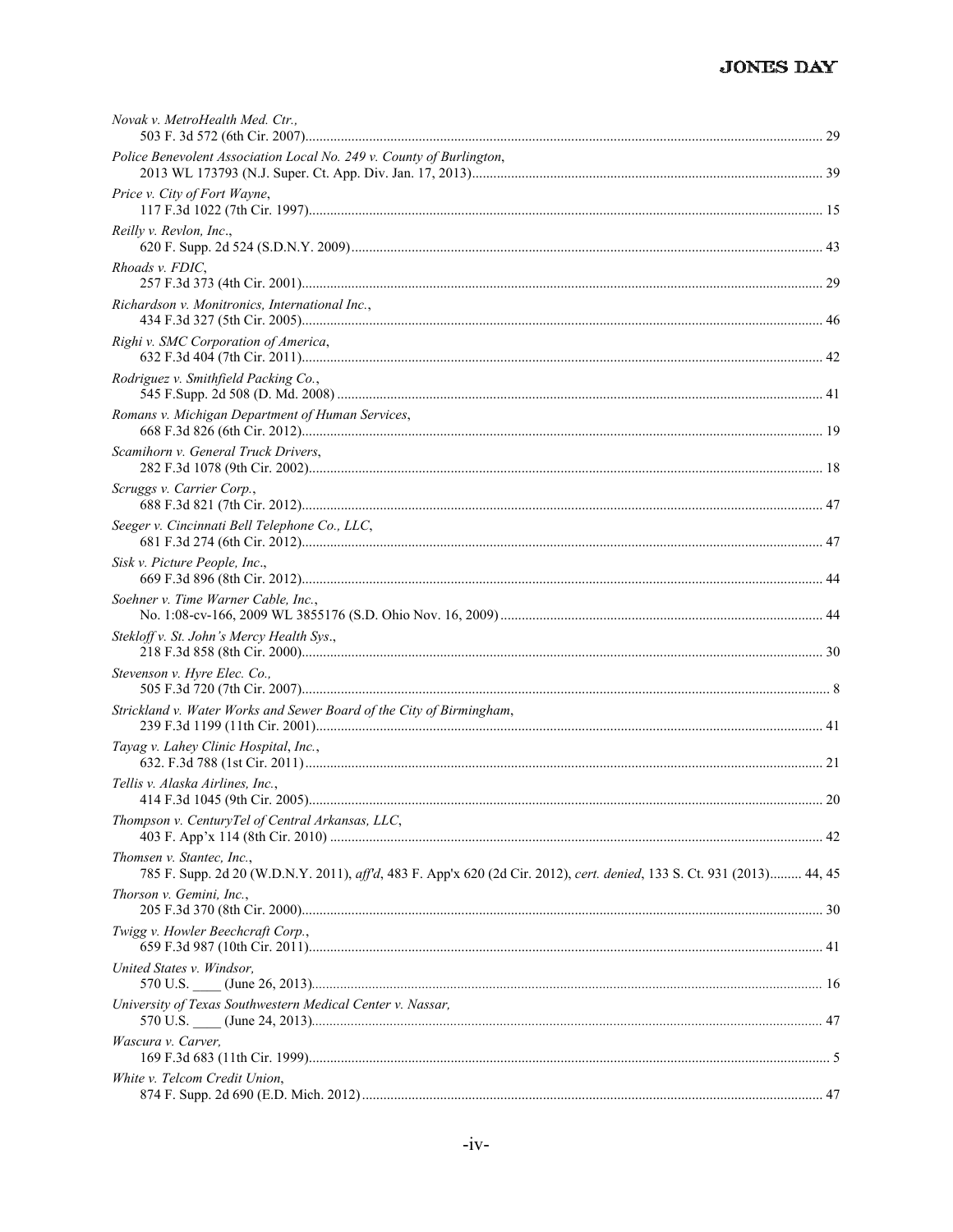# JONES DAY

| Wright v. Sw. Airlines,          |  |
|----------------------------------|--|
|                                  |  |
| Zahler v. Empire Merchants, LLC, |  |
|                                  |  |

#### **STATUTES**

#### **REGULATIONS**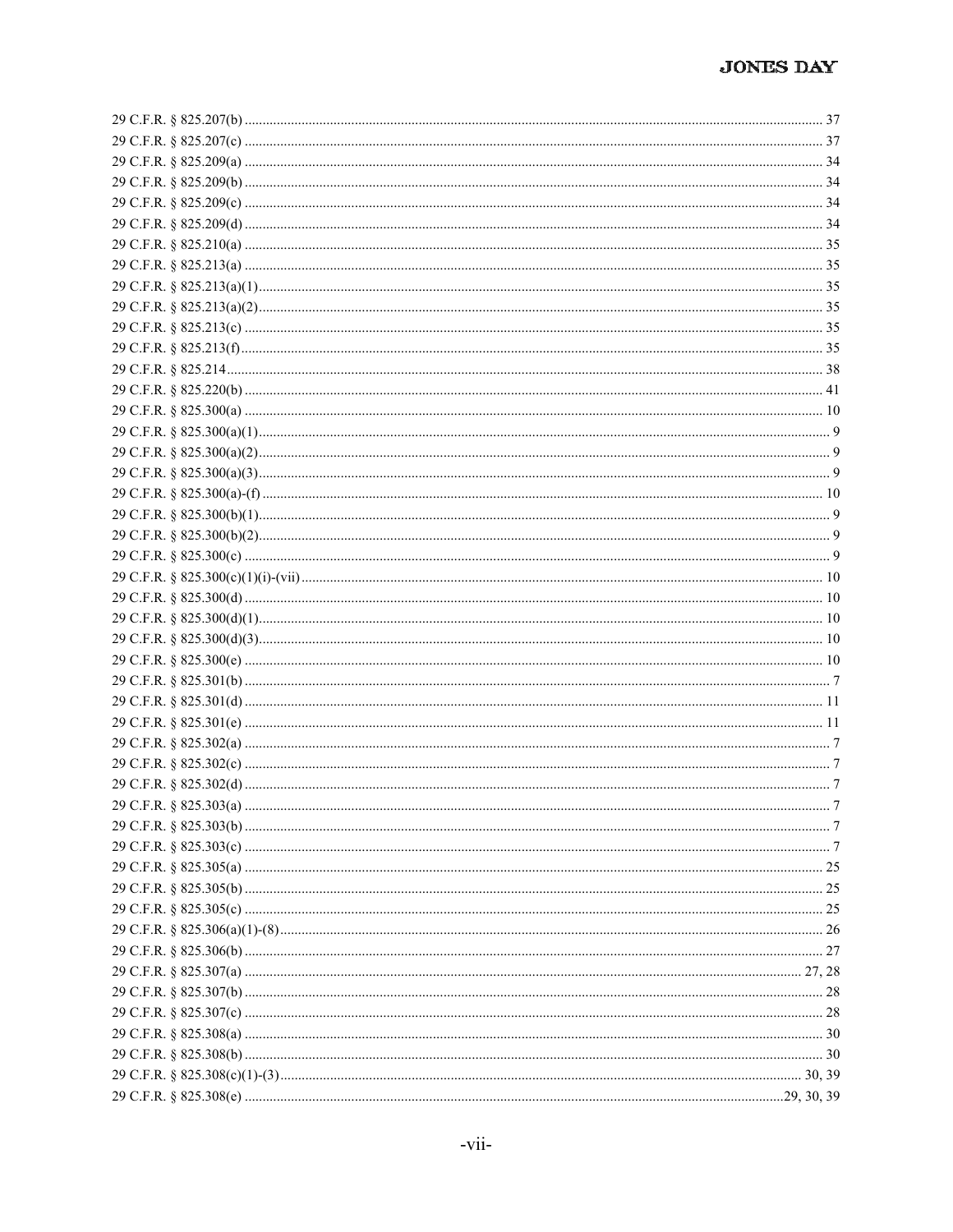| 36 |
|----|
|    |
|    |
|    |
|    |
|    |
|    |
|    |
|    |
|    |
|    |
|    |
|    |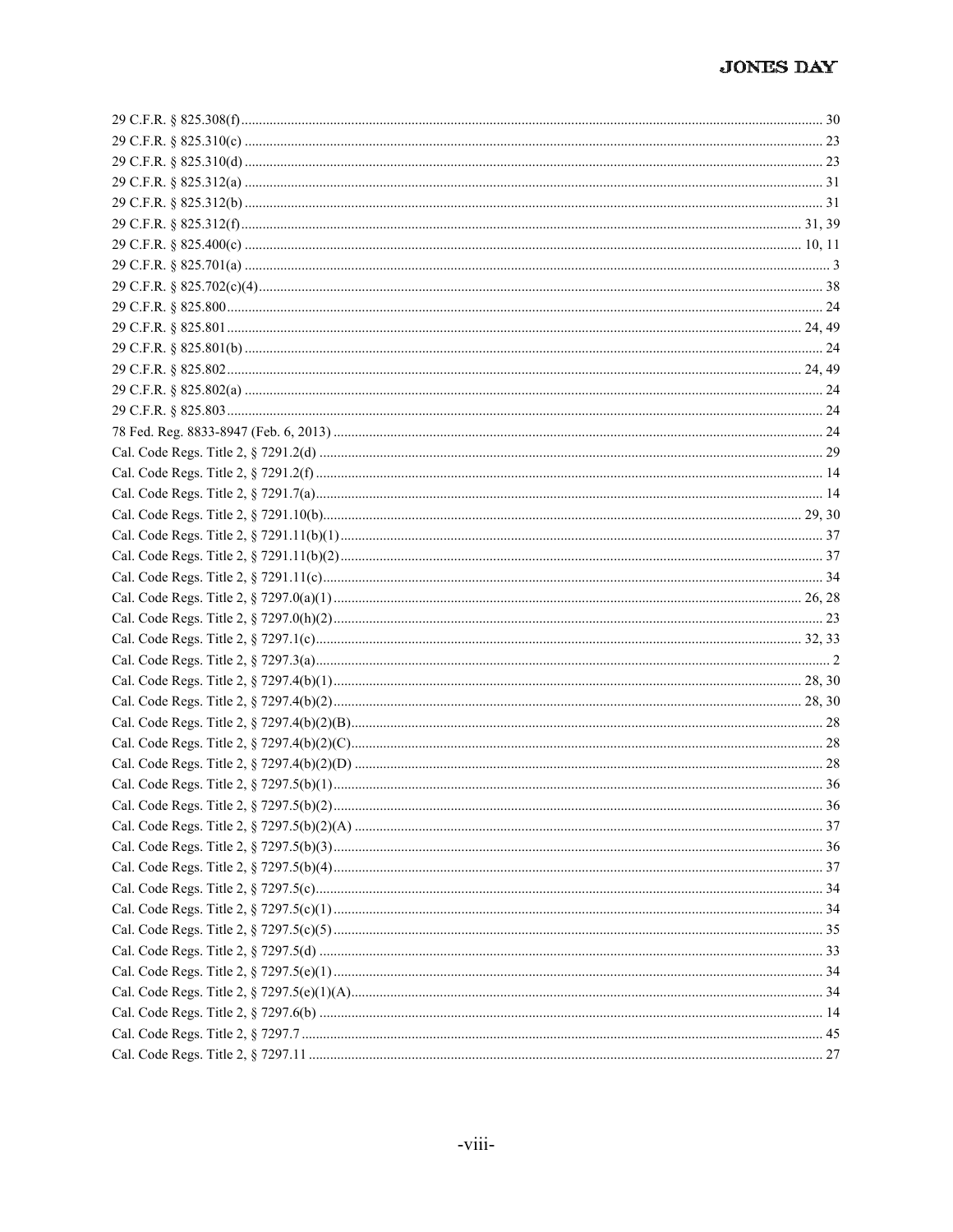#### **OTHER AUTHORITIES**

| Department of Labor Fact Sheet #28A: The Family and Medical Leave Act Military Family Leave Entitlements         |  |
|------------------------------------------------------------------------------------------------------------------|--|
| Department of Labor Form WH-382                                                                                  |  |
| Department of Labor Form WH-381                                                                                  |  |
| Department of Labor WH Publication 1420,                                                                         |  |
| Department of Labor Opinion: "Substitution of Paid Sick or Medical Leave," October 4, 2004;                      |  |
| Department of Labor, Wage and Hour Division, Administrator's Interpretation No. 2013-1 (January 14, 2013) 17, 50 |  |
|                                                                                                                  |  |
|                                                                                                                  |  |
|                                                                                                                  |  |
| National Defense Authorization Act for Fiscal Year 2010,                                                         |  |
|                                                                                                                  |  |
|                                                                                                                  |  |
| The Family and Medical Leave Inclusion Act                                                                       |  |
| The Healthy Families Act                                                                                         |  |
| The Part-Time Worker's Bill of Rights Act of 2013                                                                |  |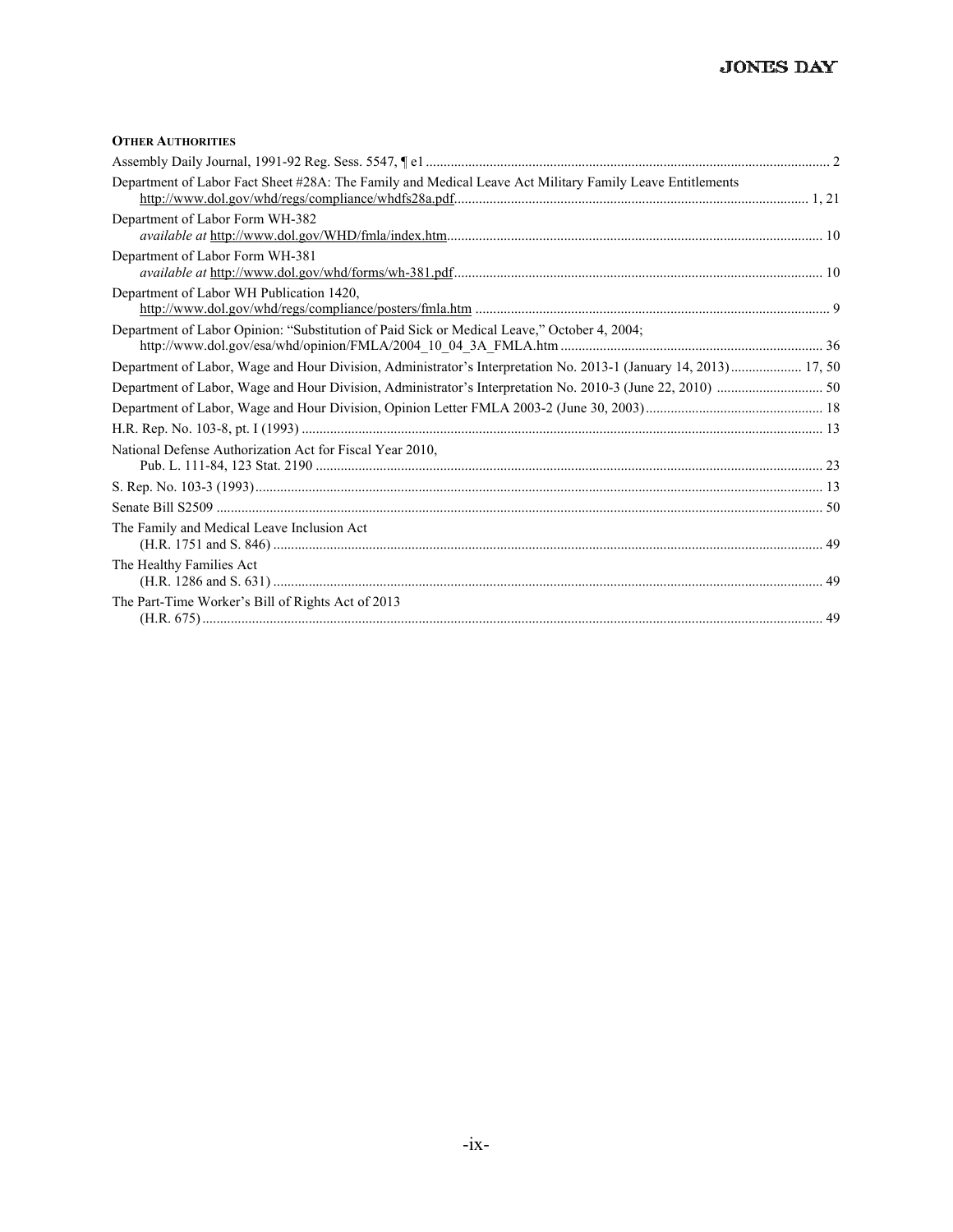#### **COMPLEX FMLA ISSUES**

With the passage of the Family and Medical Leave Act of 1993 (FMLA) twenty years ago, employers both public and private were faced with a vast new landscape of legal obligations to their employees. Compliance with the FMLA requires both knowledge of, and adherence to, its many requirements. This paper overviews those requirements and recent legal developments in their application and interpretation. The paper addresses the application of the FMLA to public and private employers and the Act's notice obligations, including constructive notice and retroactive designation. It also discusses the requirements and nuances associated with the care of adult children, the certification process, intermittent leave, and military leave. The final sections overview the standards for interference and retaliation claims as well as recent legislative activity and Department of Labor guidance on FMLA issues that may further modify employer obligations.

#### **I. FMLA OVERVIEW**

The FMLA provides qualified employees up to 12 weeks of unpaid leave for the employee's own serious health condition or to care for family members under certain circumstances.<sup>1</sup> The purpose of the Act is to allow employees to balance their work and family lives by providing job protected leave for certain personal and familial obligations.<sup>2</sup> The FMLA specifically entitles "eligible employees" to leave for one or more of the following reasons: (a) the birth of a child of the employee; (b) the placement of a child with the employee for adoption or foster care; (c) in order to care for the employee's spouse, child or parent, if such family member has a serious health condition; or (d) because of a serious health condition that makes the employee unable to perform the functions of his or her job.<sup>3</sup>

In addition, the Act was amended in 2008 by the National Defense Authorization Act (NDAA) to provide up to 12 weeks of leave due to a qualifying exigency arising out of active duty or a call to active duty military service of the spouse, child or parent of the employee, $4$  and up to 26 weeks of leave for an employee who is the spouse, child, parent, or next of kin of a covered servicemember to care for that servicemember in the event of injuries sustained as a result of their service.<sup>5</sup>

To qualify for leave under the FMLA, an employee must have been employed by the employer for at least twelve months, though that time need not have been consecutive.<sup>6</sup> In addition, the employee is required to have worked for the employer for at least 1,250 hours of service during the twelve-month period immediately preceding the leave. If employed by a

 $\frac{1}{1}$  $^{1}$  29 U.S.C. § 2612(a).

 $^{2}$  29 C.F.R. § 825.101(a), (b).

 $3^{3}$  29 U.S.C. § 2612(a)(1).

<sup>4</sup> *See* U.S. Dept. of Labor Fact Sheet #28A: The Family and Medical Leave Act Military Family Leave Entitlements, *available at* http://www.dol.gov/whd/regs/compliance/whdfs28a.pdf.

 $5$  29 U.S.C. § 2612(a)(3).

 $6$  29. C.F.R. § 825.110(a)(1), (b).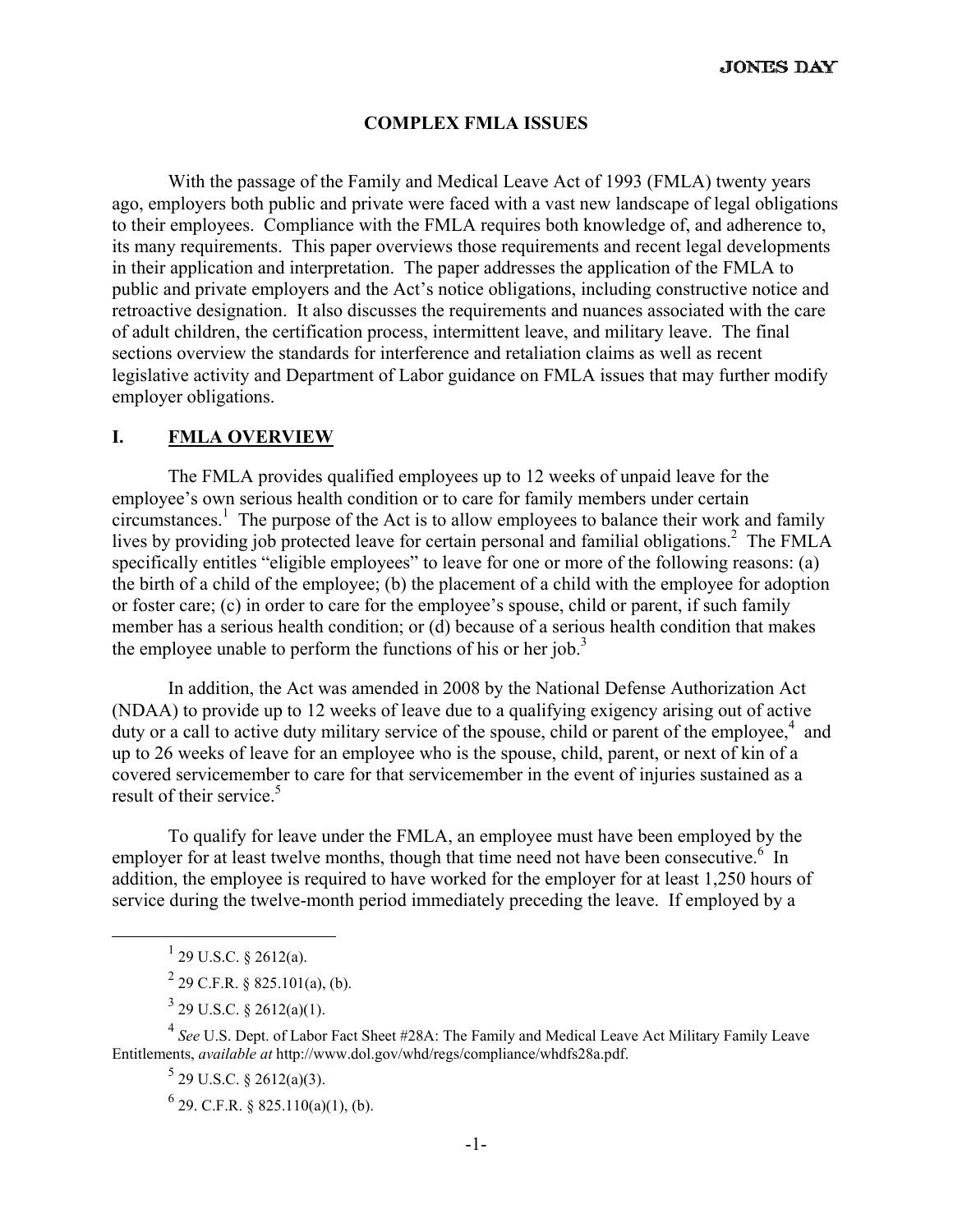private employer, the employee must also be employed at a worksite where fifty or more employees are employed within seventy-five miles of the worksite.<sup>7</sup> As discussed further below, all public agencies, regardless of the number of employees, are subject to the Act.

# **A. California Family Rights Act (Cal. Gov't Code § 12945.2)**

In 1991, two years before Congress enacted the FMLA, California passed the California Family Rights Act (CFRA). The CFRA, which is contained within the Fair Employment and Housing Act, is intended to "give employees an opportunity to take leave from work for certain personal or family medical reasons without jeopardizing job security."8

Like the FMLA, the CFRA provides qualified employees up to 12 weeks of unpaid leave for the employee's own serious health condition or to care for family members under certain circumstances.<sup>9</sup> Specifically, the CFRA provides "eligible employees" up to 12 work weeks of unpaid leave in a 12 month year for one or more of the following reasons: (a) the birth of a child of the employee; (b) the placement of a child with the employee for adoption or foster care; (c) in order to care for the employee's spouse, registered domestic partner, child or parent, if such family member has a serious health condition; or (d) because of a serious health condition that makes the employee unable to perform the functions of his or her job.<sup>10</sup>

The CFRA also outlaws an employer's ability "to refuse to hire, or to discharge, fine, suspend, expel, or discriminate against, any individual because of" his or her "exercise of the right to family care and medical leave."<sup>11</sup>

# **B. California Pregnancy Disability Leave Law (Cal. Gov't Code § 12945)**

Pursuant to the California Pregnancy Disability Leave Law (PDLL), an employee who is disabled due to pregnancy, childbirth, or a related medical condition is entitled to up to four months of leave during the period in which she is disabled. This leave is separate and distinct from an employee's right to take CFRA leave (which excludes leaves taken on account of pregnancy disability) but runs concurrently with FMLA leave. As of December 30, 2012, employers must provide reasonable accommodation, including a transfer or temporary reassignment to a less strenuous position, for female employees "affected by pregnancy." For employees who are "disabled by pregnancy," an employer must provide disability leave of up to four months per pregnancy for the period of actual disability. The law defines "affected by pregnancy" as medically advisable for an employee to obtain a reasonable accommodation; an

 $^{11}$  *Id.* § 12945.2(*I*).

 $\frac{1}{7}$  $^{7}$  29 C.F.R. § 825.110(a)(2), (3).

<sup>8</sup> *Nelson v. United Techs.*, 74 Cal. App. 4th 597, 606 (1999); *see also* Assembly Daily Journal, 1991-92 Reg. Sess. 5547, ¶ e1. ("The overarching theme of this legislation has been the need to permit workers to take leave to care for their families without fear of job loss, and, except for limitations based on number of employees or familial relationship, the bill should have the broadest possible implementation.").

<sup>&</sup>lt;sup>9</sup> Cal. Gov't Code § 12945.2(a); Cal. Code Regs. tit. 2, § 7297.3(a).

<sup>&</sup>lt;sup>10</sup> Cal. Gov't Code § 12945.2(c)(3). One notable difference between the CFRA and the FMLA is that the CFRA allows employees to take leave to care for a registered domestic partner, whereas the FMLA limits coverage to those employees caring for a spouse, child or parent.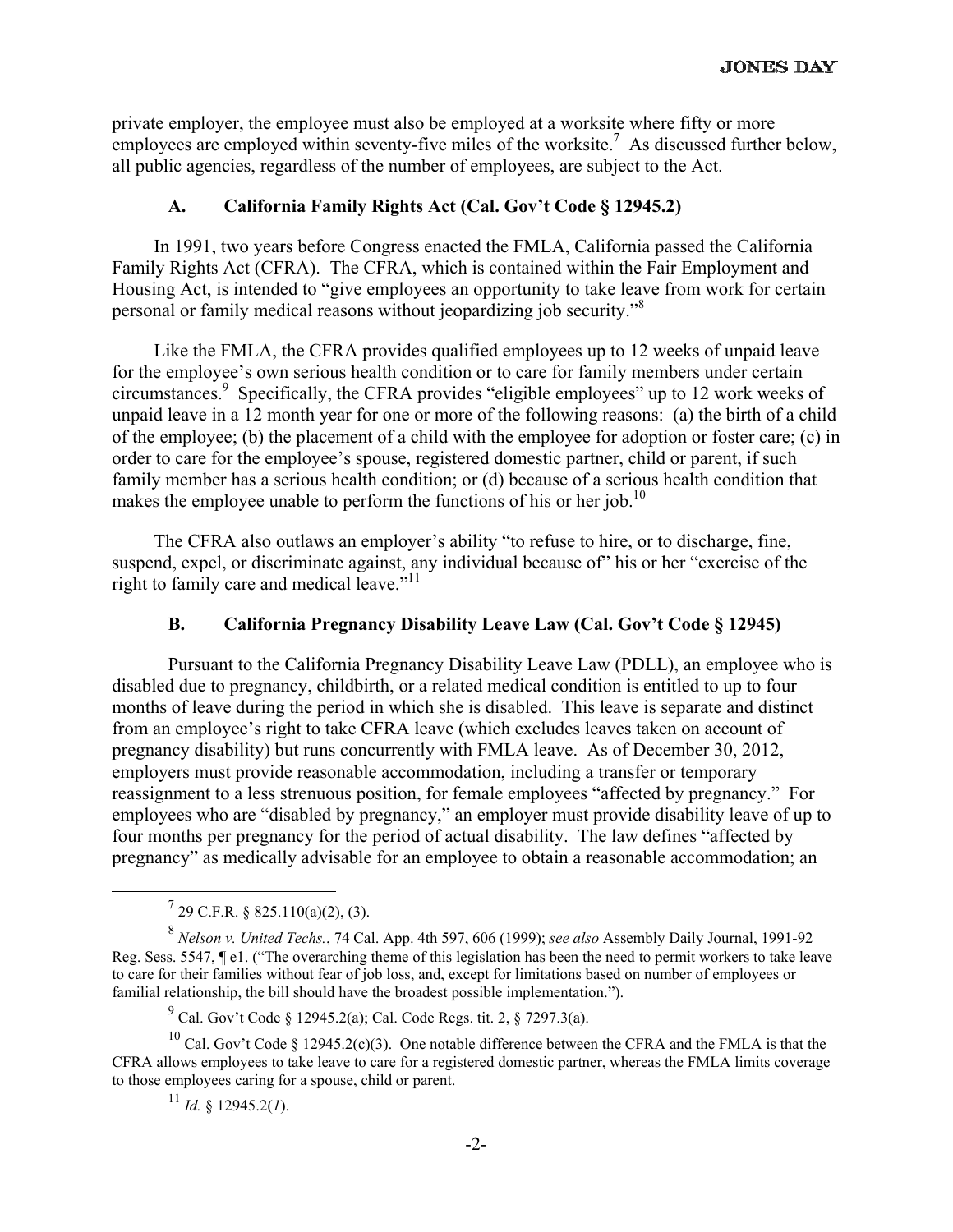employee is "disabled by pregnancy" if she cannot perform one or more of her essential job functions due to the pregnancy. In addition to accommodating and/or granting a leave of absence, employers must reinstate the employee to the same or a comparable position at the conclusion of the leave period.

# **C. Interplay Between The FMLA, The CFRA, And The PDLL**

Provisions of state or local laws providing greater family or medical leave rights than required under the FMLA are not superseded by the Act. Therefore, employers must comply with whichever law provides more expansive employee rights.<sup>12</sup> The United States Department of Labor (DOL) will not enforce state family leave laws and states may not enforce the FMLA.<sup>13</sup>

Employees are not required to designate whether the leave they are taking is FMLA leave or leave under state law. As a result, an employer must comply with the appropriate and applicable provisions of both laws. An employer covered by only one law, however, must comply only with the law under which it is covered. Similarly, an employee eligible under only one law must receive benefits in accordance with only that law.<sup>14</sup>

If leave qualifies as both FMLA leave and leave under state law, the leave used counts against the employee's entitlement under both laws.<sup>15</sup>

**NOTE**: This paper will primarily discuss the FMLA, but it will also note key distinctions between federal and California state law.

# **II. APPLICATION TO PUBLIC AND PRIVATE EMPLOYERS**

The FMLA applies to both public and private employers.<sup>16</sup> A private employer is covered by the Act if they have fifty or more employees during twenty or more calendar workweeks in the preceding calendar year.<sup>17</sup> However, the regulations for the FMLA explain that all public agencies regardless of the number of employees, are subject to the Act.<sup>18</sup> Further, an entity is considered a "public" agency if it has taxing authority or if the chief administrative officer or board is elected by the voters or their appointment is subject to approval by an elected official.19

The DOL administers the FMLA over most employers both public and private.<sup>20</sup> However, the Office of Personnel Management (OPM) administers the FMLA for most

 $12$  29 C.F.R. § 825.701(a). <sup>13</sup> *Id.* <sup>14</sup> *Id.*  $^{15}$  *Id.* 16 29 U.S.C. § 2611(4). <sup>17</sup> *Id.* § 2611(4)(A)(i). 18 29 C.F.R. § 825.104(a).  $^{19}$  *Id.* § 825.108(b). <sup>20</sup> *See* 29 C.F.R. § 825.109(a).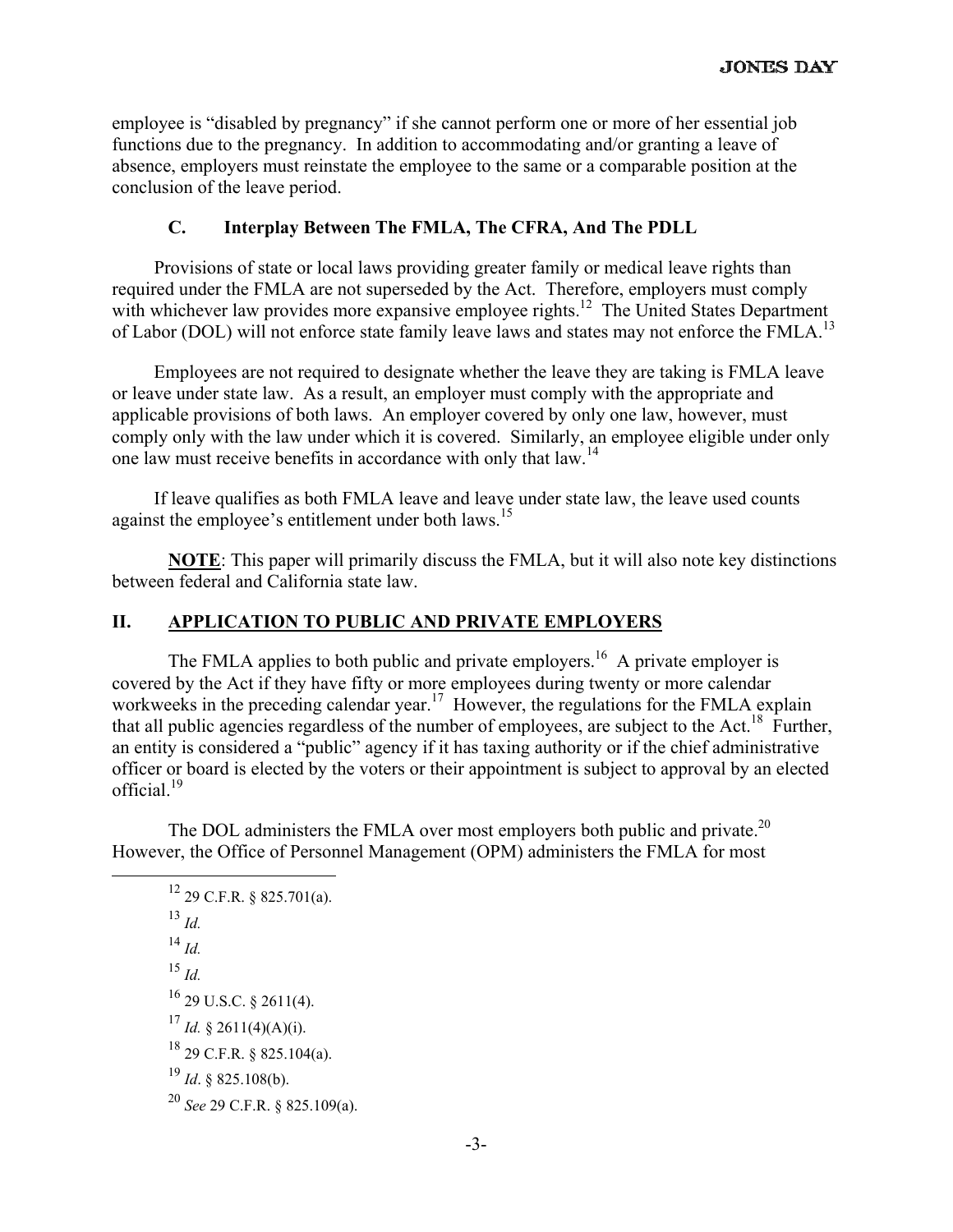employees of the federal government.<sup>21</sup> Statutory authorization for federal employees is found in Title II of the FMLA and is virtually identical to the general FMLA statute.<sup>22</sup> That said, some federal employees still fall under the jurisdiction of the DOL including employees of the Postal Service, employees of the Postal Regulatory Commission, part-time federal employees without regular tours of duty during the week, and other federal executive agencies not covered by Title II of the FMLA.

The requirements of the FMLA apply to both public and private employers equally. The legal standards and responsibilities of employers are the same in both contexts. However, in regards to enforcement of the FMLA in the public sector, there are unresolved questions as to whether public employees can be held individually liable for FMLA violations and whether state sovereign immunity under the Eleventh Amendment protects states from suit under certain provisions of the FMLA.

# **A. Individual Liability**

The FMLA statute provides for individual liability of employers. An "employer" is defined by 29 U.S.C.  $\S$  2611(4)(A) as follows:

(i) any person engaged in commerce or in any industry or activity affecting commerce who employs 50 or more employees for each working day during each of 20 or more calendar workweeks in the current or preceding calendar year;

(ii) includes—

(I) any person who acts, directly or indirectly, in the interest of an employer to any of the employees of such employer; and

(II) any successor in interest of an employer;

(iii) includes any "public agency", as defined in section  $203(x)$  of this title; and

(iv) includes the Government Accountability Office and the Library of Congress.

By including "any person who acts... in the interest of an employer" in the definition of "employer," the Act makes it possible for supervisors and managers of an organization to be held personally liable for FMLA violations.23 In the private sector, courts have consistently found that individual managers and supervisors acting on behalf of their employer may be individually liable for violating an employee's FMLA rights. However, the federal circuit courts have split on the issue in the public sector based on highly technical textual and contextual interpretations of the FMLA's definition of "employer."

 <sup>21</sup> *Id.*

<sup>22</sup> *See* 5 U.S.C. §§ 6381–6387. Given the similarities between the requirements in Title I and II of the FMLA, this paper will focus on the guidance provided by Title I and the DOL Regulations on the FMLA.

 $23$  29 U.S.C. § 2611(4)(A)(ii).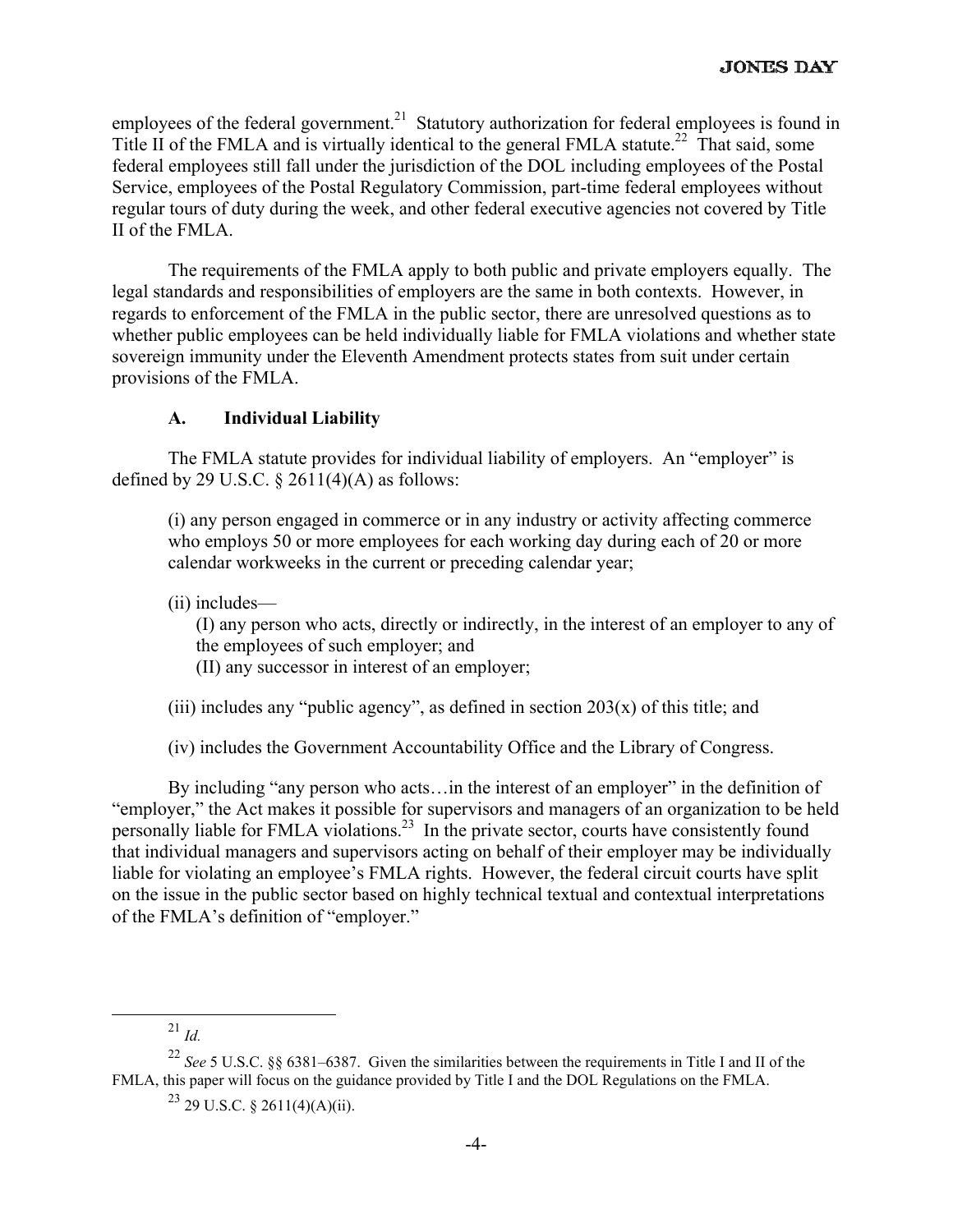In *Modica v. Taylor,* an employee for the Texas Cosmetology Commission sued for a violation of her FMLA rights when she was terminated while on medical leave.<sup>24</sup> Finding that an employee of a public agency may be held individually liable under the FMLA, the Fifth Circuit explained that the construction of the statute suggests that Congress intended to link clauses (i)-(iv).<sup>25</sup> In addition, the Fair Labor Standards Act (FLSA) defines "employer" almost identically to the FMLA.<sup>26</sup> Given that individual liability had been imputed to employees of public agencies under the FLSA in that circuit, the Court held that Modica's supervisor could be held liable as an employer under the FMLA.

Similarly, in *Haybarger v. Lawrence County Adult Probation and Parole*, the Third Circuit held that an individual supervisor in the public sector could be held individually liable for violations of the FMLA separate from, and in addition to, the employer.<sup>27</sup> The employee at issue had continuing health problems that required regular absences from work and was placed on a six-month probation for poor work performance. Six months later, her supervisor concluded that her performance had not improved and recommended that her employment be terminated. She brought suit against her supervisor, and the district court imposed individual liability. The Third Circuit upheld the decision, finding that the supervisor acted in the interest of the employer by supervising the employee and recommending her termination.

Other courts have arrived at the opposite conclusion, refusing to impose individual liability. In *Mitchell v. Chapman,* for instance, the Sixth Circuit held that the FMLA did not subject public employers to individual liability.<sup>28</sup> The Court held that statutory construction of 29 U.S.C. § 2611(4)(A) dictated that the provisions related to individual liability and public employers should be read as two separate clauses and as a result, no individual liability.<sup>29</sup>

The Supreme Court has yet to resolve this issue, but depending on the jurisdiction, it is important to note that public employees acting on behalf of their employer may be held personally liable for violations under the FMLA.

 $^{24}$  465 F.3d 174 (5th Cir. 2006) (explaining that statutory construction justifies finding that individual liability applies to public employees under the FMLA).

<sup>25</sup> *Id.* at 185.

<sup>26</sup> *Id.* at 186, *quoting Wascura v. Carver,* 169 F.3d 683, 686 (11th Cir. 1999) ("[t]he fact that Congress, in drafting the FMLA, chose to make the definition of `employer' materially identical to that in the FLSA means that decisions interpreting the FLSA offer the best guidance for construing the term `employer' as it is used in the FMLA.")).

<sup>27 667</sup> F.3d 408 (3d Cir. 2012).

<sup>28 343</sup> F.3d 811 (6th Cir. 2003).

<sup>29</sup> *Id.* at 830.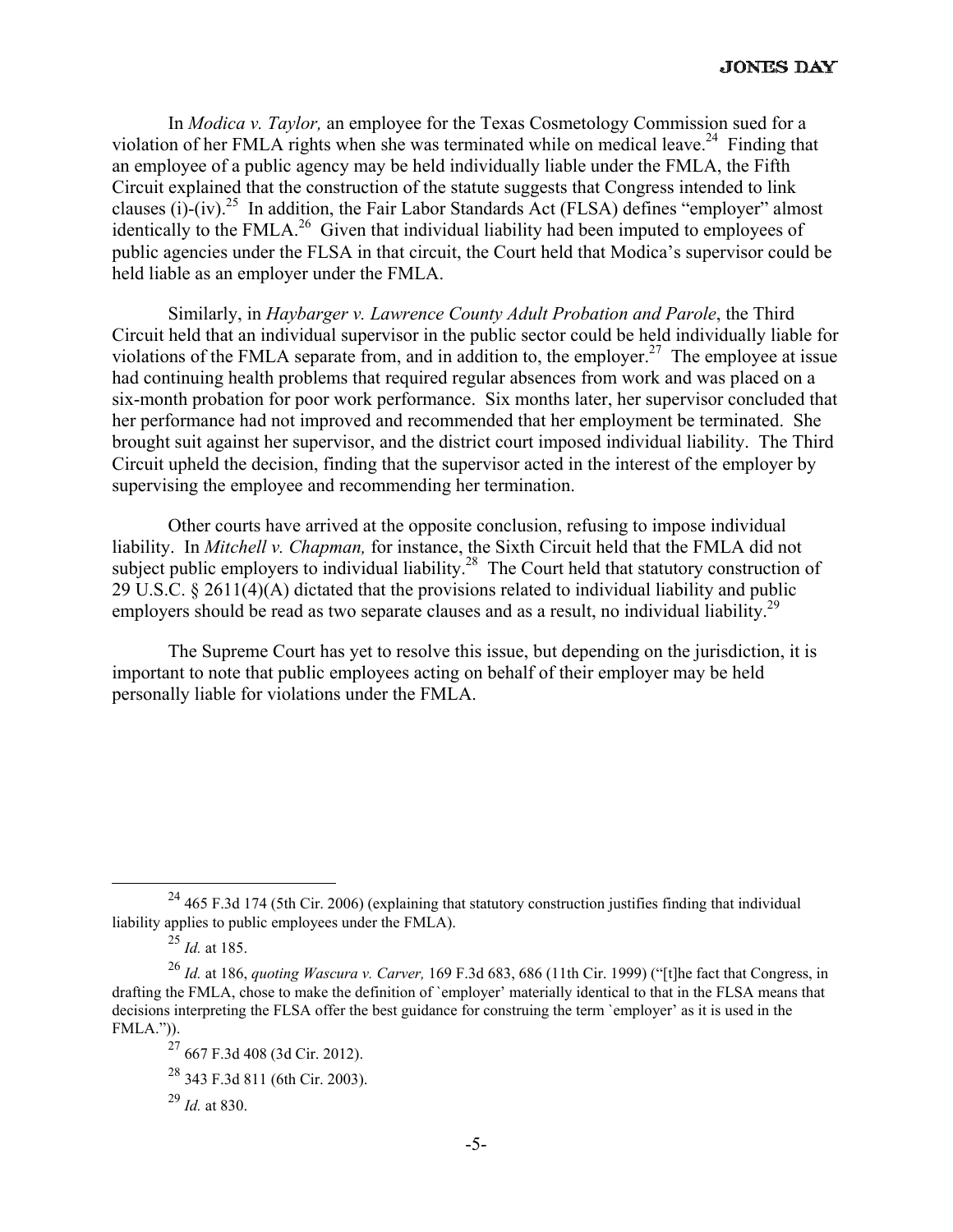#### **B. Sovereign Immunity**

The Eleventh Amendment of the U.S. Constitution protects nonconsenting states from suit in federal court under the theory of sovereign immunity. In order to infringe upon that power, Congress must "unequivocally declare its intent to abrogate and must act pursuant to a valid exercise of its power."<sup>30</sup>

In a 2003 decision, *Nevada Department of Human Resources v. Hibbs*, the U.S. Supreme Court ruled that Congress validly abrogated state government immunity with respect to the FMLA's provision for care of family members with a serious health condition.<sup>31</sup> The Court explained that a historical record of sex discrimination in state leave policies provided a Fourteenth Amendment rationale for extending the family care provision to the states.

In contrast, the Supreme Court held in a March 2012 decision, *Coleman v. Court of Appeals of Maryland*, that state sovereign immunity bars FMLA claims based on the employee's  *serious health-care condition.<sup>32</sup> Coleman, an employee of the Court of Appeals of the State* of Maryland, sued his employer in federal district court for denying him sick leave. The district court dismissed the suit on the ground that the Maryland Court of Appeals, an entity of the State of Maryland, was immune from damages on the ground of sovereign immunity, and the Fourth Circuit affirmed.

On review, a plurality of the justices on the Supreme Court upheld the decision and found that the self-care provision, standing alone, did not validly abrogate Maryland's immunity from suits for damages.<sup>33</sup> Justice Kennedy argued that Congress's evidence failed to show a pattern of state constitutional violations when it wrote the self-care provision; instead, Congress considered evidence that men and women are on medical leave in roughly equal numbers. In contrast, Congress often referred to its concerns about discrimination against women when constructing the family-care portion of the FMLA. Thus, the Court held that the self-care leave provision was not a congruent and proportional response to discriminatory conduct under § 5 of the Fourteenth Amendment and did not abrogate Maryland's sovereign immunity.

 <sup>30</sup> *Coleman v. Md. Court of Appeals*, 626 F.3d 187, 191 (4th Cir. 2010).

 $31$  538 U.S. 721 (2003).

<sup>32 132</sup> S. Ct. 1327 (2012).

 $33$  *Id.*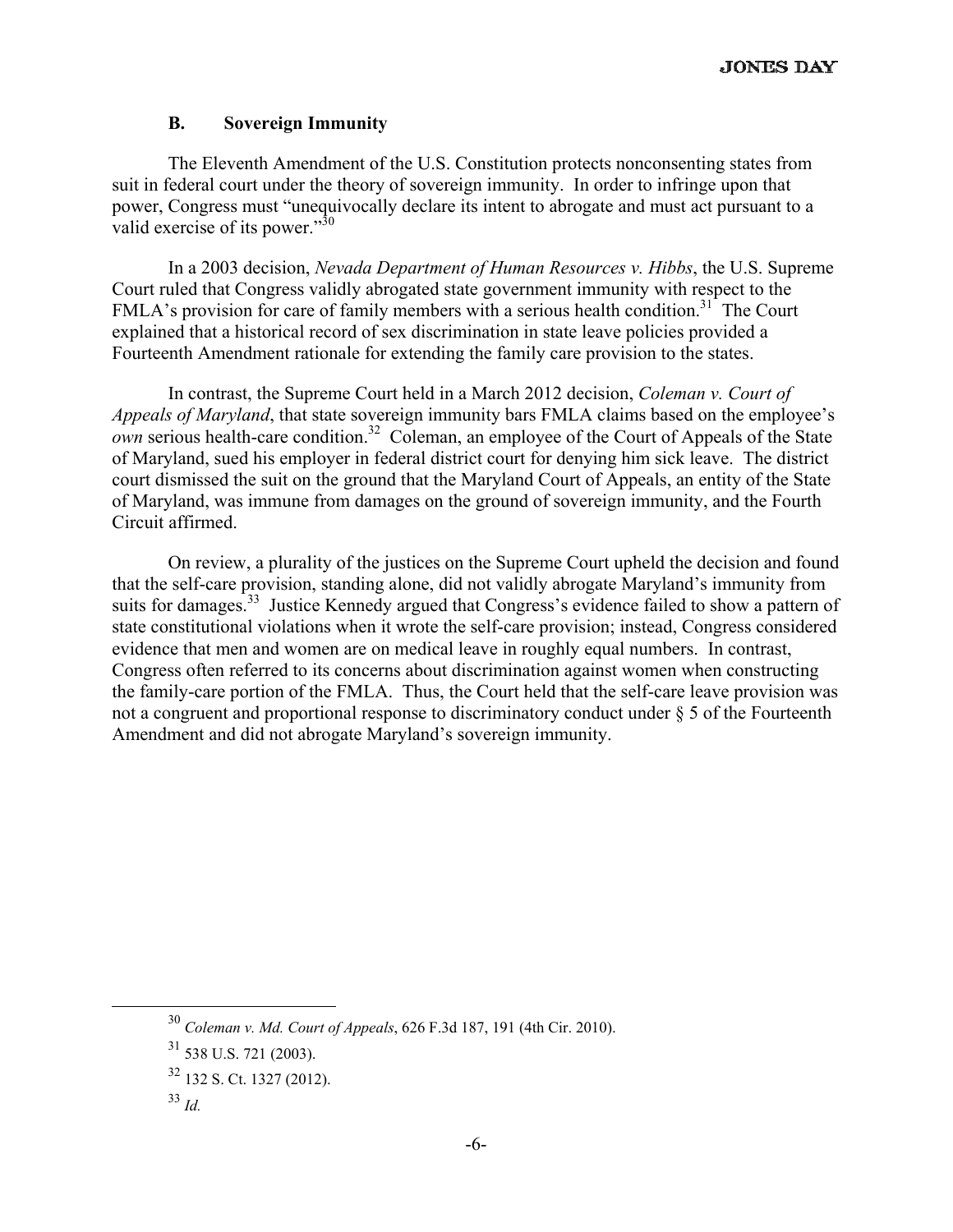# **III. NOTICE**

# **A. Employee Notice Requirements**

FMLA regulations require an employee to provide his or her employer with notice of the need for leave.<sup>34</sup> When the need for leave is foreseeable, an employee must provide the employer at least 30 days advance notice.<sup>35</sup> If 30 days notice cannot be provided, the employee must give notice as soon as practicable.<sup>36</sup> Where leave is unforeseeable, the employee must give notice as soon as practicable under the facts and circumstances of the particular case.<sup>37</sup>

Additionally, whether foreseeable or not, an employee must comply with an employer's usual and customary notice requirements for requesting leave provided there are no unusual circumstances.38 Where leave is foreseeable, an employer might require written notice or require that an employee contact a specific individual to request leave.<sup>39</sup> For unforeseeable leave, an employer might require employees to call a designated number or contact a certain person.<sup>40</sup> An employee's failure to comply with the employer's absence procedures may be grounds for delaying or denying an employee's request for FMLA coverage.<sup>41</sup>

Though an employee must provide notice of leave, he or she need not explicitly assert rights under the FMLA or even mention the statute.<sup>42</sup> Rather, the employee must merely explain the reasons for the leave such that the employer can determine whether the leave qualifies under the Act.<sup>43</sup> In a 2012 decision, *Lichtenstein v. University of Pittsburgh Medical Center*, an employee who had a history of poor attendance and continued failing to report to work was terminated after she called her supervisor and said she was in the emergency room with her mother and would be unable to attend work that day.<sup>44</sup> The trial court dismissed the employee's case on summary judgment, but the Third Circuit reversed the decision, finding that an employee "need not expressly assert rights under the FMLA or even mention the FMLA" for the Act to apply.45 Because the employee informed the supervisor that her mother was ill and in the hospital and the FMLA would potentially cover such absences, the court held that the employer should not have terminated the employee without initiating the FMLA designation process.

- 34 29 C.F.R. §§ 825.302(a), 825.303(a).  $^{35}$  *Id.* § 825.302(a).
- <sup>36</sup> *Id.* <sup>37</sup> *Id.* § 825.303(a).
- <sup>38</sup> *Id*. §§ 825.302(d); 825.303(c).
- $39$  *Id.* § 825.302(d).
- $^{40}$  *Id.* § 825.303(c).
- <sup>41</sup> *Id.* §§ 825.302(d); 825.303(c).
- <sup>42</sup> *Id.* §§ 825.302(c); 825.303(b).
- <sup>43</sup> *Id*. § 825.301(b).
- 44 691 F.3d 294 (3d Cir. Aug. 3, 2012).
- <sup>45</sup> *Id.* at 313.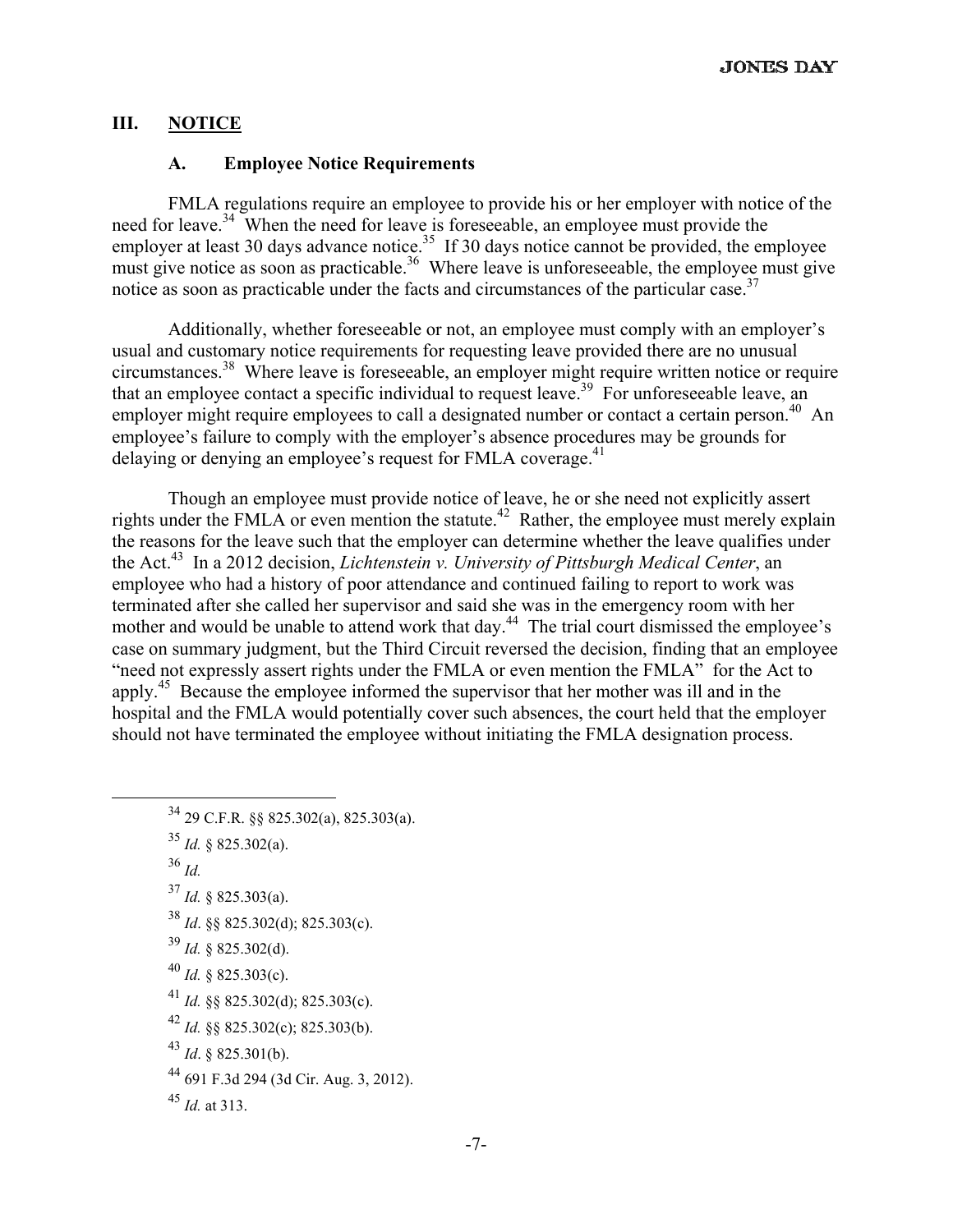Indeed, there may be circumstances where a change in employee behavior may be held to have put the employer on notice of the need for leave despite the fact that the employee has not expressly requested leave. For instance, in *Byrne v. Avon Productions, Inc.,* the Seventh Circuit held that an employee can be considered to have given notice where either the employee was unable to give verbal or written notice or where the employee's change in behavior itself constituted notice of the need for FMLA leave.<sup>46</sup> In *Byrne*, the employee had been a model employee for more than four years until he suddenly began sleeping on the job.<sup>47</sup> After a series of other odd incidents including Byrne missing an appointment with his supervisors to discuss his erratic behavior, Avon fired Byrne based on his work performance.<sup>48</sup> However, during this time Byrne was afflicted with severe depression; he was experiencing hallucinations and on the date of his proposed meeting with employers, he tried to commit suicide.<sup>49</sup> The court held that either Byrne's unusual behavior or his inability to communicate notice could satisfy the requirements of the statute. $50$ 

*Byrne* has not been relied on in many cases and even the Seventh Circuit has placed limits on the application of the exception to notice. In *Burnett v. LFW Inc.,* the Court held that *Byrne* did not apply because, the employee did not exhibit any dramatic, observable change in his performance or behavior nor did his condition prevent him from communicating with his employer.<sup>51</sup> Similarly, in *de la Rama v. Illinois Department of Human Services*, the plaintiff contended that because she was taken from work to the emergency room, later absences should have been excused under *Byrne*.<sup>52</sup> The Court explained that employers are "not require[d] . . . to play Sherlock Holmes" and that absent dramatic, observable change or an inability to communicate, the employee should have provided notice of leave.<sup>53</sup> The court did not apply *Byrne,* finding that de la Rama did not exhibit observable changes in performance and her condition did not prevent her from communicating. $54$ 

 <sup>46 328</sup> F.3d 379 (7th Cir. 2003); *see also Stevenson v. Hyre Elec. Co.,* 505 F.3d 720 (7th Cir. 2007) (clarifying that only one not both conditions in *Byrne* need to be satisfied to apply the exception – either unusual behavior constituted notice or the employee was unable to communicate the notice).

<sup>47</sup> *Id.* at 380. <sup>48</sup> *Id.*  <sup>49</sup> *Id.*  <sup>50</sup> *Id.* at 382. 51 472 F.3d 471, 480–81 (7th Cir. 2006). 52 541 F.3d 681, 687 (7th Cir. 2008).  $^{53}$  *Id.* <sup>54</sup> *Id.*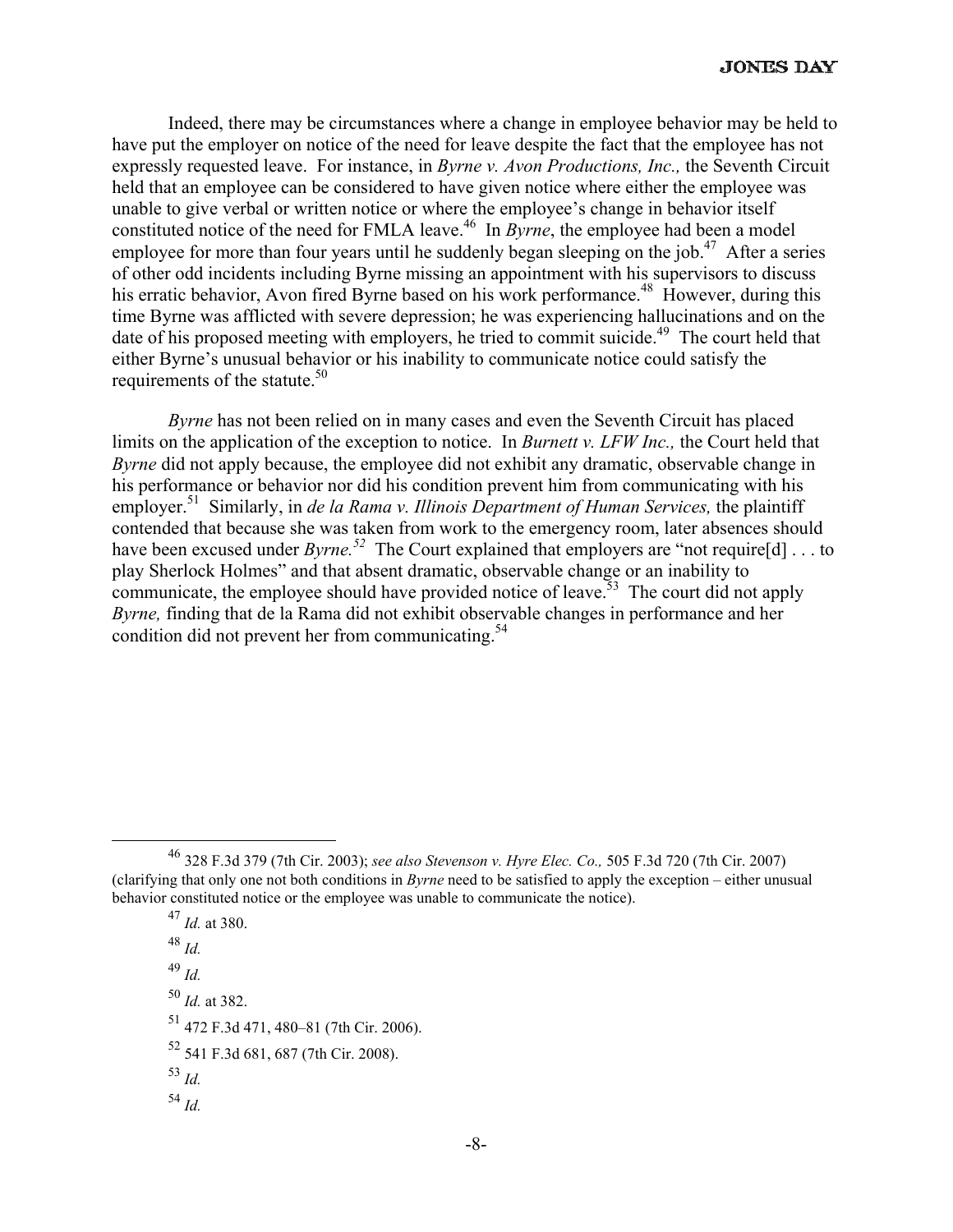# **B. Employer Notice Requirements**

The FMLA requires employers to post notice of the statute and its provisions in a conspicuous place to help inform employees of their rights.<sup>55</sup> The notice should provide information on procedures for filing complaints of violations and should be in a location where it can be prominently seen by employees.<sup>56</sup> The Department of Labor publishes a poster (WH Publication 1420), which includes the necessary information.<sup>57</sup> The poster must be displayed at all locations even if there are no employees eligible for FMLA at the location (e.g., there are fewer than 50 employees employed within a 75-mile radius of the worksite). 58 In February 2013, the DOL released a new FMLA poster for employers to use to satisfy their notice requirements.

In addition to the poster, if an FMLA employer has any eligible employees, the employer must include a general notice of leave benefits or employee rights in an employee handbook or other written materials if such materials exist.59 Otherwise, the employer can distribute a general notice to each employee upon hiring.<sup>60</sup> Both the posting requirement and distribution requirements may be accomplished electronically.<sup>61</sup>

# **1. Eligibility and Rights and Responsibility Notice**

When an employee requests FMLA leave or the employer becomes aware that an employee's leave may be for an FMLA qualifying reason, the employer must inform an employee of his or her eligibility for leave within five business days.<sup> $62$ </sup> The eligibility notice must state whether the employee is eligible, and if not, must provide at least one reason why not.<sup>63</sup> This notice can be given orally or in writing.<sup>64</sup>

In addition to the eligibility notice, the employer must also provide notice of the expectations and obligations of the employee including the consequences for failure to meet these requirements.<sup>65</sup> This employer notice should be provided to the employee within one or two business days after receiving the employee's notice of need for leave and include the following:

• that the leave will be counted against the employee's annual FMLA leave entitlement;

- 57 http://www.dol.gov/whd/regs/compliance/posters/fmla.htm.
- 58 29 C.F.R. § 825.300(a)(2).
- $^{59}$  *Id.* § 825.300(a)(3).
- <sup>60</sup> *Id.*
- $61$  *Id.* § 825.300(a)(1), (3).
- <sup>62</sup> *Id*. § 825.300(b)(1).
- <sup>63</sup> *Id.* § 825.300(b)(2).
- <sup>64</sup> *Id.*
- <sup>65</sup> *Id*. § 825.300(c).

 <sup>55 29</sup> U.S.C. § 2619(a).

 $56$  29 C.F.R. § 825.300(a)(1).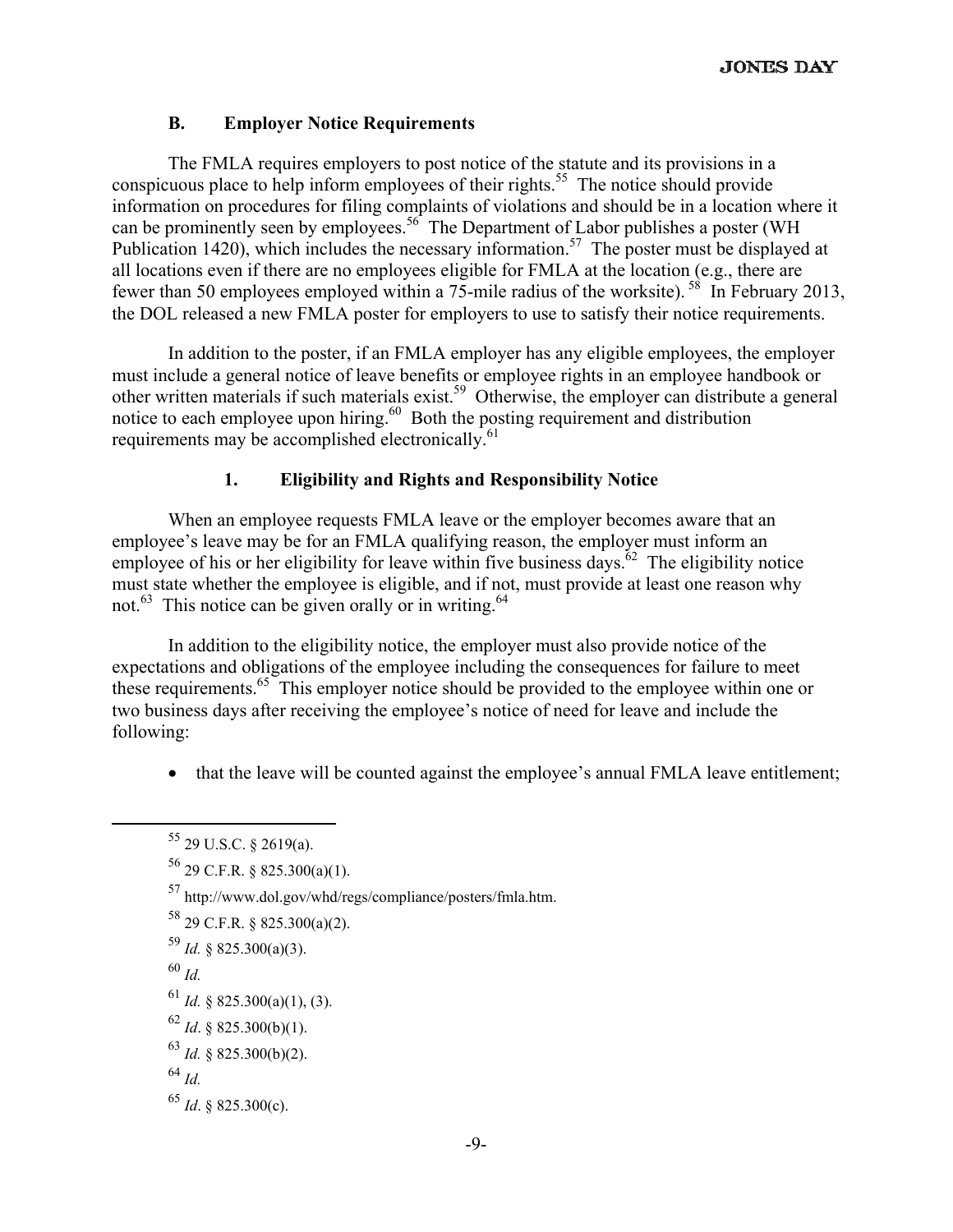- any requirements for the employee to furnish medical certification and the consequences of failing to do so;
- the employee's right to elect to use accrued paid leave for unpaid FMLA leave and whether the employer will require the use of paid leave, and the conditions related to using paid leave;
- any requirement for the employee to make any premium payments for maintaining group health insurance and the arrangement for making such payments;
- any requirement to present a fitness-for-duty certification before being restored to his/her job;
- rights to job restoration upon return from leave;
- employee's potential liability for reimbursement of health insurance premiums paid by the employer during the leave if the employee fails to return to work after taking FMLA leave; and
- whether the employee qualifies as a "key" employee and the circumstances under which the employee may not be restored to his or her job following leave.<sup>66</sup>

The DOL produces optional model forms that provide both eligibility and employee responsibility notices.<sup>67</sup>

# **2. Designation Notice**

The employer is responsible for designating leave as FMLA-qualifying and providing notice to the employee.68 Specifically, once the employer has sufficient information to determine whether the leave qualifies under the Act, the employer must notify the employee in writing within five business days, absent extenuating circumstances, whether the leave will be designated and counted as FMLA leave.<sup>69</sup> If the employer requires paid leave to be substituted for FMLA leave, the designation notice must so indicate.70 And if the employee will have to submit to a fitness-for-duty certification upon returning to work, the designation notice must also inform the employee of this obligation or it cannot be imposed.<sup>71</sup>

# **3. Failure to Comply**

If an employer fails to comply with the notice requirements in the regulations, the conduct may constitute an interference with, restraint, or denial of the exercise of an employee's FMLA rights.<sup>72</sup> As a result, an employer may be found liable for monetary damages and other equitable relief tailored to the circumstances of the particular case.<sup>73</sup> Further, an employer that

 <sup>66</sup> *Id*. § 825.300(c)(1)(i)-(vii); *see also* http://www.dol.gov/whd/regs/compliance/1421.htm.

<sup>67</sup> *See* Form WH-381 *available at* http://www.dol.gov/whd/forms/wh-381.pdf.

<sup>68 29</sup> C.F.R. § 825.300(d); *see* DOL Form WH-382 *available at* http://www.dol.gov/WHD/fmla/index.htm.

 $^{69}$  29 C.F.R. § 825.300(d)(1).

 $70$  *Id.* 

<sup>71</sup> *Id*. § 825.300(d)(3).

 $^{72}$  29 C.F.R. 825.300(e); regulatory notice requirements can be found in 29 C.F.R. § 825.300(a)-(f).

<sup>73</sup> *See* 29 C.F.R. § 825.300(e); *see also* 29 C.F.R. § 825.400(c).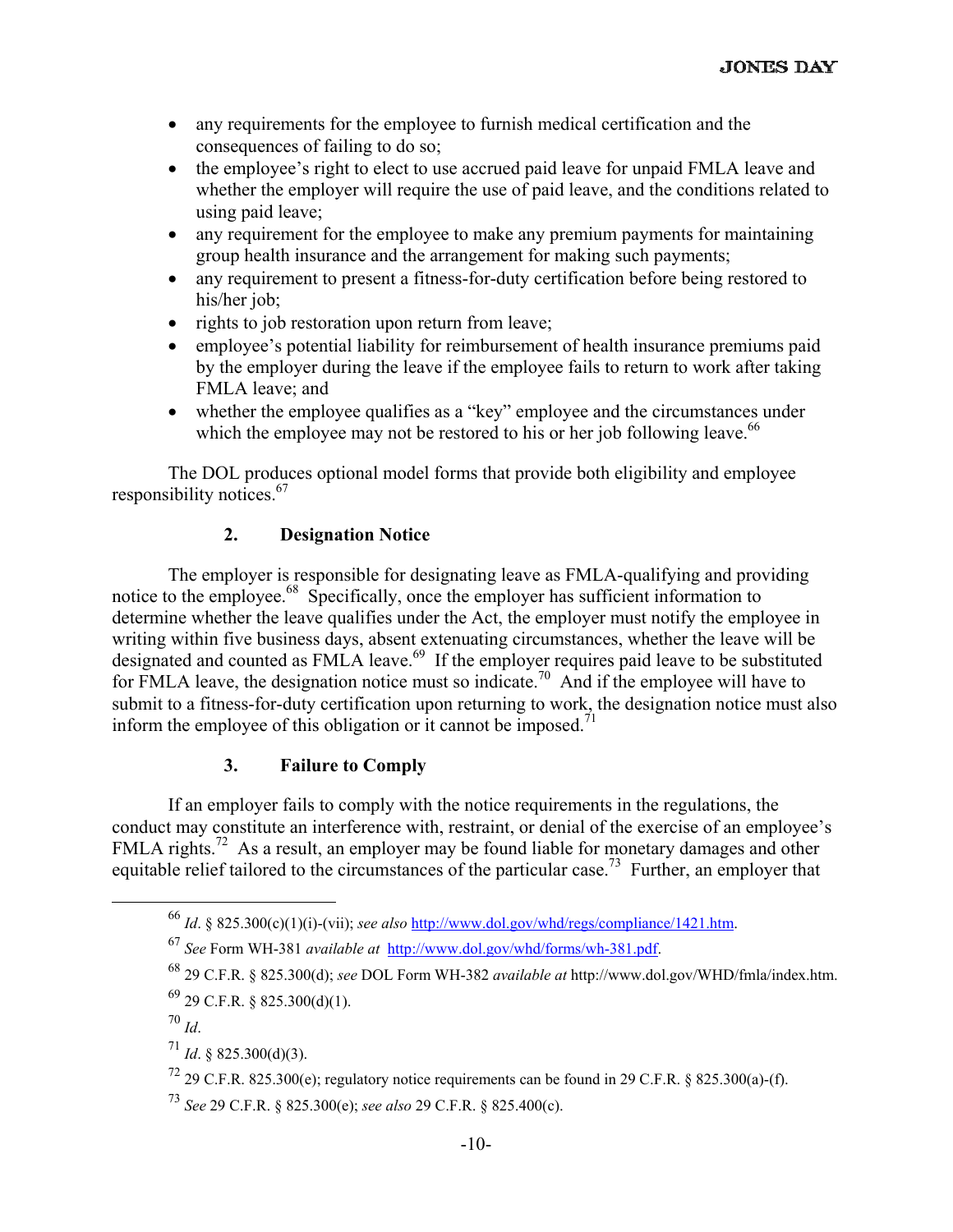willfully violates the general posting requirements of the FMLA may be assessed a penalty not to exceed \$110 for each offense.<sup>74</sup>

#### **4. Retroactive Designation**

If an employer does not initially designate FMLA leave as such, the employer may retroactively designate the leave provided that the failure did not result in harm or injury to the employee.<sup>75</sup> If harm did occur as a result of an employer's failure to timely designate leave, this may constitute an interference with, restraint or denial of the exercise of an employee's FMLA rights,<sup>76</sup> opening the employer up to liability for monetary damages.<sup>77</sup>

In *Bosse v. Baltimore County,* plaintiff alleged, among other things, that the employer's failure to designate his absence as FMLA prevented his taking advantage of the County's policy allowing the use of paid leave in conjunction with FMLA leave.78 Instead of paid leave, the County designated the time off as "absence without permission" and the plaintiff was not paid. In denying defendant's motion for summary judgment, the judge explained "Plaintiff has provided sufficient documentation of the dates on which he lost pay, such that a jury could find in his favor on the issue of whether he suffered an injury."<sup>79</sup> The regulations also provide other examples of damages stemming from an employer's initial failure to designate and retroactive designation (e.g., if an employee took time off to care for a son or daughter with a serious health condition believing it would not count toward FMLA entitlement and the employee planned to later use FMLA leave to provide care for a spouse who would need assistance when recovering from surgery). $80$ 

# **IV. QUALIFYING CIRCUMSTANCES**

Both male and female employees who meet the length of employment, hours of service, and worksite requirements (if employed by a private employer) are entitled to FMLA leave in all qualifying circumstances: (a) birth of a baby and newborn care; (b) placement of a child for adoption or foster care; (c) care for an employee's spouse, child, or parent with a serious health condition; (d) an employee's own serious health condition; (e) a qualifying exigency arising out of the fact that the spouse, or a son, daughter, or parent of the employee is on active duty or has been notified of a call to active duty in the Armed Forces; or (f) to care for a seriously ill or injured servicemember.<sup>81</sup>

 $^{76}$  *Id.* § 825.301(e).

<sup>77</sup> *See id.* § 825.400(c).

78 692 F. Supp. 2d 574, 587 (D. Md. 2010).

<sup>79</sup> *Id.* at 587-88.

 $80$  29 C.F.R. § 825.301(e).

 $81$  29 U.S.C. § 2612(a)(1), (3); 29 C.F.R. § 825.120(a)(4).

 <sup>74</sup> *Id.* § 825.300(a); *but see Mullin v. Rochester Manpower, Inc.,* 204 F. Supp. 2d 556, 563 (W.D.N.Y. 2002) (explaining that the FMLA statute does not create an individual private right of action for an employer's failure to post general notice).

 $^{75}$  29 C.F.R. § 825.301(d).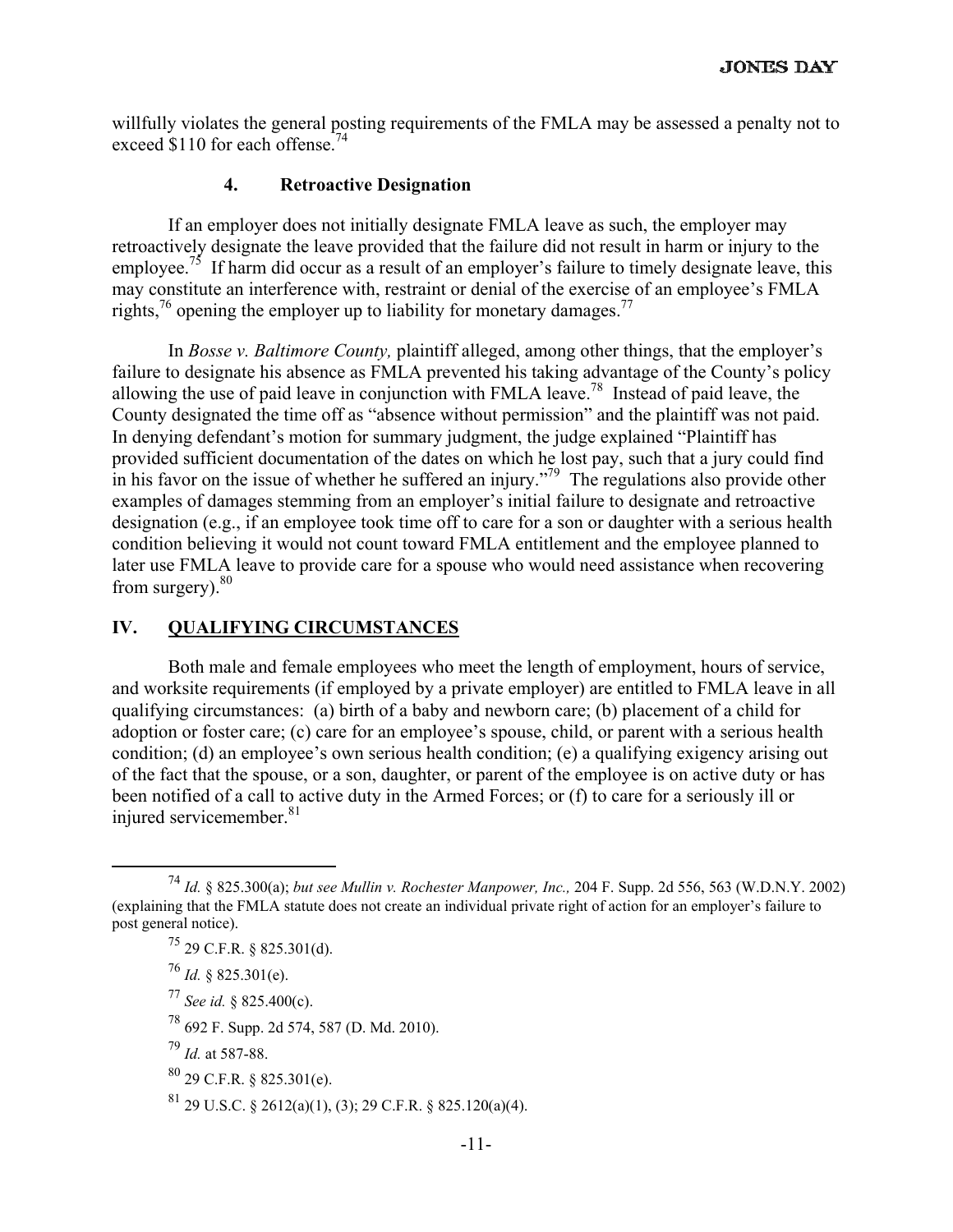# **A. Birth of a Son or Daughter and Care of the Newborn Child**

An expectant mother is entitled to take leave under the FMLA *before* actual childbirth, for prenatal care, or if her condition renders her unable to work.<sup>82</sup> After the birth of the child, both the mother and the father are entitled to FMLA leave to be with the newborn child. Under the FMLA, the father has equal rights to take family leave for the birth of the child and its subsequent care. $83$ 

An employee's entitlement to leave for the birth of a child expires 12 months after the child is born.<sup>84</sup> As a result, any FMLA leave for this purpose must be concluded during that 12month period. An employee may be entitled to a longer leave period if state law allows or if the employer permits; however, such leave beyond what FMLA requires would not count as FMLA leave. $85$ 

# **B. Placement of a Son or Daughter for Adoption or Foster Care**

Eligibility for leave for the adoption or foster care placement of a child requires that the child be under age 18 or age 18 or older and "incapable of self-care because of a mental or physical disability." That is, to be eligible for leave, the child over 18 must require active assistance in providing daily self-care at the time that FMLA leave is to commence.<sup>86</sup> The FMLA adopts the definition of "physical or mental disability" provided under the Americans with Disabilities Act (ADAAA). As such, the term encompasses any physical or mental impairment that substantially limits one or more major life activities.<sup>8</sup>

The FMLA regulations define "adoption" as "legally and permanently assuming the responsibility of raising a child as one's own."88 An employee adopting a child may request leave to begin before the child actually is placed in the employee's home.<sup>89</sup> The source of an adoption has no bearing on employee eligibility for leave. That is, there is no requirement that the adoption result from the efforts of a licensed placement agency.<sup>90</sup>

The FMLA regulations define foster care as 24-hour care for children in substitution for, and away from, their parents or guardian.<sup>91</sup> Under the regulations, "state action," rather than an informal arrangement, is necessary to create a foster care relationship. This state action may take two forms: (1) a voluntary agreement between the parent or guardian of the child and the state

- $82$  29 C.F.R. § 825.120(a)(4).
- 83 29 C.F.R. § 825.120(a)(1).
- 84 29 U.S.C. § 2612(a)(2).
- <sup>85</sup> *Id.*
- 86 29 C.F.R. § 825.122(c).
- $87$  29 C.F.R. § 825.122(c)(2).
- 88 29 C.F.R. § 825.122(e).
- 89 29 C.F.R. § 825.121(a)(1).
- <sup>90</sup> *Id.*
- 91 29 C.F.R. § 825.122(f).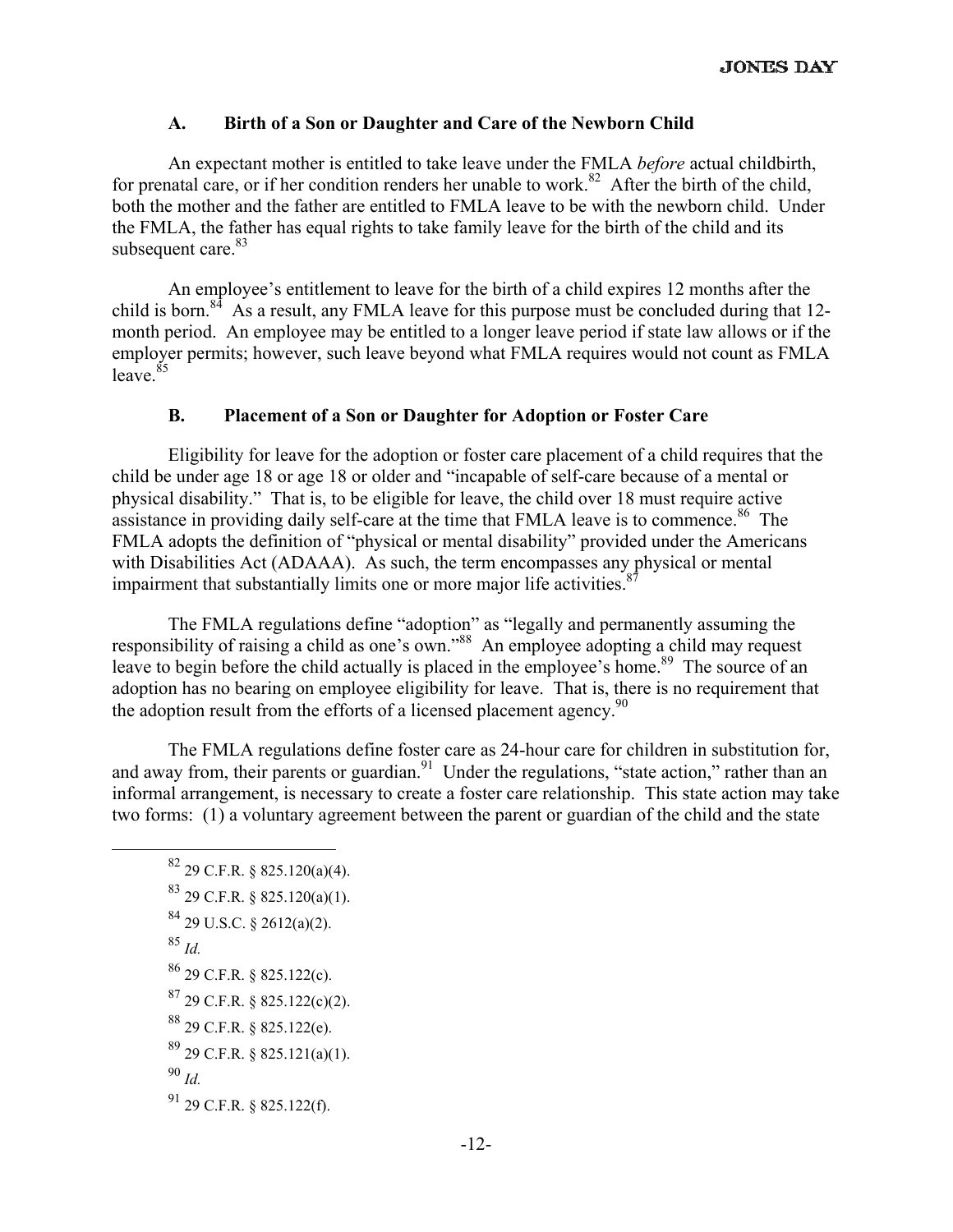that the child shall be removed from the home and cared for by a foster family who agrees to provide that care; or (2) a judicial determination that foster care is required combined with an agreement by the foster family to provide the child with that care.<sup>92</sup> An employee awaiting the placement of a foster child may request leave to begin before the child actually is placed in the employee's home.<sup>93</sup>

An employee's entitlement to leave for the placement of a child for adoption or foster care expires 12 months after the date of the placement.<sup>94</sup> As a result, any FMLA leave taken due to the placement must be concluded during that 12-month period. An employee may be entitled to a longer leave period if state law allows or if the employer permits; however, such leave beyond what FMLA requires would not count as FMLA leave.<sup>95</sup>

#### **C. Employee's Own Serious Health Condition**

The FMLA provides leave for the "serious health condition" of oneself and a "serious health condition" of certain family members. A serious health condition under the FMLA means an illness, injury, impairment, or physical or mental condition that requires inpatient care or continuing treatment by a health care provider.<sup>96</sup> Although the definition of "serious health" condition" appears to have been intended by Congress to be read broadly, the Congressional reports explain that the term was not meant to include minor or short-term ailments.<sup>97</sup>

The Act defines "inpatient care" as an overnight stay in a hospital, hospice, or residential medical care facility, or any period of incapacity or subsequent treatment connected with such in-patient care.<sup>98</sup> The regulations define "incapacity" as the inability to work, attend school, or perform other regular daily activities due to the condition, treatment for the condition, or recovery from treatment.<sup>99</sup> The regulations provide that an employee is "unable to perform the functions of the position" if a health care provider finds that the employee is unable to work at all or is unable to perform any one of the essential functions of the employee's position within the meaning of the Americans with Disabilities Act. An employee who must be absent from work to receive medical treatment for a serious health condition is considered to be unable to perform the essential functions of the position during the absence for treatment.<sup>100</sup>

92 *Id.*

 $^{93}$  29 C.F.R. § 825.121(a)(1).  $^{94}$  29 U.S.C. § 2612(a)(2).  $^{95}$  29 C.F.R. § 825.120(a)(2).

 $96$  29 C.F.R. § 825.113(a).

<sup>97</sup> Both the House and Senate reports state that the term was not intended to cover "short-term conditions" for which treatment and recovery are very brief," "minor illnesses which last only a few days," or "surgical procedures which typically do not involve hospitalization and require only a brief recovery period," unless complications arise. H.R. Rep. No. 103-8, pt. I, at 40 (1993); S. Rep. No. 103-3, at 28 (1993).

<sup>98</sup> *Id.* § 825.114. <sup>99</sup> *Id.* § 825.113(b).  $^{100}$  *Id.* § 825.123(a).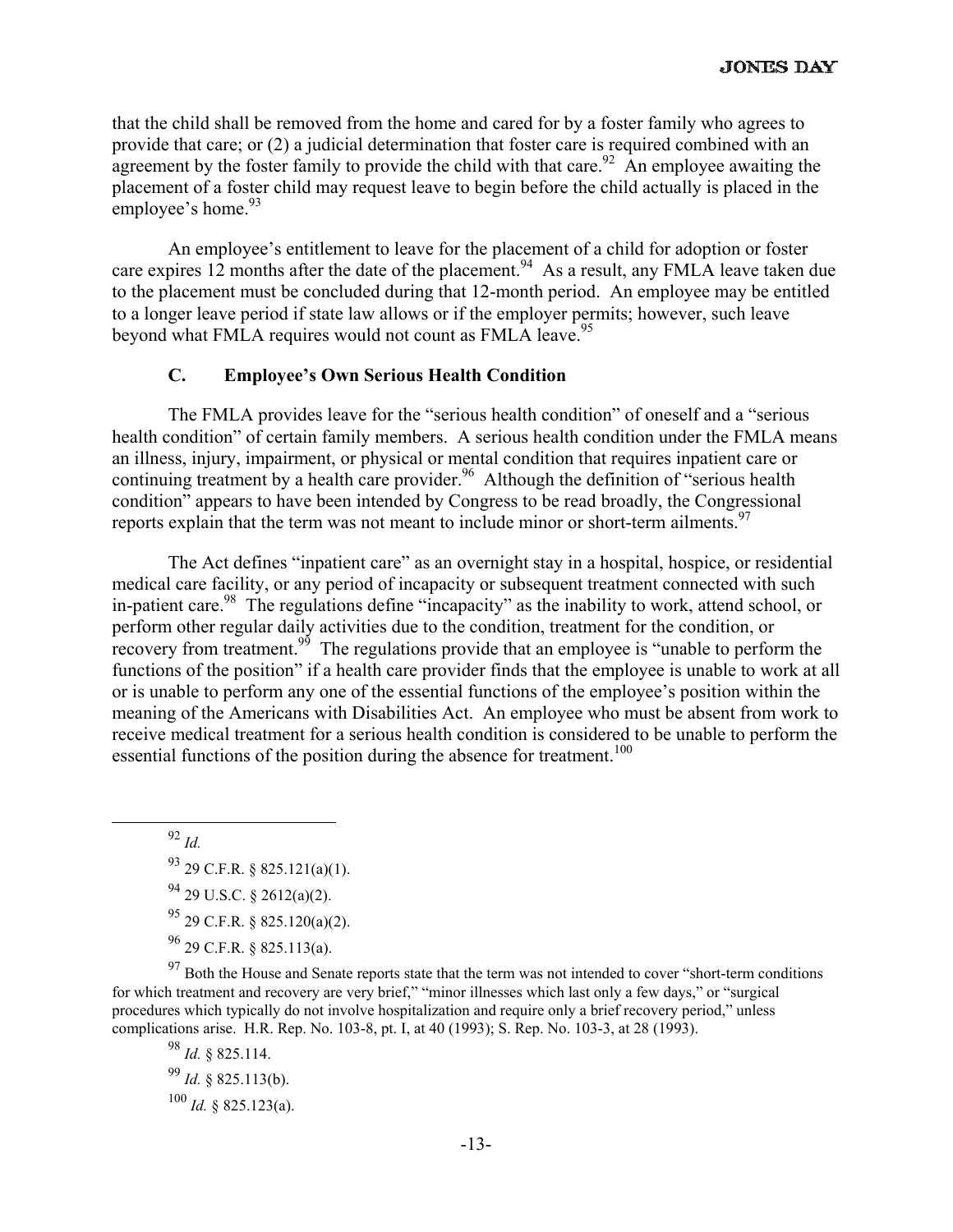A physical or mental health condition involving "continuing treatment" includes a period of incapacity of more than three consecutive, full calendar days and any subsequent treatment or period of incapacity related to the same condition that also involves:

- Treatment two or more times within thirty days of the first day of incapacity, unless extenuating circumstances, by a health care provider, nurse under direct supervision of a health care provider, or by a provider of health services, such as a physical therapist, under orders of, or on referral by, a health care provider; or
- Treatment by a health care provider on at least one occasion which results in a regimen of continuing treatment under the supervision of the health care provider.
- The initial visit with the health care provider must have been in person and occurred within seven days of the first day of incapacity.<sup>101</sup>

In addition, a serious health condition involving continuing treatment also includes any period of incapacity due to pregnancy or prenatal care, chronic serious health conditions, permanent or long-term conditions for which treatment may not be effective, and periods of absence due to multiple treatments by a health care provider.<sup>102</sup>

# **CFRA Regulations**

Under the CFRA an employee's own disability due to pregnancy, childbirth or related medical condition is not included as a serious health condition. Cal. Code Regs. tit. 2, § 7297.6(b).

# **PDLL Regulations**

Under the PDLL regulations, an eligible employee may take up to four months of unpaid leave during the time she is actually disabled by pregnancy, childbirth, or a related medical condition. Cal. Gov't Code § 12945(a); Cal. Code Regs. tit. 2, § 7291.7(a). A woman is "disabled by pregnancy" if, in the opinion of the woman's health care provider, she is unable because of pregnancy to perform any one or more of the essential functions of her job or to perform any of these functions without undue risk to herself, to her pregnancy's successful completion, or to other persons. A woman is also considered to be "disabled by pregnancy" if she is suffering from severe "morning sickness" or needs to take time off for prenatal care. Cal. Code Regs. tit. 2, § 7291.2(f). The regulations list conditions, as examples of conditions, both prenatal and post-natal, for which an employee could be considered "disabled by pregnancy." (e.g., prenatal or postnatal care; bed rest; post-partum depression, gestational diabetes; pregnancy-induced hypertension; preeclampsia; childbirth; loss or end of pregnancy or recovery from childbirth. 2 C.C.R. § 7291.2(f).

 <sup>101</sup> *Id.* § 825.115(a)(1)-(3).

 $102$  *Id.* § 825.115(b)-(f).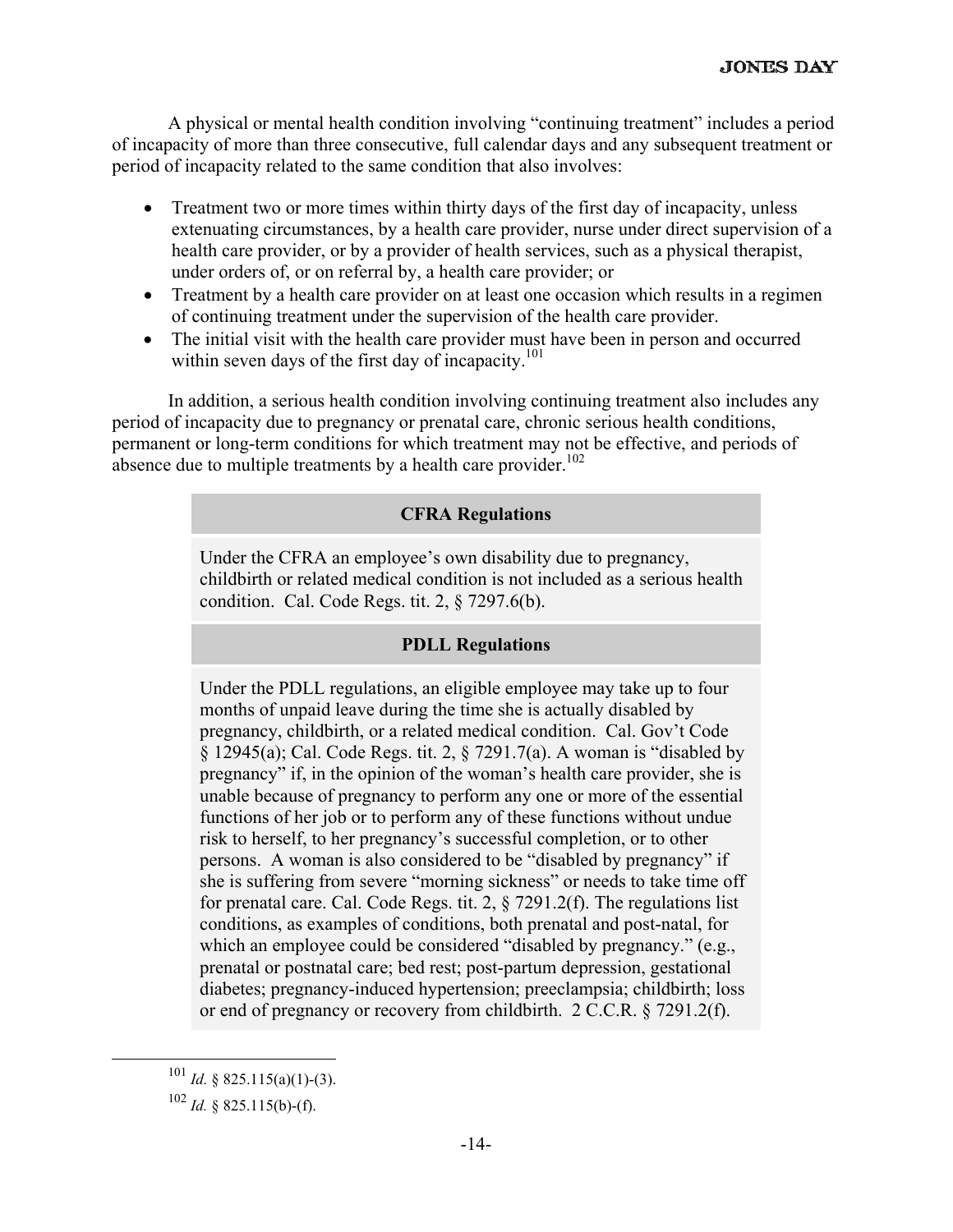A combined condition can satisfy the requirements of a "serious health condition." In *Price v. City of Fort Wayne*, the employee suffered from "an assemblage of [conditions] including elevated blood pressure, hyperthyroidism, back pain, severe headaches, sinusitis, infected cyst, sore throat, swelling throat, coughing and feelings of stress and depression."103 Employee saw her doctor eight times over a two month period and underwent a thyroid ultrasound, a needle biopsy, an excision of a mass, and a CT scan. There was no dispute that she was incapacitated. The court held that the conditions could be considered together and that a group of seemingly unrelated conditions that combine to incapacitate a person and to require continuing treatment, can, together, constitute a serious health condition.

#### **1. Evidence of "Serious Health Condition"**

The burden is on the employee to adduce evidence to establish their "serious health condition" as defined by the FMLA.<sup>104</sup> In *Lee v. United States Steel Corp.*, an employee informed his supervisors that he injured his back and would need leave for three days.105 Thereafter, he provided medical certification indicating that he had visited a physician twice. However, the certifications only noted that he had been seen by a doctor; it did not include any description of his health condition. The employee's medical records also indicated that his back pain was "mild," "constant" and "tight."<sup>106</sup> The employer denied his request for leave, and the district court found no violation under the FMLA. The Eleventh Court affirmed, finding that the documentation provided by the employee was insufficient to establish that he was incapacitated for more than three consecutive days and that he was unable to perform the essential duties of his job or undergoing treatment during the time he was absent.

Similarly, in *Hood v. City of Cleveland,* the court upheld an employer's denial of leave where the employee merely submitted an affidavit stating that she was absent from work because of her bronchitis and she was under the care of a physician.<sup>107</sup> The court explained that this simply amounted to conclusory assertions. Without specific facts regarding her condition, the court held that her bronchitis did not qualify as a serious health condition.

#### **2. Inability to Return to Work**

Although an employee must be incapacitated in order to qualify for FMLA leave, several courts have ruled the FMLA does *not* provide protection to an employee who is not able to return to work after twelve weeks of leave. In *Hearst v. Progressive Foam Technologies, Inc*., for example, an employee extended his medical leave several times for additional medical procedures.<sup>108</sup> The company stated that he was initially covered by the FMLA, but

 <sup>103 117</sup> F.3d 1022, 1023 (7th Cir. 1997).

<sup>104</sup> *See Cash v. Smith*, 231 F.3d 1301, 1307–08 (11th Cir. 2000) (explaining that to establish a prima facie case under the FMLA an employee must demonstrate that he or she exercised a protected right, he or she suffered an adverse employment decision, and there is a causal connection between the two).

<sup>105 450</sup> F. App'x 834 (11th Cir. 2012).

<sup>106</sup> *Id.* at 838.

<sup>107</sup> No. 4:10-cv-00009-SA-DAS, 2011 WL 533676 (N.D. Miss. Feb. 15, 2011).

<sup>108 641</sup> F.3d 276 (8th Cir. 2011).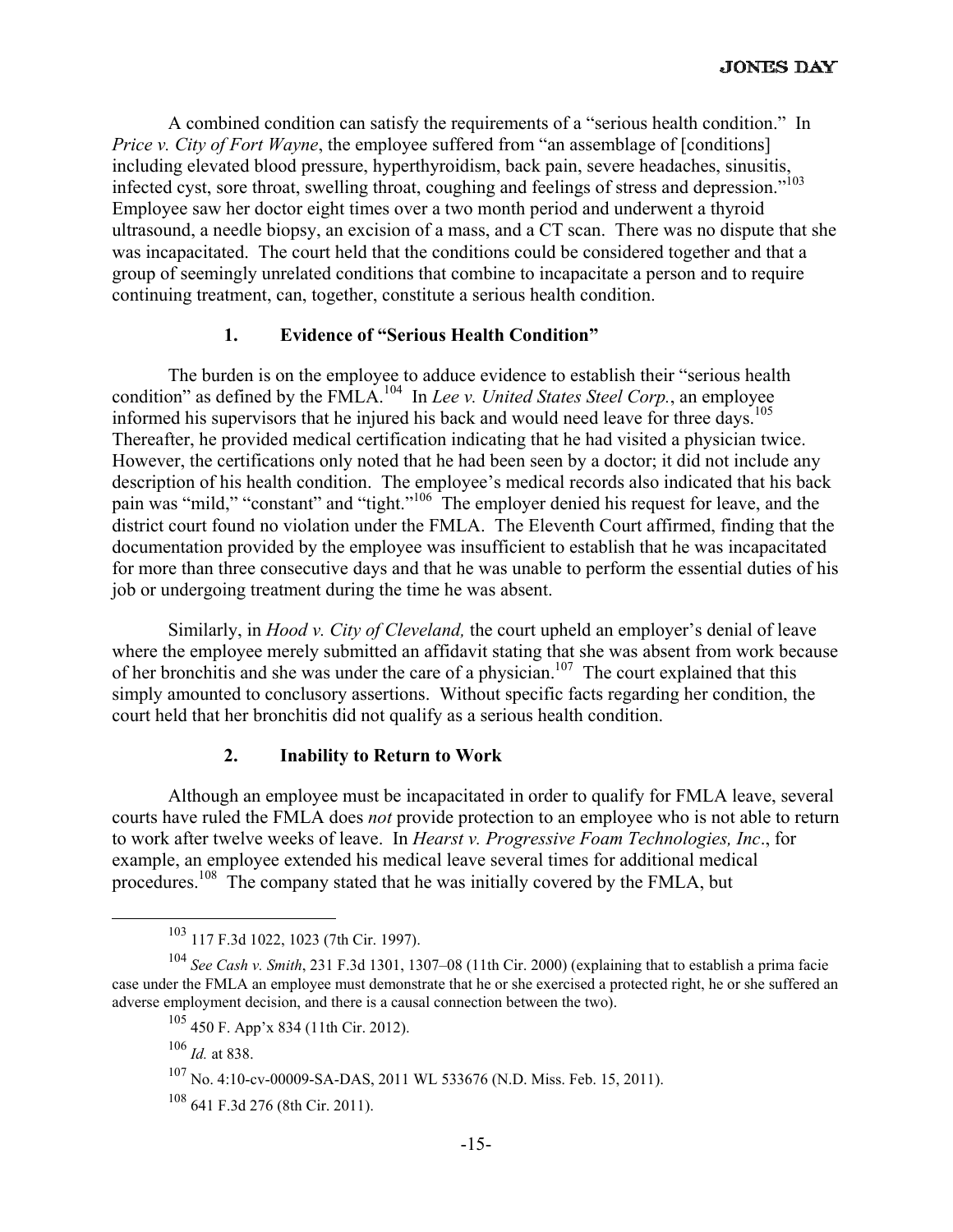contended when his FMLA protected leave eventually ended, he was terminated. The Eighth Circuit upheld the dismissal of his claim under the FMLA, finding that it was undisputed that he would not have been able to return to work at the end of his FMLA leave. Accordingly, he was not prejudiced at all by his termination and no relief could be granted.

Similarly, in *DeGraw v. Exide Technologies*, the Tenth Circuit held that an employee who was not able to return to work after his FMLA expired did not have a valid claim under the FMLA.<sup>109</sup> In that case, DeGraw complained to the company nurse that working mandatory overtime was aggravating his back pain. DeGraw took FMLA protected leave that expired in September 2006. Exide did not terminate him at that time, but rather instructed DeGraw not to return to work until he received medical clearance. DeGraw saw several doctors, and while one of his personal physicians lifted his work restrictions, another physician refused to lift the work restrictions. Exide found no other job for DeGraw that satisfied his work restrictions, and it discharged him in January 2007. The 10th Circuit rejected DeGraw's claim that Exide violated the FMLA by failing to reinstate him when he sought to return to work in November 2006. The court explained that the FMLA permits an employer to terminate an employee who cannot return to work after the 12 weeks of leave have expired. DeGraw exhausted all of his FMLA leave by the end of September 2006; thus, DeGraw was not entitled to reinstatement.But see discussion under VIII, D, Reinstatement, Page 38 infra.

#### **V. CARE FOR FAMILY MEMBERS**

#### **A. Spouse**

As noted, the FMLA entitles an eligible employee to take up to 12 workweeks of jobprotected, unpaid leave "to care" for a parent, son or daughter, or spouse with a serious health condition.<sup>110</sup>

On June 26, 2013 the U.S. Supreme Court decided the case of *United States v. Windsor*, holding that Section 3 of the Defense of Marriage Act ("DOMA") is unconstitutional.<sup>111</sup> Section 3 of DOMA provides that for purposes of federal law, "the word 'marriage' means only a legal union between one man and one woman as husband and wife, and the word 'spouse' refers only to a person of the opposite sex who is a husband or a wife. <sup>112</sup> Although the FMLA was not directly at issue in the case, it is one of thousands of federal laws whose benefits were tied to DOMA's definition of "spouse." Despite the fact that the FMLA and its regulations define "spouse" as "a husband and wife as defined or recognized under State law for purposes of marriage in the State where the employee resides, including common law marriage in States where it is recognized," the DOL held to the contrary in a 1998 Opinion Letter. Because the

 $112$  1 U.S.C. Section 7.

 <sup>109 462</sup> F. App'x 800 (10th Cir. 2012).

<sup>&</sup>lt;sup>110</sup> *See* 29 U.S.C. 2612(a)(1)(C). The regulations implementing the FMLA define "spouse" as "a husband or wife as defined or recognized under State law for purposes of marriage in the State where the employee resides, including common law marriage in States where it is recognized." This definition does not include a registered domestic partner, unless the state defines or recognizes domestic partners as spouses.

 $^{111}$  570 U.S. (June 26, 2013).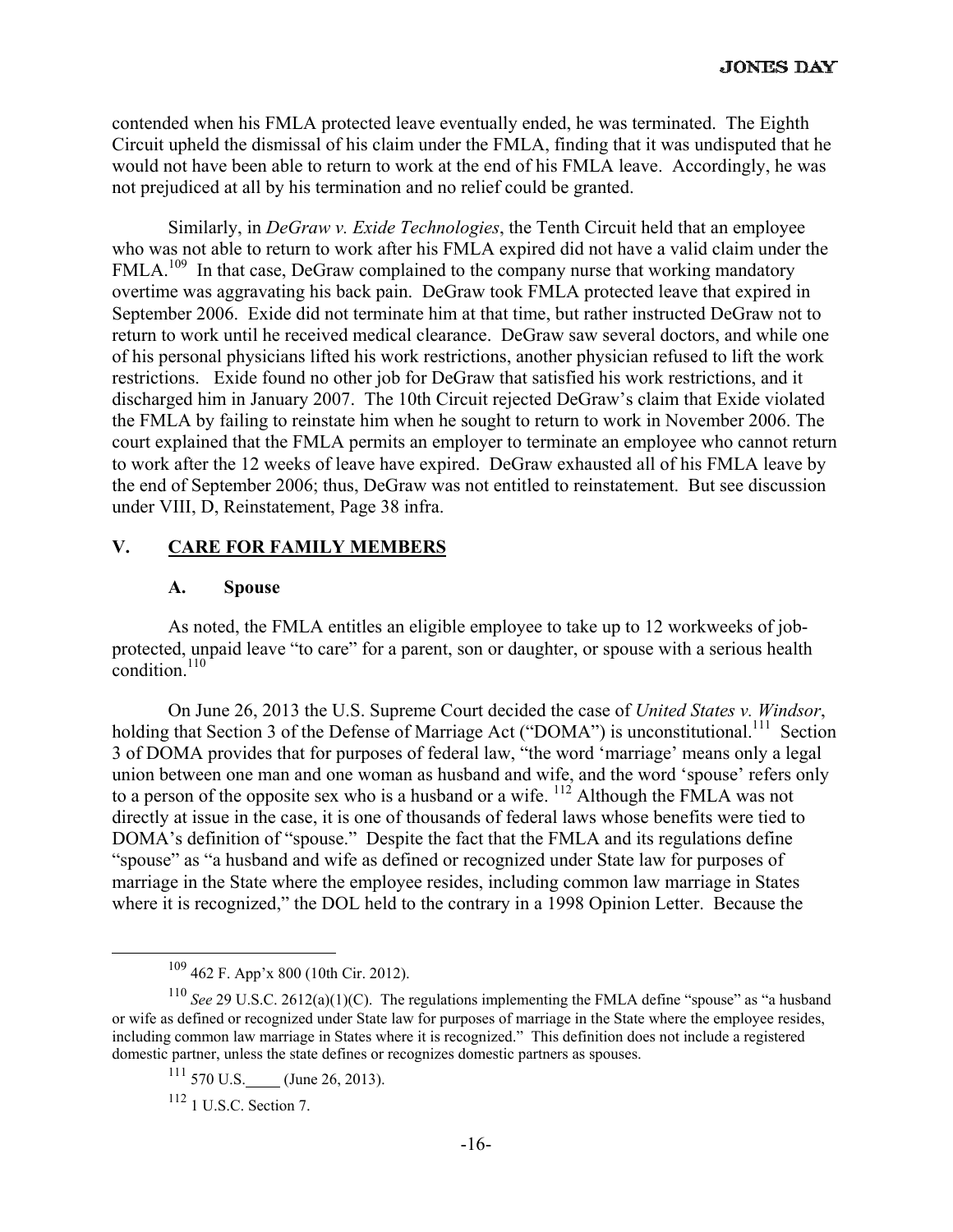FMLA is a federal statute, the DOL indicated that only the Federal definition of marriage and spouse under DOMA applies for FMLA leave entitlement. Now, as a result of the *Windsor* decision, it is clear that state law in fact dictates who qualifies as a "spouse" for FMLA purposes. Therefore, same-sex couples who reside in states that recognize same-sex marriage should be entitled to benefits under the FMLA.

#### **CFRA**

Under California law, registered domestic partners are covered under the CFRA. Cal. Fam. Code  $\S 297.5$ . Note that this may give a domestic partner more family leave, because, if the domestic partner uses CFRA leave to care for a domestic partner, he or she will not have exhausted his or her FMLA leave.

#### **B. Adult Child**

In a January 14, 2013 Administrator's Interpretation, the Wage and Hour Division ("WHD") of the DOL broadly interpreted the definition of an adult "son or daughter" for whose care an eligible employee may take job-protected leave under the  $FMLA$ <sup>113</sup>. The interpretation addresses and clarifies three issues. First, for purposes of "son or daughter" coverage under the FMLA, an adult over the age of 18 must have a disability, but that disability need not have first manifested before age 18. Second, the Americans with Disabilities Amendments Act's ("ADAAA") expanded definition of "disability" applies to the FMLA definition of an adult "son or daughter." Finally, after taking up to 26 weeks of military caregiver leave in a single year, a parent of an adult son or daughter wounded in military service may take an additional 12 weeks of FMLA leave in a subsequent year, provided all other requirements are met.

The FMLA provides eligible employees with job protected leave to care for a son or daughter with a serious health condition.<sup>114</sup> A "son or daughter" is "a biological, adopted, or foster child, a stepchild, a legal ward, or a child of a person standing in loco parentis, who is – (A) under 18 years of age; or (B) 18 years of age or older and incapable of self-care because of a mental or physical disability."<sup>115</sup> Thus, all eligible employees seeking FMLA leave to care for an adult son or daughter must show that (i) the son or daughter needs care, (ii) as a result of a serious health condition. Parental caregivers of adult patients must make two additional showings: (iii) the patient is incapable of self-care, (iv) because of a disability.

In its recent interpretation, the WHD announced that the onset age of an adult's disability is irrelevant to whether that individual is a "son or daughter" under the FMLA. Thus, providing that the other requirements are met, a parental caregiver is eligible for FMLA leave to care for a son or daughter whose disability manifested before or after the age of 18. Previously, there was confusion on this point, resulting from the WHD's statement that an adult "son or daughter" has

<sup>115</sup> *Id.* § 2611(12).

 <sup>113</sup> Department of Labor, Wage and Hour Division, Administrator's Interpretation No. 2013-1 (January 14, 2013).

 $114$  29 U.S.C. § 2612(a)(1)(C).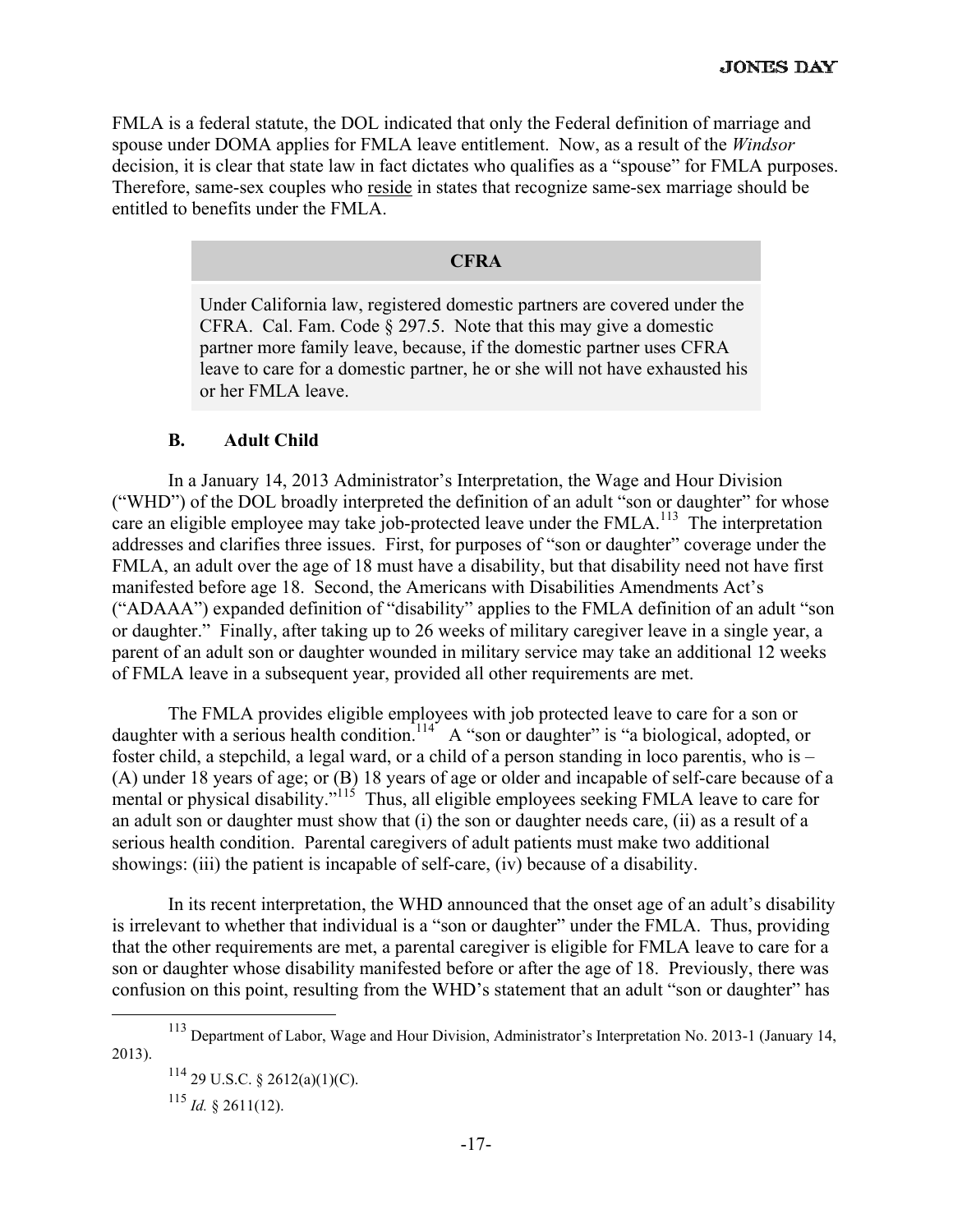a "continued" need for care in adulthood.<sup>116</sup> The WHD's most recent interpretation clarifies that there is no need for the disability to have first manifested when the patient was a minor.

The WHD's interpretation also affirmed that the expanded definition of "disability" found in the ADAAA applies to the definition of an adult "son or daughter" in the FMLA. The WHD observed that many impairments will meet both the ADAAA definition of a "disability" and the FMLA definition of a "serious health condition." The WHD further observed that the expanded definition will enable more parents to take FMLA-protected leave to care for their adult sons and daughters.

The ADA defines "disability" as an impairment that substantially limits one or more major life activities, a record of such impairment, or being regarded as having such an impairment.<sup>117</sup> A "major life activity" includes self-care, performing manual tasks, seeing, hearing, eating, sleeping, walking, standing, lifting, bending, speaking, breathing, learning, reading, concentrating, thinking, communicating, and working.<sup>118</sup> The ADAAA added to this list the "operation of a major bodily function," such as "functions of the immune system, normal cell growth, digestive, bowel, bladder, neurological, brain, respiratory, circulatory, endocrine, and reproductive functions."<sup>119</sup> Furthermore, an impairment of a major life activity can be "substantial" without preventing that activity or even severely restricting it. Additionally, under WHD's interpretation, the ADAAA categorizes an impairment that is currently in remission as a disability if it would substantially impair a major life activity were it not in remission.

Finally, under WHD's new interpretation, parental caregivers can be eligible for 12 weeks of FMLA leave to care for an adult son or daughter wounded in military service, in addition to the 26 weeks of job-protected leave provided for parents of covered service members who sustained serious injury or illness. The employee who takes military caregiver leave is not excluded from taking FMLA leave in subsequent periods to care for the same service member, provided all other requirements are met. Thus, the parental caregiver of a wounded service member may take an additional 12 weeks of leave in a subsequent FMLA leave year if the service member develops a disability that leaves him or her incapable of self-care and if he or she requires care due to a serious health condition.

#### **C. Psychological Comfort**

The FMLA's protection for employees to provide "care" for a parent, son or daughter, or spouse encompasses both physical and psychological care.<sup>120</sup> Courts have not established a bright line in determining what behavior constitutes "psychological comfort," but the degree between the employee's psychological support and the family member's illness appears to matter.

 <sup>116</sup> Department of Labor, Wage and Hour Division, Opinion Letter FMLA2003-2 (June 30, 2003).

 $117$  42 U.S.C. § 12102(1).

<sup>118</sup> *Id.* § 12102(2)(A).

 $^{119}$  *Id.* § 12102(2)(B).

<sup>120 29</sup> C.F.R. § 825.124(a).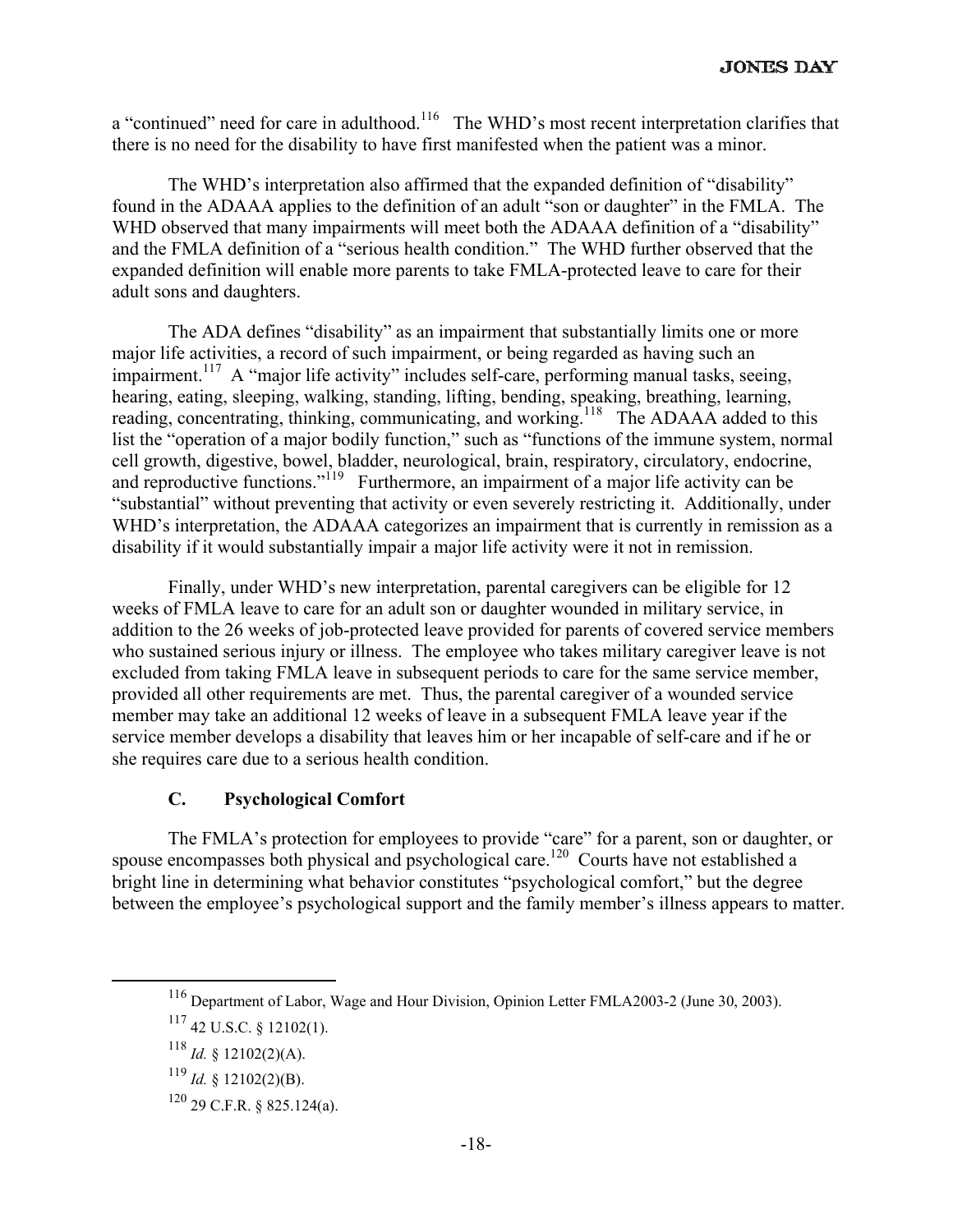For example, in *Scamihorn v. General Truck Drivers*, the Ninth Circuit held that a son who took FMLA leave to care for his father who was diagnosed with depression after the death of his daughter (the employee's sister) "cared for" the father when he performed daily chores such as shoveling snow, chopping wood, and clearing the yard.<sup>121</sup> The court relied upon the fact that the son was a "constant presence" in his father's life, was available to speak with his father regarding his sister, and occasionally drove his father to appointments.

In contrast, the court in *Alsoofi v. ThyssenKrupp Materials NA*, held that a son who took FMLA leave to care for his sick mother did not provide psychological comfort when he left her to travel with his one sister to Yemen for his other sister's wedding.<sup>122</sup> According to the son, he psychologically cared for his mother by accompanying his sister to Yemen as required by religion and custom. The court disagreed, finding that "traveling with his sister may have provided 'some degree of psychological comfort' [but] a mere 'collateral benefit' of activities [is] not otherwise encompassed in the FMLA."<sup>123</sup>

#### **D. Direct Versus Indirect Care**

Though it is clear that FMLA allows employees to provide physical and psychological care, courts have a difficult time determining whether such care directly or indirectly assists the family member suffering from a serious health condition.

For example, courts have considered an employee's decision about treatment is direct care, which the FMLA covers. In *Romans v. Michigan Department of Human Services*, the Sixth Circuit ruled that refusing to permit an employee to leave his shift to visit his dying mother in the hospital, and then terminating him for doing so, creates FMLA interference and retaliation claims.<sup>124</sup> In that case, a guard who was terminated for abandoning his post claimed that he told his supervisor he needed to leave to visit his dying mother in the hospital and to discuss with his sister whether to keep the mother on life support. His supervisor claimed the officer never told him why he needed to leave and that if he had known, he would have permitted the officer to leave. The employer still argued, however, that the leave was not protected, because the officer's sister was available to provide care for their mother. The Sixth Circuit ruled in favor of the officer, finding that he provided adequate notice of his need for FMLA leave, that the Act covers care related to decisions about treatment, and that the employee does not need to be the only family member available to provide the care.

In contrast, an employee's mere presence in a hospital provides only indirect care, not FMLA protected. The court in *Fioto v. Manhattan Woods Golf Enterprises, LLC*, ruled against the employee who took time off to be at the hospital the day his mother underwent brain surgery.<sup>125</sup> At trial, the employee offered no evidence about what he did at the hospital, and testified that he did not see his mother following the surgery. The court granted the employer's

 <sup>121 282</sup> F.3d 1078, 1087-88 (9th Cir. 2002).

<sup>122</sup> No. 09-CV-12869, 2010 WL 973456 (E.D. Mich. Mar. 15, 2010).

<sup>123</sup> *Id.* at \*6 (citing *Pang v. Beverly Hosp., Inc.,* 94 Cal. Rptr. 2d 643, 643 (Cal. Ct. App. 2000)).

<sup>124 668</sup> F.3d 826 (6th Cir. 2012).

<sup>125 270</sup> F. Supp. 2d 401 (S.D.N.Y. 2003), *aff'd*, 123 F. App'x 26 (2d Cir. 2005).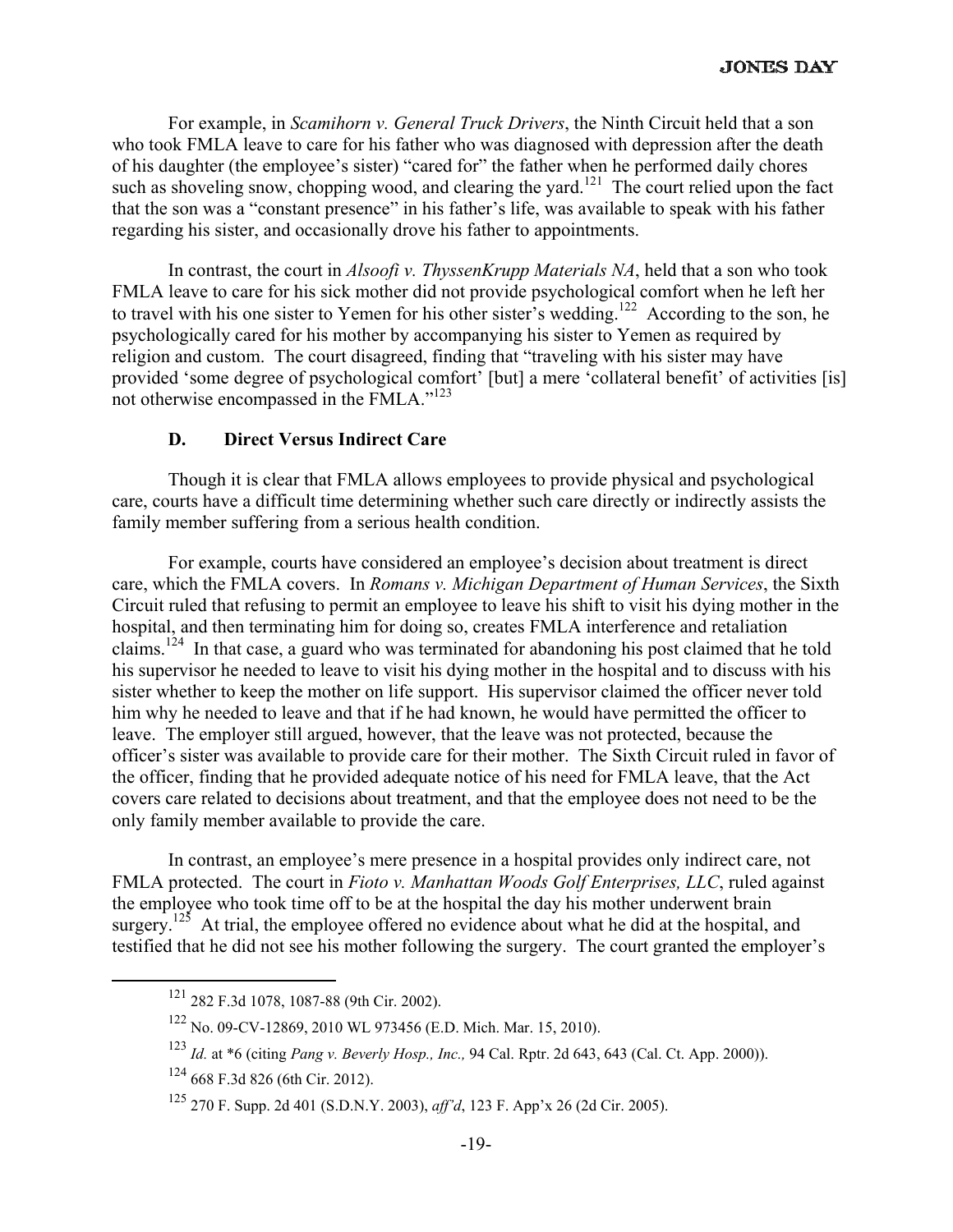motion for judgment as a matter of law as to the jury's finding that the employee was entitled to leave under the FMLA. The court concluded that, while offering comfort and reassurance to a bedridden parent qualifies as "caring for" the parent under the FMLA, the record was devoid of any evidence that the employee was needed to provide either physical or psychological care for his mother, and the employee thus failed to meet his burden of demonstrating he was doing something to participate in his mother's care.

Likewise, an employee's physical care may be indirect if it is too far removed from the family member's illness. In *Lane v. Pontiac Osteopathic Hospital*, the plaintiff, Joe Lane, who lived with his mother, sought and was granted FMLA intermittent leave for six months to care for his mom, who suffered from diabetes, high blood pressure, weight loss and arthritis.<sup>126</sup> During the time he was caring for his mother, her basement flooded, and Joe was absent for four consecutive days in violation of the Hospital's personnel policies, failing to call in his absences. Thereafter, he informed the Hospital that he would need additional time off to clean up the flooding in his mom's basement. He claimed that the "flood cleaning days" should be excused because his mother had hepatitis and the stagnant water was a "breeding ground" for the disease.<sup>127</sup> The Hospital disagreed and terminated his employment. The district court rejected his FMLA interference claims, finding that:

- Cleaning the flood was not listed among his enumerated duties in the medical certification form;
- Joe had not established that cleaning mom's basement met the definition of "caring for" a family member with a serious health condition;
- Joe could not show that his mom's hepatitis was in danger of being aggravated if he did not clean the basement immediately; and
- In any event, Joe's request for leave to clean his mom's basement failed to put the employer on notice of the need for FMLA leave.

# **E. Support While Traveling**

 Distinguishing between direct and indirect care can be even more difficult when the employee and/or the sick family member are traveling. Courts have ruled against employees who have taken FMLA leave and traveled away from the sick family member. The Ninth Circuit in *Tellis v. Alaska Airlines, Inc.* ruled that an employee seeking leave to care for a family member must be in close and continuing proximity to that ill family member.<sup>128</sup> In *Tellis*, the court affirmed summary judgment in favor of the employer because the employee took FMLA leave to care for his wife but drove across the county to retrieve the family car and made phone calls to his wife while he was away. Similarly, the court in *Alsoofi,* described above, found the employee's trip to Yemen was not FMLA protected because he was not in close and continuing proximity to his ill mother.

 <sup>126</sup> No. 09-12634, 2010 U.S. Dist. LEXIS 61003 (E.D. Mich. June 21, 2010).

 $^{127}$  *Id.* at \*8-9.

<sup>128 414</sup> F.3d 1045 (9th Cir. 2005).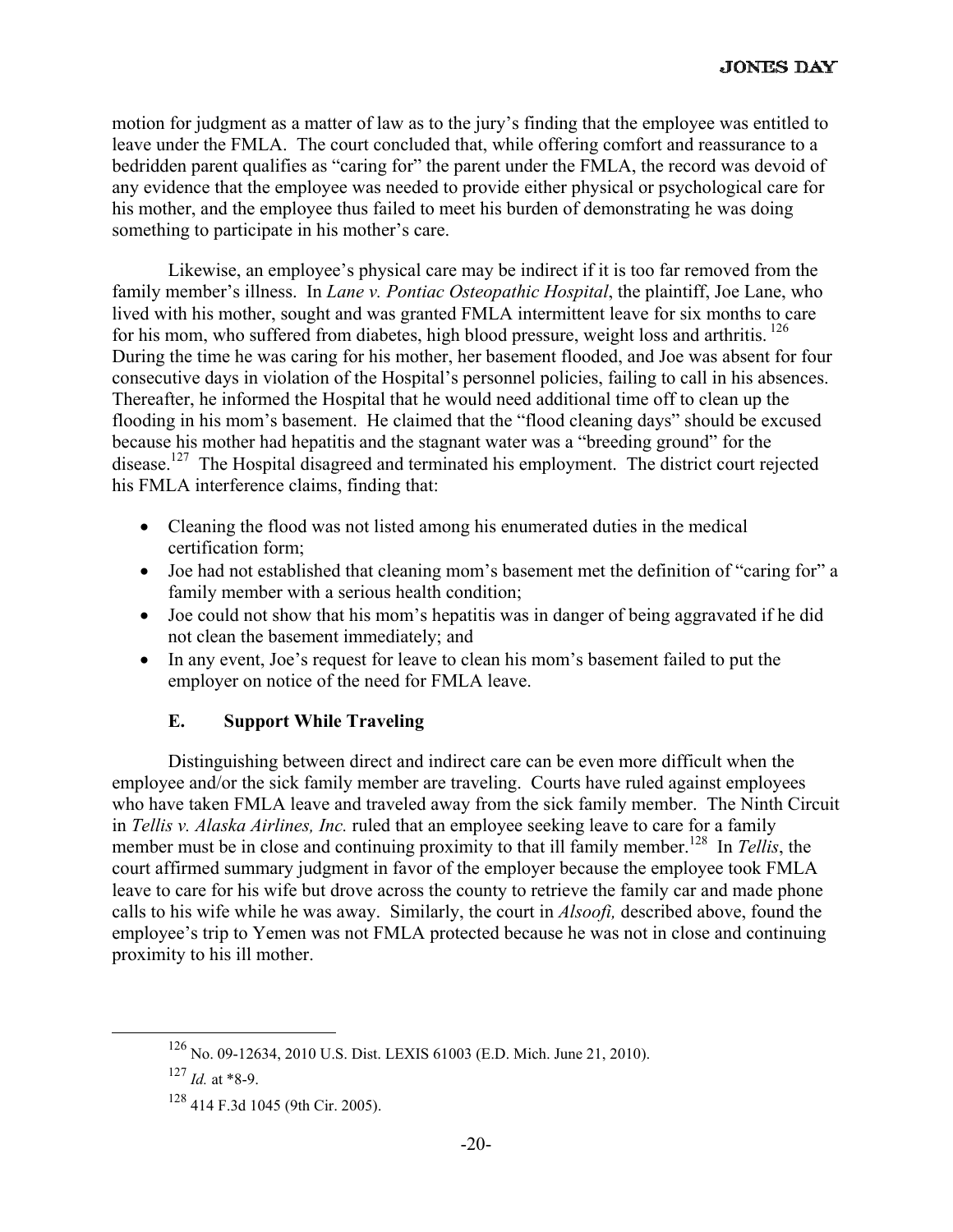When both the employee and sick family member travel together, there may be FMLA coverage. The recent decision *Ballard v. Chicago Park District* suggests that the care associated with FMLA leave to "care" for a family member need not take place at home.<sup>129</sup> In *Ballard*, the plaintiff was a swimming instructor who requested FMLA leave to care for her dying mother. Ballard was responsible for preparing her meals, administering her insulin shots, operating a pump to remove fluids from her mom's heart, and other tasks. A local charitable organization granted Ballard's mother's "make a wish" request for a trip to Las Vegas. Beverly requested six days of FMLA leave to care for her mother during the trip. The employer denied the request for leave, but Ballard went on the trip anyway. In addition to administering medicine and general care, Ballard also spent time with her mother "playing slots, shopping on the strip, peoplewatching and dining at restaurants."<sup>130</sup> Ballard readily acknowledged that her mother was not going to Las Vegas for any kind of medical care, therapy or other treatment. Rather, it was just a vacation for her mom.

Ballard's employment was terminated for unauthorized absences. However, the court held that the leave was FMLA protected, noting that it did not matter *where* the leave was being provided, as long as Ballard was providing it. The court noted that the FMLA only requires that an employee seek leave to "care for" her mom, who had a "serious health condition." "So long as the employee provides care to the family member, where the care takes place has no bearing on whether the employee receives FMLA protections." Accordingly, the claim was allowed to proceed to a jury.

In contrast, the First Circuit in *Tayag v. Lahey Clinic Hospital*, *Inc.* affirmed summary judgment for the employer who terminated an employee who took an unapproved seven-week leave to accompany her ailing husband on a spiritual healing pilgrimage to the Philippines.<sup>131</sup> The court determined that the pilgrimage did not constitute "medical care" and that the FMLA definition of "care" did not extend to cover "psychological comfort and reassurance" on lengthy trips unrelated to medical care.<sup>132</sup>

# **VI. MILITARY FAMILY LEAVE**

The most recent changes to the FMLA altered leave for military family members.<sup>133</sup> Two types of leave are available for family members of military servicemembers – exigency leave and leave to care for an injured servicemember.<sup>134</sup>

#### **A. Exigency Leave**

Exigency leave allows the spouse, son, daughter or parent of a person on "covered active duty"135 (or has been called to covered active duty) to take up to twelve weeks leave in order to

 <sup>129 900</sup> F. Supp. 2d 804 (N.D. Ill. 2012).

<sup>130</sup> *Id.* at 807.

<sup>131 632.</sup> F.3d 788 (1st Cir. 2011).

<sup>132</sup> *Id.* at 791 n.2.

<sup>133</sup> *See* U.S. DOL, Fact Sheet #28A, http://www.dol.gov/whd/regs/compliance/whdfs28a.pdf.

 $134$  29 U.S.C. § 2612(a)(1)(E), (a)(3).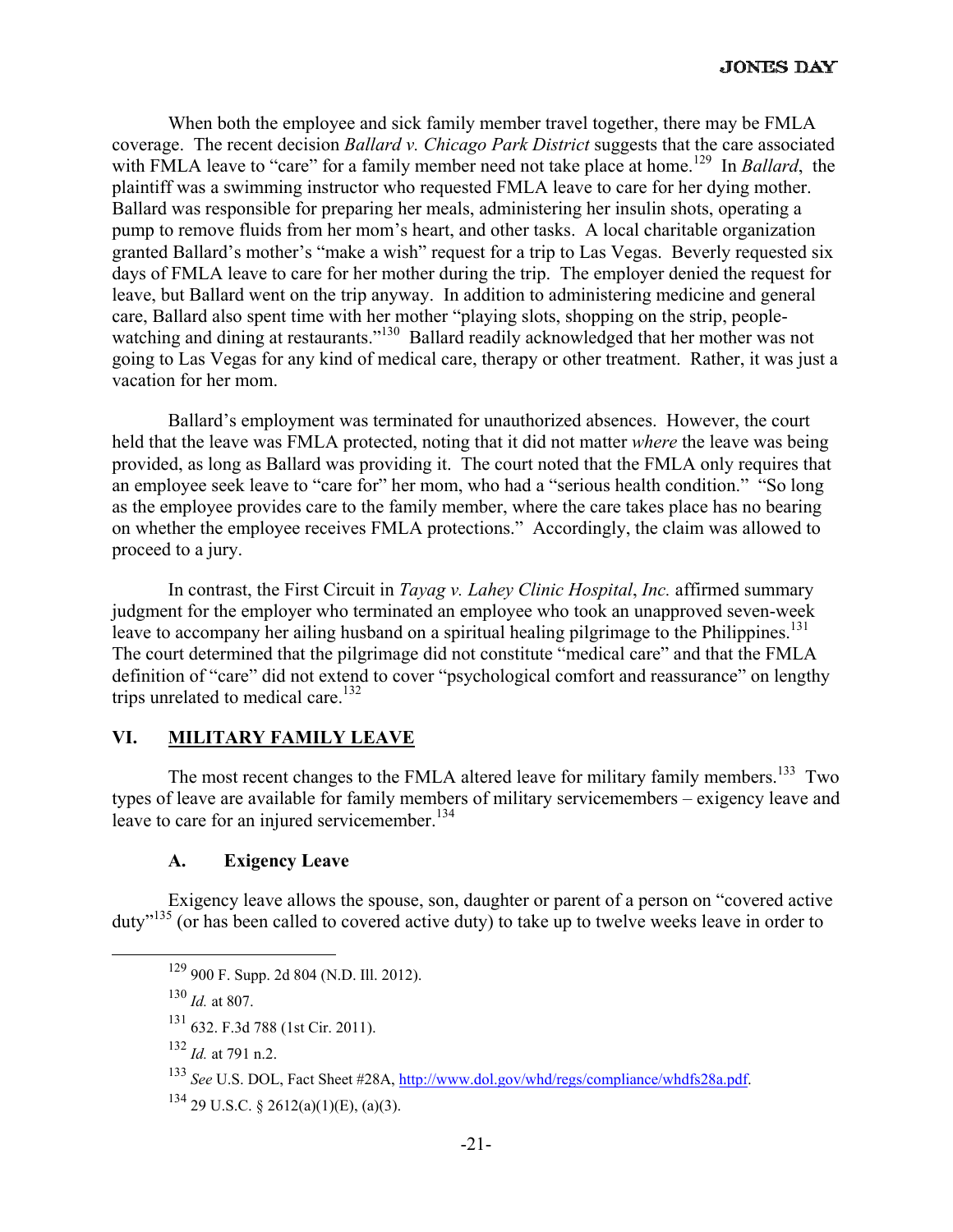address specific familial circumstances arising as a result of the military service.<sup>136</sup> These exigencies include one or more of the following:

- 1. Short notice deployment which occurs when a covered military member is notified seven or less calendar days prior to the date of deployment of a call or order to active duty. This leave is limited to seven calendar days from the day the service member was notified;
- 2. military events and activities related to active duty service or a call to active duty status;
- 3. childcare and school activities such as arranging for alternative childcare, enrolling a child in a new school, or attending meetings with school officials and/or daycare staff;
- 4. to make updates to financial or legal arrangements to address the military servicemember's absence;
- 5. attend counseling related to the call to active duty status of the military member;
- 6. to spend time with the military service member on short-term, temporary rest and recuperation leave during active deployment;
- 7. post-deployment to attend arrival ceremonies, reintegration briefings, and other official programs for a period of ninety days following termination of the service member's active duty status; and
- 8. additional activities arising out of active duty or a call to active duty status provided the employer and employee agree to the timing and duration.<sup>137</sup>

Exigency leave is the only leave in the FMLA that does not require a medical justification. Employers may still require certification of the need for exigency leave by requesting a copy of the covered military member's orders or other official military documentation indicating that the service member is on active duty or has been called to active duty and the dates of this service. The employer may also require that the certification include a description of sufficient facts regarding the qualified exigency to support the leave.

#### **CFRA**

The CFRA does not contain a leave entitlement to address a "qualifying exigency" arising out active duty in the Armed Forces. Therefore, an employee does not use his or her CFRA leave when FMLA leave is used for this purpose.

# **B. Care for an Injured Servicemember**

In 2009, the FMLA was amended to provide up to 26 weeks of leave for an employee who is the parent, child, spouse, or next of kin of a service member to care for the

<sup>&</sup>lt;sup>135</sup> The statute defines "covered active duty" in the case of a regular member of the Armed Forces as duty during the deployment to a foreign country, and in the case of a reserve member of the Armed Forces, duty during the deployment to a foreign country under a call or order to active duty. 29 U.S.C. § 2611(14).

<sup>136</sup> *Id.* § 2612(a)(1)(E).

<sup>137 29</sup> C.F.R. § 825.126(a)(1)-(8).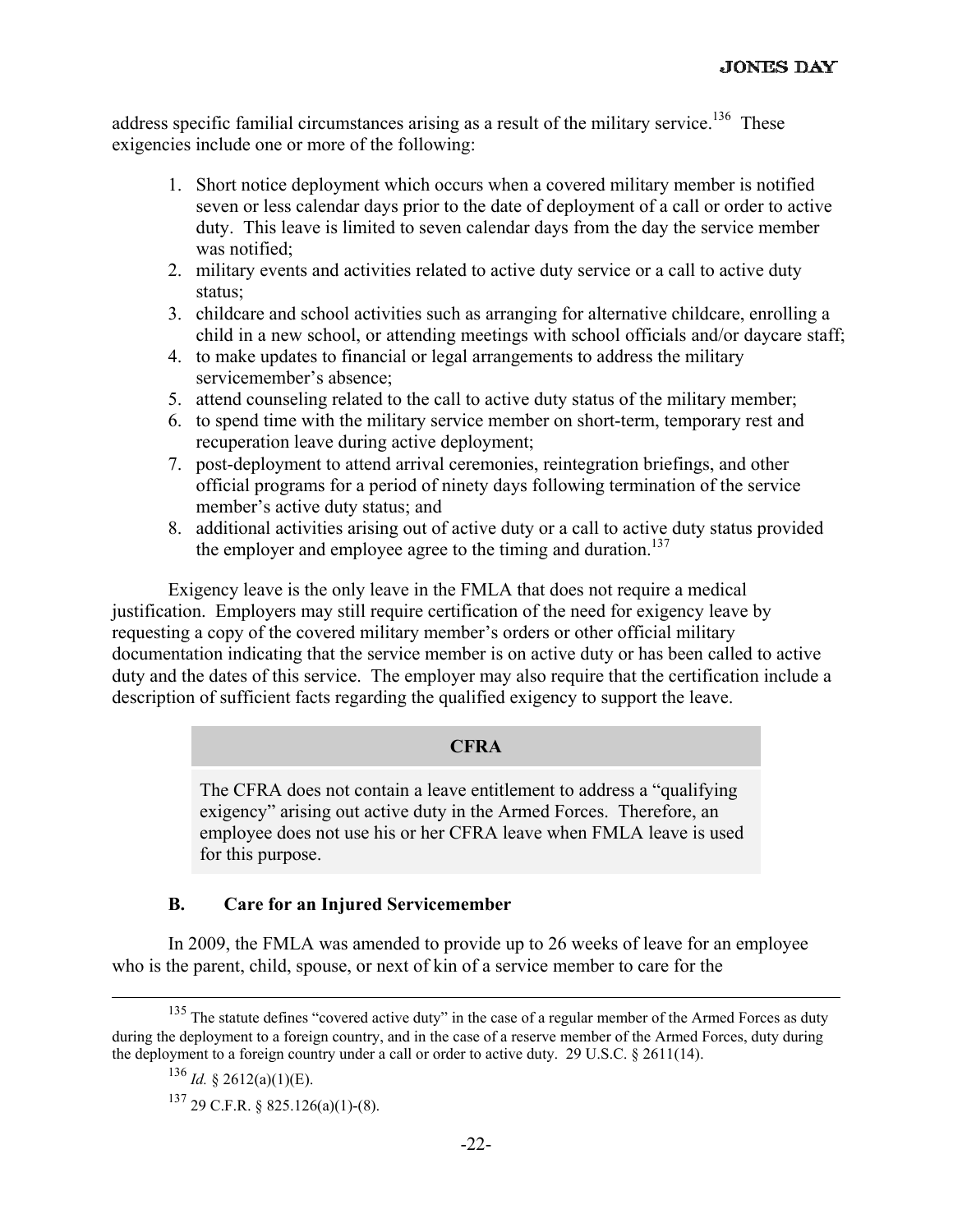servicemember in the event they are injured.<sup>138</sup> Eligible employees include a servicemember's spouse, son, daughter, parent, or next-of-kin. For purposes of this type of leave, a "covered servicemember" includes a member of the Armed Forces who is undergoing medical treatment for a serious injury or illness or a veteran who is undergoing medical treatment for a serious injury or illness and who was a member of the military in the five preceding years.<sup>139</sup>

No more than 26 weeks of leave is available for an employee who takes leave to care for an injured servicemember in addition to another qualifying reason in a single 12 month period.<sup>140</sup> The employer must designate time that qualifies as both care for an injured servicemember and care for a family member with a serious illness as servicemember leave.<sup>141</sup> The 12-month period associated with this type of leave is calculated differently than other FMLA time. Here, the 12-month period starts on the first day the employee takes leave to care for the servicemember and expires one year after. With other FMLA leave, the employer has options in the way that they choose to calculate the 12 month period.<sup>142</sup>

An employer may request certification for leave to be completed by an authorized healthcare provider for the servicemember. The employer may also request information from the employee regarding their relationship to the servicemember and an estimate of the amount of leave needed.<sup>143</sup> Unlike other types of FMLA leave, with leave for care of a covered servicemember an employer is not entitled to request second and third opinions or recertifications.144

#### **CFRA Regulations**

Although the CFRA does not provide military caregiver leave, if the servicemember is the spouse, child or parent of the employee, the employee would be eligible for CFRA leave to care for a spouse, parent, child with a serious health condition. Cal. Code Regs. tit. 2, § 7297.0(h)(2). An employee would not use his or her CFRA leave when he or she uses FMLA leave to care for a servicemember with a serious injury or illness who is not the employee's spouse, child, or parent. Note also that the CFRA does not contain a leave entitlement for an employee who is the servicemember's "next of kin."

- $^{140}$  *Id.* § 2612(a)(4).
- $^{141}$  29 C.F.R. § 825.127(c)(4).

<sup>142</sup> An employer may calculate the 12-month period by the calendar year, any fixed 12-month period such as a fiscal year, the 12-month period measured from the date of an employee's first FMLA leave, or a "rolling" 12 month period measured backward from the date an employee uses leave. *See id.* § 825.200(b)(1)-(4).

143 29 C.F.R. § 825.310(c).

 $^{144}$  *Id.* § 825.310(d).

 $138$  29 U.S.C. § 2612(a)(3).

<sup>139</sup> *Id.* § 2611(15).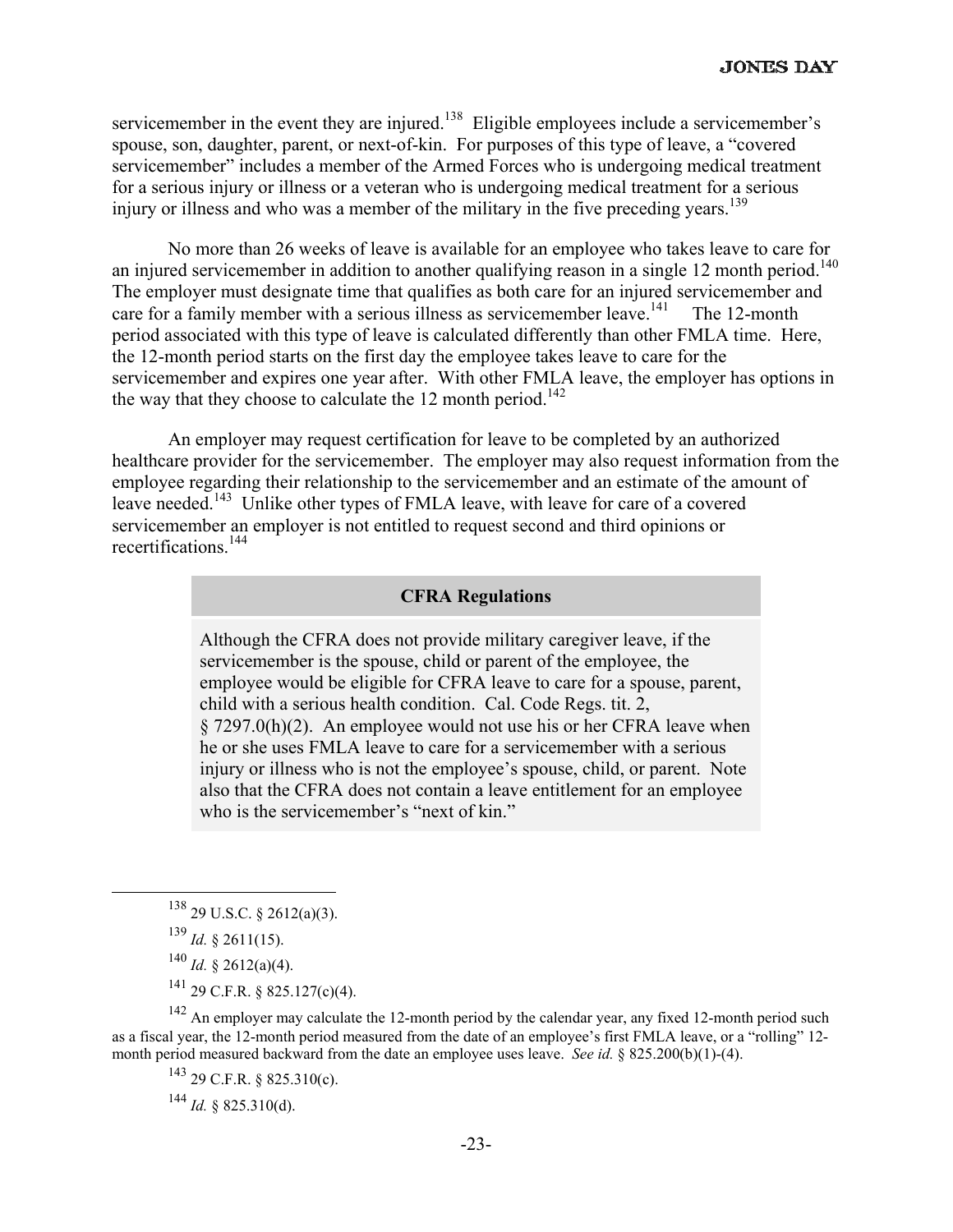#### **C. Recent Rule-Making: Expanded Military Caregiver and Exigency Leave**

On February 5, 2013, the Department of Labor released its final rule implementing the 2010 amendments to the FMLA.<sup>145</sup> The final rule expands the availability of military caregiver leave to eligible employees caring for "covered veterans." A "covered veteran" is a veteran who was discharged or released (not dishonorably) within the 5 years preceding the start of the FMLA leave.<sup>146</sup> Additionally, the new regulation expands the definition of a servicemember's serious illness or injury to include conditions that pre-existed active duty but were aggravated in the line of service while on active duty. $147$ 

The new regulation also expands the exigency leave available to an eligible employee who is the spouse, son, daughter or parent of a covered service member. Under the new regulations, covered service members include members of the National Guard and Reserves, as well as the regular Armed Forces.<sup>148</sup> On the other hand, "covered active duty" under the new regulations requires deployment to a foreign country, thereby limiting the expansion for National Guard members.<sup>149</sup> The regulations also create a new category of exigency leave care of the parent of a covered service member who is incapable of self-care and who needs care as a result of the service member's covered active duty.<sup>150</sup> Finally, the regulations increase the maximum days available for job-protected exigency leave associated with a service member's rest and recuperation leave from 5 days to 15 days per leave period.<sup>151</sup>

In its February 5, 2013 final rule-making, the DOL also adopted new regulations for determining the FMLA eligibility of members of flight crews.<sup>152</sup> Under the new regulation, a flight crew member will be eligible for FMLA protection if, within the 12 month period preceding the job leave, he or she worked or was paid for a minimum 504 hours and not less than 60% of the applicable monthly guarantee, or the time for which the employer promised to pay the employee each month.<sup>153</sup> Similarly, the regulation adopts new leave periods available to eligible flight crew members, who may take 156 days for military caregiver leave or 72 days for all other covered grounds within a 12 month period.<sup>154</sup>

146 29 C.F.R. § 825.122(a). <sup>147</sup> *Id*. at § 825.127(c).

- $^{149}$  *Id*.
- <sup>150</sup> *Id.* at § 825.126(b)(8).
- <sup>151</sup> *Id*. at § 825.126(b)(6).
- <sup>152</sup> *See* 29 C.F.R. §§ 825.800 825.803.
- <sup>153</sup> *Id*. at § 825.801(b).
- <sup>154</sup> *Id*. at § 825.802(a).

 <sup>145</sup> *See* 78 Fed. Reg. 8833-8947 (Feb. 6, 2013). The 2010 Amendments were codified in National Defense Authorization Act for Fiscal Year 2010, Pub. L. 111-84, 123 Stat. 2190.

<sup>148</sup> *Id*. at § 825.126(a).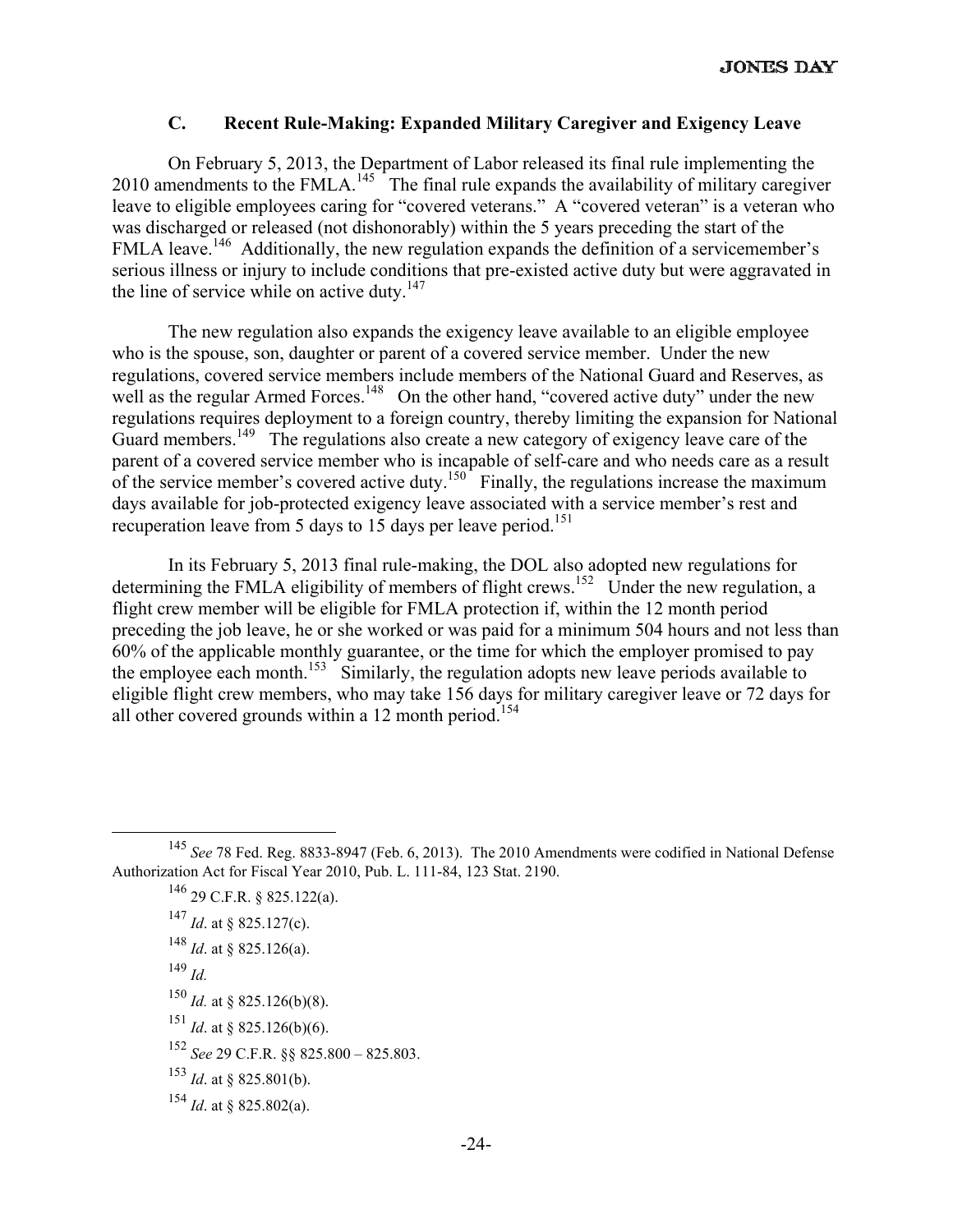#### **VII. CERTIFICATION**

An employer may require an employee to provide certification issued by the health care provider of the employee or the health care provider of the employee's family member for leave under the FMLA.<sup>155</sup> If such a certification will be required, the employer must provide notice to employees of the certification requirement.<sup>156</sup> An employer should request certification within five days of being informed of the need for the leave or five days after leave has commenced in the case of unforeseen leave.<sup>157</sup> The regulations further explain that an employee should submit the completed certification within fifteen business days unless that is not practicable under the circumstances of the particular situation.158

An employee is required to provide "complete and sufficient" certification to the employer.<sup>159</sup> Generally, certification is sufficient if it provides the date on which the serious health condition commenced, the probable duration of the condition, and appropriate medical facts regarding the condition.<sup>160</sup> Certification is incomplete when one or more applicable sections has not been completed.<sup>161</sup> Insufficient certification may be complete, but occurs when the information provided is vague, ambiguous, or non-responsive.<sup>162</sup>

If an employer determines a certification is incomplete or insufficient, the employer must notify the employee in writing what additional information is needed to make the certification complete and sufficient.<sup>163</sup> The employee has seven calendar days, unless otherwise impracticable, to remedy any deficiencies in their certification.<sup>164</sup> Incomplete or insufficient certification may serve as grounds for an employer to deny FMLA leave.<sup>165</sup> For example, in *Brady v. Potter*, the Sixth Circuit affirmed summary judgment for the Postmaster General and the U.S. Postal Service when they denied FMLA leave to an employee who refused to provide medical documentation.166 There*,* the Postal Service found Brady's previous documentation insufficient to approve her two-month absence as FMLA leave because it stated that she would not need to be absent from work intermittently. The court found the Postal Service correct in requesting new certification showing that Brady's absence was due to incapacitation by her diabetes. Instead of providing the certification requested, Brady repeatedly submitted copies of

 155 29 U.S.C. § 2613(a). 156 29 C.F.R. § 825.305(a). <sup>157</sup> *Id*. § 825.305(b). <sup>158</sup> *Id*. <sup>159</sup> *Id*. § 825.305(c).  $160$  29 U.S.C. § 2613(b). 161 29 C.F.R. § 825.305(c). <sup>162</sup> *Id*. <sup>163</sup> *Id*.  $^{164}$  *Id.* 

<sup>165</sup> *Id. See also Mauder v. Metro. Transit Auth. of Harris Cnty., Tex.*, 446 F.3d 574 (5th Cir. 2006). 166 273 F. App'x 498 (6th Cir. 2008).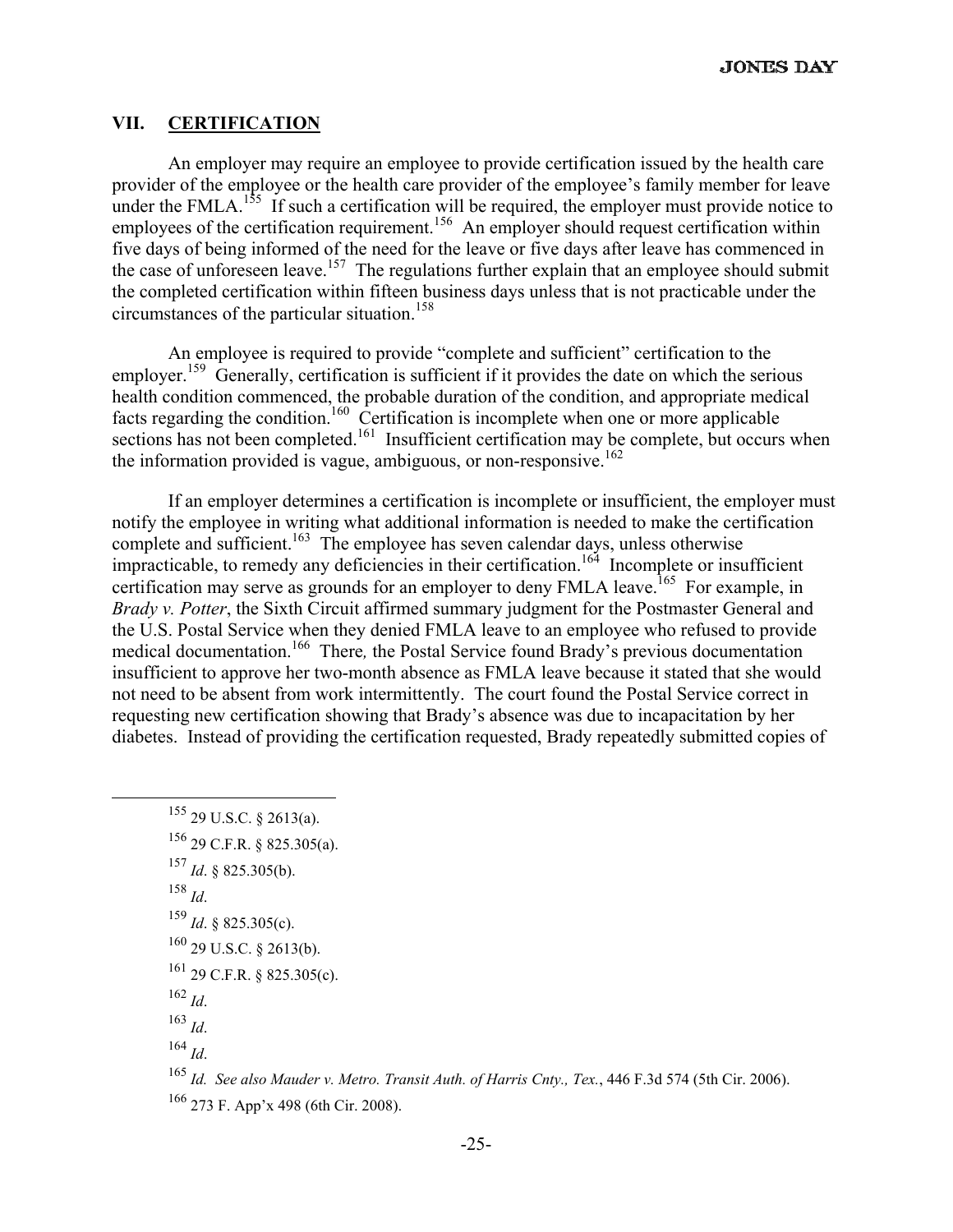her old documentation. The court found that Brady "forfeited her ability to receive FMLA benefits" by refusing to cooperate in the medical certification process.<sup>167</sup>

Under the FMLA an employer may request the following information for certification:

- The name, address, telephone number, and fax number of the health care provider and type of medical practice/specialization;
- The approximate date on which the serious health condition commenced, and its probable duration;
- A statement or description of appropriate medical facts regarding the patient's health condition for which FMLA leave is requested. The medical facts must be sufficient to support the need for leave. Such medical facts may include information on symptoms, diagnosis, hospitalization, doctor visits, whether medication has been prescribed, any referrals for evaluation or treatment (physical therapy for example), or any other regimen of continuing treatment;
- If the employee is the patient, information sufficient to establish that the employee cannot perform the essential functions of the employee's job as well as the nature of any other work restrictions, and the likely duration of such inability (*see* § 825.123(b) and (c));
- If the patient is a covered family member with a serious health condition, information sufficient to establish that the family member is in need of care, as described in § 825.124, and an estimate of the frequency and duration of the leave required to care for the family member;
- If an employee requests leave on an intermittent or reduced schedule basis for planned medical treatment of the employee's or a covered family member's serious health condition, information sufficient to establish the medical necessity for such intermittent or reduced schedule leave and an estimate of the dates and duration of such treatments and any periods of recovery;
- If an employee requests leave on an intermittent or reduced schedule basis for the employee's serious health condition, including pregnancy, that may result in unforeseeable episodes of incapacity, information sufficient to establish the medical necessity for such intermittent or reduced schedule leave and an estimate of the frequency and duration of the episodes of incapacity; and
- If an employee requests leave on an intermittent or reduced schedule basis to care for a covered family member with a serious health condition, a statement that such leave is medically necessary to care for the family member, as described in §§ 825.124 and 825.203(b), which can include assisting in the family member's recovery, and an estimate of the frequency and duration of the required leave.<sup>168</sup>

 <sup>167</sup> *Id.* at 504.

 $168$  29 C.F.R. § 825.306(a)(1)-(8).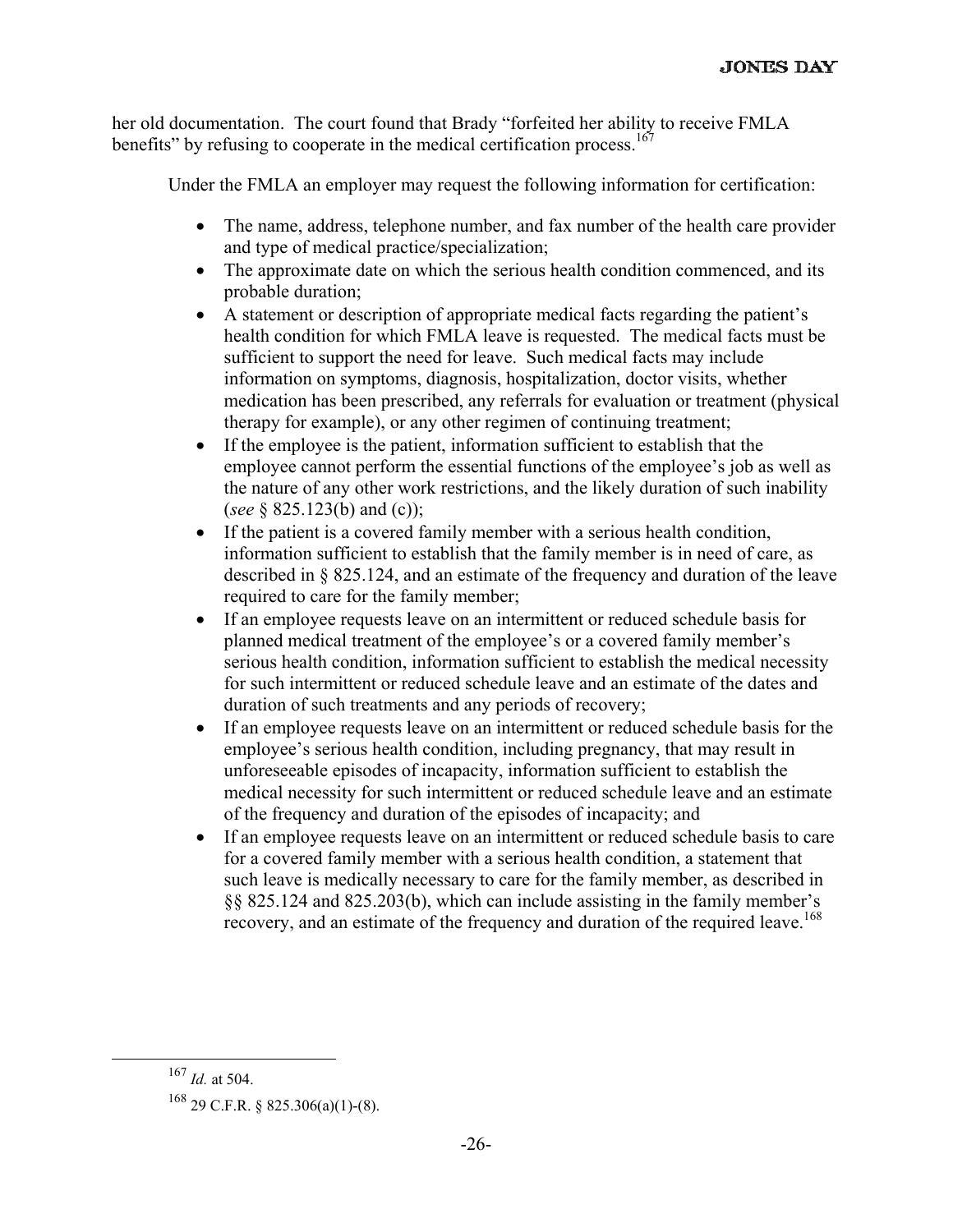# **CFRA Regulations**

In contrast to the FMLA, under the CFRA, disclosure of a specific "serious health condition" of the employee or family member is not required. Cal. Code Regs. tit. 2,  $\S$  7297.0(a)(1). Under the CFRA, if an employer provides a certification that, on its face, satisfies the requirements listed above, the employer cannot later "defend the suit by asserting that the employee, when requesting leave, provided insufficient evidence that the employee fell within the provisions of the CFRA." *Lonicki v. Sutter Health Cent.*, 43 Cal. 4th 201, 211 (2008).

The Department of Labor has developed two forms which an employer may use for medical certification. Form WH-380E is for use when an employee requests leave for his or her own serious health condition.169 Form WH-380F is for use when an employee requests leave to care for a family member.<sup>170</sup> These forms are optional and an employer may develop its own forms as long as the information requested does not exceed what §§ 825.306, 825.307, and 825.308 specify.<sup>171</sup>

# **CFRA Regulations**

The CFRA regulations contain a "Certification of Health Care Provider" form that may be used for certification of CFRA leaves. Cal. Code Regs. tit. 2, § 7297.11. Alternatively, an employer may create its own form seeking the same information, as long as the diagnosis of the serious health condition is not disclosed without the patient's consent. *Id.*

In one recent case on the components of certification, *Fischbach v. City of Toledo*, the court denied defendant's motion for summary judgment where plaintiff's certification included the dates, duration, and medical cause of incapacity.<sup>172</sup> The court held this certification to be presumptively valid and found that the employer offered no evidence that the certification was invalid or inauthentic. In contrast, in *Lewis v. United States,* a civilian Air Force employee failed to provide sufficient certification though her certification included her diagnosed condition and estimated leave time<sup>173</sup>. The court explained that the form lacked "appropriate medical facts" about why the plaintiff was unable to perform her work duties.<sup>174</sup>

 <sup>169</sup> DOL Form WH-380E, http://www.dol.gov/whd/fmla.

<sup>170</sup> DOL Form WH-380F, http://www.dol.gov/whd/fmla.

<sup>171 29</sup> C.F.R. § 825.306(b).

<sup>172 798</sup> F. Supp. 2d 888 (N.D. Ohio 2011).

<sup>173 641</sup> F.3d 1174 (9th Cir. 2011).

<sup>174</sup> *Id.* at 1176-77.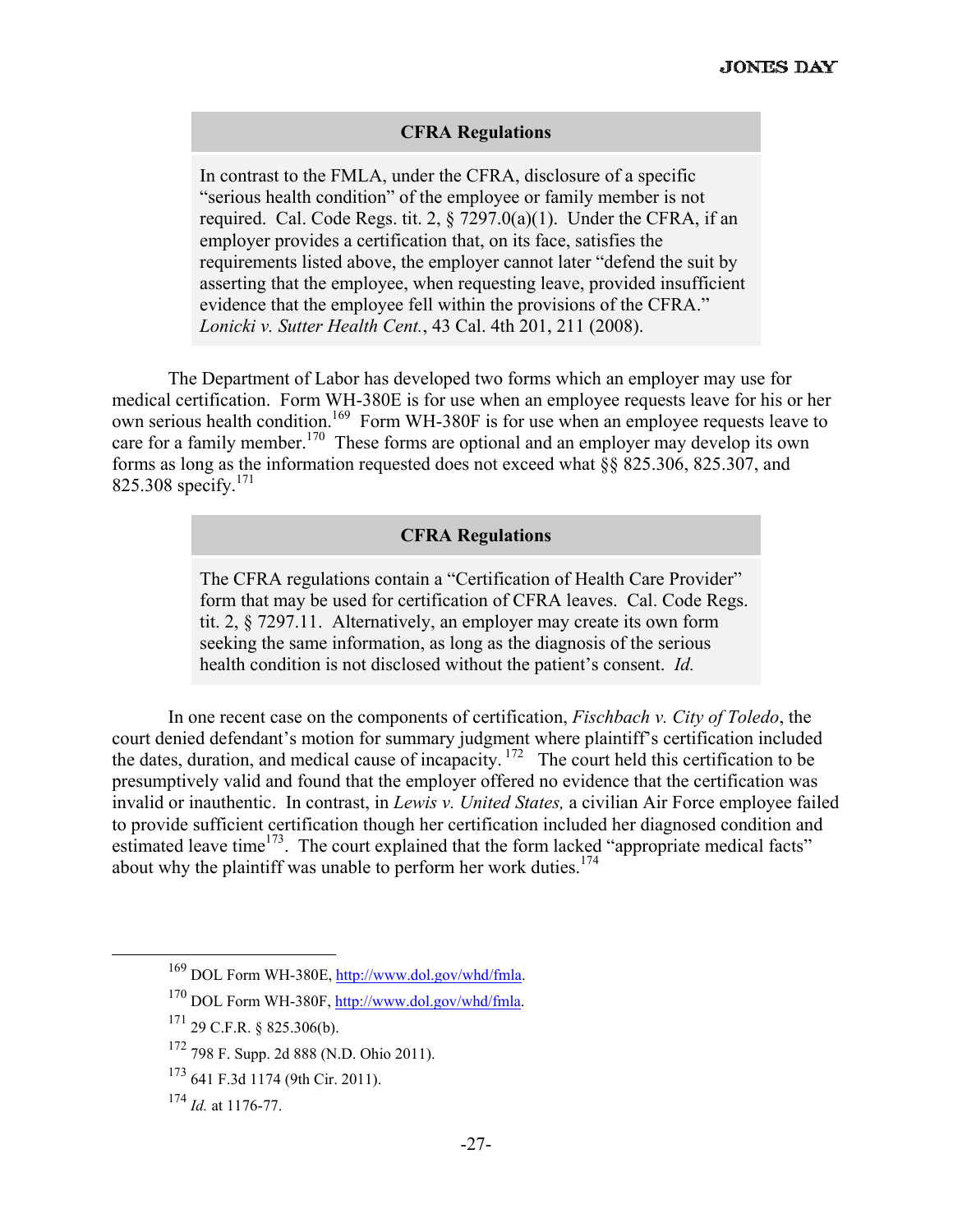# **A. Authentication and Clarification**

Upon receiving complete and sufficient certification, an employer may not request additional information from the employee's health care provider, but may contact the provider for authentication and clarification.<sup>175</sup> Authentication involves the employer providing a copy of the certification to the health care provider to verify that the information contained on the form was authorized by the health care provider that signed the form.<sup>176</sup> Clarification means contacting a health care provider to better understand handwriting or the meaning of a response.<sup>177</sup> Again, this does not permit an employer to ask the provider for additional information beyond that requested in the form.<sup>178</sup>

The employee's supervisor is prohibited from contacting the health care provider themselves. Instead, the employer must use a health care provider, human resources administrator, or management official to obtain the authentication and or clarification.<sup>179</sup>

#### **B. Second and Third Opinions**

An employer who has reason to doubt the validity of a medical certification may require a second opinion at the employer's expense.<sup>180</sup> The employer may designate the health care provider but that provider must not be employed on a regular basis by the employer unless the employer is located in an area where access to health care is limited.<sup>181</sup>

If the opinions of the employee's and the employer's health care providers differ, the employer may require a third and final opinion.<sup>182</sup> The parties would jointly agree on the provider to consult and the opinion would be binding on both parties.<sup>183</sup>

#### **CFRA Regulations**

For the purposes of obtaining second opinions, the CFRA regulations distinguish between a certification of the employee's own serious health condition and a certification of the employee's family member's serious health condition.

If the employer has reason to doubt the validity of the certification provided by an employee for his or her own condition, the employer may

 175 29 C.F.R. § 825.307(a).  $^{176}$  *Id.* <sup>177</sup> *Id.*  $^{178}$  *Id*. <sup>179</sup> *Id.* § 825.307(a).  $180$  *Id.* § 825.307(b). <sup>181</sup> *Id.*  $182$  *Id.* § 825.307(c). <sup>183</sup> *Id.*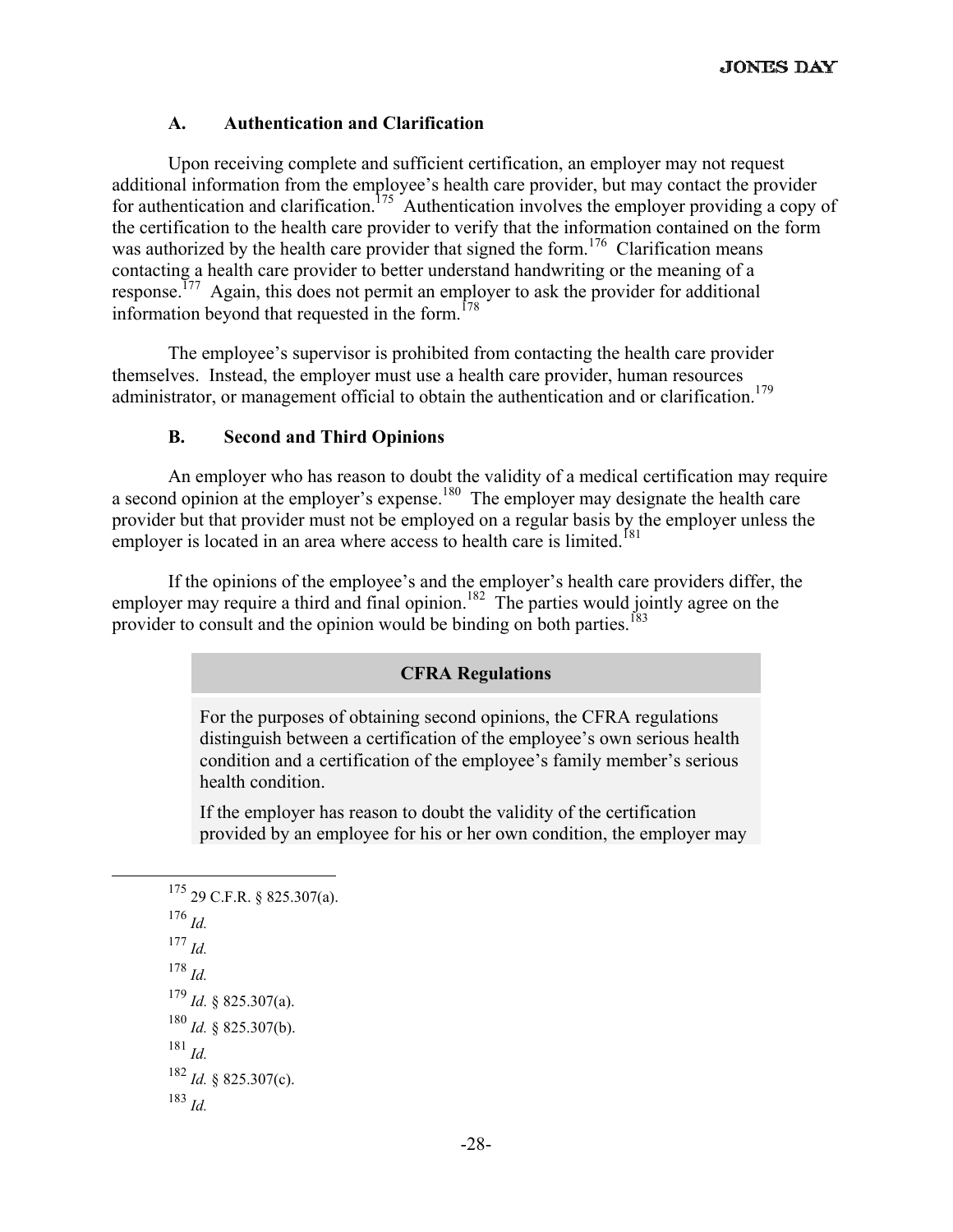#### **CFRA Regulations**

require a second opinion at the employer's expense. The second health care provider may be designated or subject to approval by the employer. However, the provider cannot be employed on a regular basis by the employer. Cal. Code Regs. tit. 2, § 7297.4(b)(2). In any case where the second opinion differs from the opinion in the original certification, the employer may require, at the employer's expense, that the employee obtain the opinion of a third health care provider. The third provider is to be designated or approved jointly by both the employer and the employee. Cal. Code Regs. tit. 2, § 7297.4(b)(2)(B). The opinion of the third health care provider is final and binding on the employer and employee. Cal. Code Regs. tit. 2,  $\S$  7297.4(b)(2)(C). The employer is required to provide the employee with a copy of the second and third medical opinions without cost upon the request of the employee. Cal. Code Regs. tit. 2, § 7297.4(b)(2)(D).

Though an employer may require a second and third opinion to verify an employee's own serious health condition, an employer must accept as sufficient a certification of a family member's serious health condition, as long as the certification satisfies the requirements of section 7297.0(a)(1). Cal. Code Regs. tit. 2, § 7297.4(b)(1). 

#### **PDLL Regulations**

Under the PDLL regulations, if the medical certification satisfies the requirements of section 7291.2 (d), the employer must accept it as sufficient. Upon expiration of the time period which the health care provider originally estimated that the employee needed, the employer may require the employee to obtain recertification if additional time is requested if the employer has similar requirements for other similarly situated employees. Cal. Code Regs. tit. 2, § 7291.10(b).

The question has arisen in some cases, whether an employer waives the right to challenge a claim that an employee has a serious health condition if the employer never requested a second or third opinion. The Seventh Circuit addressed the issue of whether the process outlined in § 2613 is mandatory in *Darst v. Interstate Brands Corp.*184 The Court held that it was not necessary to decide whether the employer was required to formally challenge an employee's certification because their failure to do so would only matter if the employee did in fact have a right to FMLA leave.<sup>185</sup> The employee claimed that during his three day absence, he was

 <sup>184 512</sup> F.3d 903, 911–12 (7th Cir. 2008).

<sup>185</sup> *Id.* at 911; *see also Novak v. MetroHealth Med. Ctr.,* 503 F. 3d 572, 579–80 (6th Cir. 2007). (finding that the procedures for challenging a certification in the FMLA are permissive because of the use of the word "may"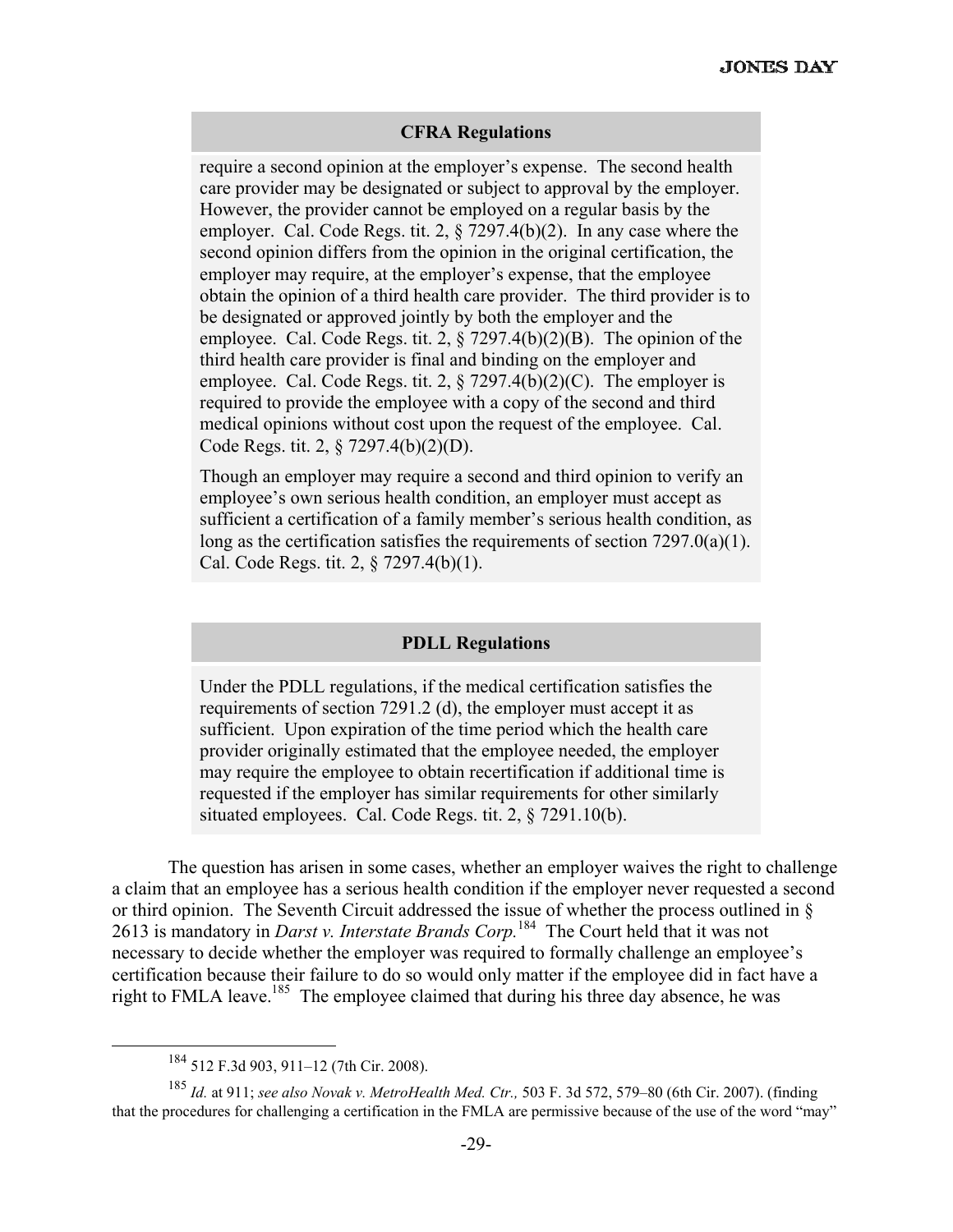seeking treatment, however his physician was not treating him on the days in question and he was unable to offer another explanation for his absence.<sup>186</sup> The court found these absences were not FMLA protected.<sup>187</sup>

However, it is important to note that in some circumstances, a failure to get a second opinion may hurt an employer's ability to challenge a determination later. In *Thorson v. Gemini, Inc.*, an employer claiming that the FMLA did not protect an employee's illness was unable to refute the plaintiff's medical certification because the employer had not gathered more information by getting a second opinion.<sup>188</sup>

#### **C. Recertification**

Recertification is a verification that the condition requiring leave still exists at various points during the employee's leave.<sup>189</sup> By requesting a recertification, the employer asks for the same information that was contained in the original certification.<sup>190</sup> The employee has the same obligations to respond to requests for recertification as they did under the original request for certification<sup>191</sup>

The general rule is that an employer may not request recertification more often than every thirty days.<sup>192</sup> However, the regulations place some exceptions on this rule. If an employee's minimum leave duration is more than thirty days, the employer must wait until that minimum amount of time expires before requesting recertification.<sup>193</sup> An employer may request recertification in less than thirty days if the employee requests an extension of leave, if circumstances in the original certification have changed, or if the employer has information which casts doubt on the employee's continuing need for leave.<sup>194</sup> However, with a recertification an employer cannot require second or third opinions.<sup>195</sup>

<sup>186</sup> *Id.* at 911–12.

188 205 F.3d 370, 381–82 (8th Cir. 2000).

189 29 C.F.R. § 825.308(e).

<sup>190</sup> *Id.*

<sup>191</sup> *Id.*

<sup>192</sup> *Id.* § 825.308(a).

<sup>193</sup> *Id.* § 825.308(b).

<sup>194</sup> *Id*. § 825.308(c)(1)-(3).

<sup>195</sup> *Id.* § 825.308(f).

in the statute); *Rhoads v. FDIC*, 257 F.3d 373, 385–86 (4th Cir. 2001); *Stekloff v. St. John's Mercy Health Sys*., 218 F.3d 858, 860 (8th Cir. 2000).

<sup>187</sup> *Id.* at 912; *but cf. 5ttjuu7 v. Forest Preserve Dist. of Cook Cnty.*, No. 08 C 2200, 2010 WL 780331, at \*6 (N.D. Ill. Mar. 3, 2010) (finding employee's certification sufficient where she provided an explanation of the seriousness of her condition, its likely duration, and information about her need for hospitalization).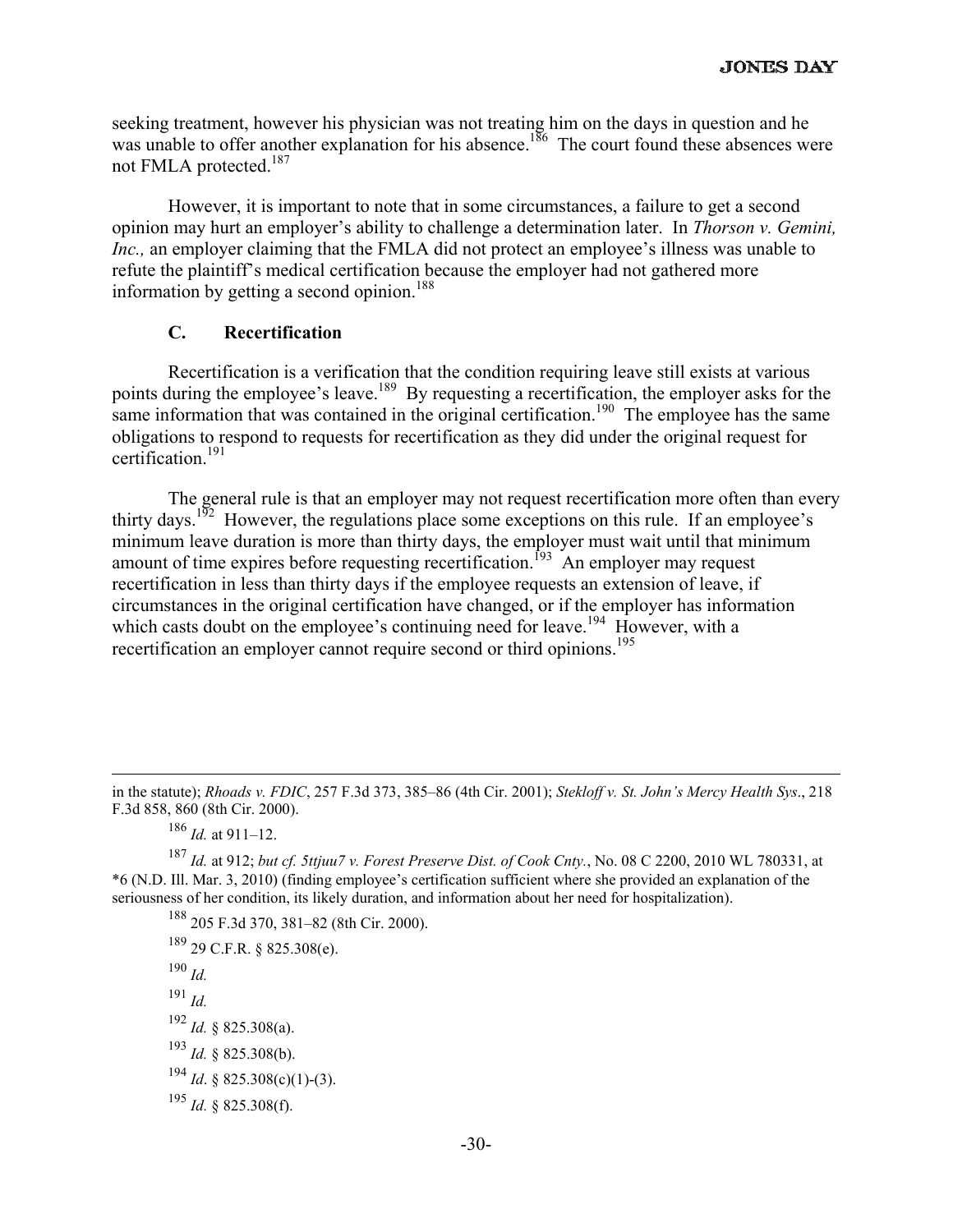#### **CFRA Regulations**

The CFRA regulations only permit the employer to require recertification when:

• the time period which the health care provider originally estimated that the employee needed (to take care of the employee's family member or for his/her own serious health condition) expires; and the employee requests additional leave.

Cal. Code Regs. tit. 2, § 7297.4(b)(1), (2).

#### **PDLL Regulations**

Under the PDLL regulations, an employer may require the employee to obtain recertification when:

- the time period which the health care provider originally estimated that the employee needed (for her transfer or leave) expires;
- the employee requests additional time; and
- the employer has similar requirements for other similarly situated employees.

Cal. Code Regs. tit. 2, § 7291.10(b).

#### **D. Fitness for Duty**

As a condition of restoring employment, an employer may have a uniformly applied practice or policy that requires an employee to obtain certification from a health care provider that the employee is able to resume work.<sup>196</sup> The employee has the same obligations to comply with the fitness-for-duty certification as in the initial certification process.<sup>197</sup> The employer may require the certification to address the employee's ability to perform the essential functions of the job, provided that the employee was advised of this requirement in the employer's Designation Notice.<sup>198</sup>

Though an employer is not entitled to a fitness to return to duty for every absence taken on intermittent leave, an employer is entitled to certifications up to once every 30 days if reasonable safety concerns exist.199 Reasonable safety concerns mean a "reasonable belief of

 196 *Id*. § 825.312(a). <sup>197</sup> *Id.* <sup>198</sup> *Id.* § 825.312(b). 199 29 C.F.R. § 825.312(f).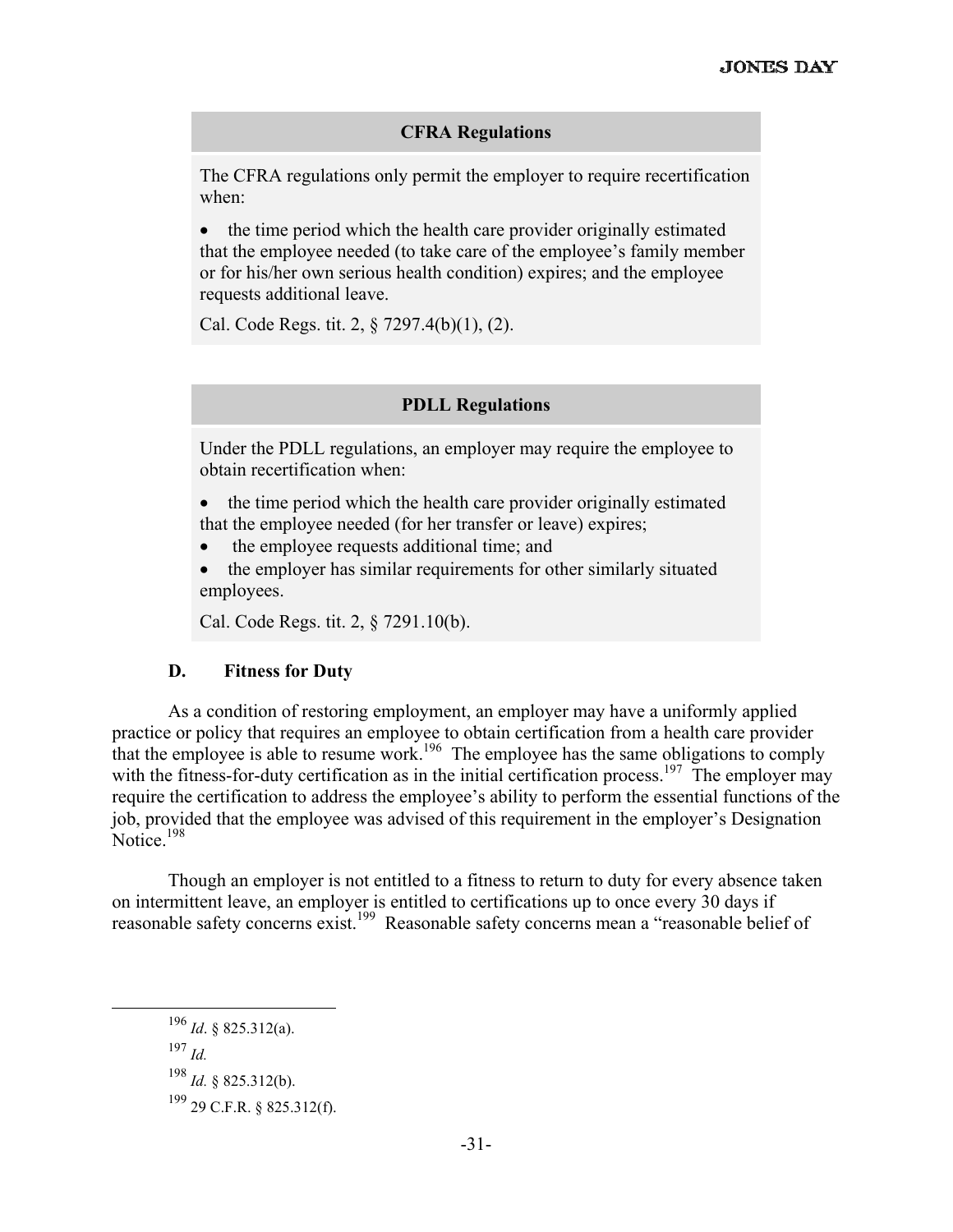significant risk of harm to the individual employee or others."<sup>200</sup> Employers should consider the nature and severity of the potential harm and its likelihood of occurring.<sup>201</sup>

# **VIII. FMLA LEAVE: DURATION, BENEFITS, SUBSTITUTION, AND REINSTATEMENT**

The FMLA provides employees specific protections while on leave. This section will briefly discuss the duration of FMLA leave, benefits during leave, substitution of paid leave for FMLA leave, and reinstatement after leave. Though each of these topics can be very complex, this paper will only provide a short summary of the basic components of FMLA leave.

#### **A. Duration of Leave**

An eligible employee – other than a "flight attendant" or "flight crewmember"– is entitled to a total of 12 workweeks of leave in any 12 month period for all qualifying circumstances of leave except leave to care for a seriously injured or ill servicemember, in which case the eligible employee is entitled to 26 workweeks of leave during a single 12-month period.<sup>202</sup> During the single 12-month period in which the employee takes leave to care for a seriously injured or ill servicemember, the employee is entitled to a combined total of 26 weeks of leave. $203$ 

Except in the case of leave to care for a covered servicemember with a serious injury or illness, the FMLA allows employers to select one of four alternative methods of calculating the 12-month leave period (rolling, calendar, fixed, or from date of employee's first FMLA leave).<sup>204</sup> An employer, however, must select one method of calculating the 12-month leave year and apply that method uniformly to all of its employees, subject to the multi-state employer exception.<sup>2</sup> If the employer fails to select a leave year, the employee is entitled to calculate the leave year in the way that gives him or her the most beneficial outcome.<sup>206</sup> Thus, failure to select a method may result in employees getting greater amounts of leave than they otherwise would be entitled to take.

The four alternative methods for determining the 12-month period are:

- The calendar year;
- Any fixed 12-month "leave year" (such as a fiscal year, a year required by state law, or a year starting on an employee's "anniversary" date);

204 29 C.F.R. § 200(b)(1)(4).

 $^{206}$  29 C.F.R. § 825.200(e).

 <sup>200</sup> *Id.* 

<sup>201</sup> *Id*.

<sup>&</sup>lt;sup>202</sup> 29 U.S.C. § 2612(a)(1), (a)(3); 29 C.F.R. §§ 825.127(c), 825.200(a).

 $^{203}$  29 C.F.R. §§ 825.127(c)(3), 825.200(g).

 $205$  29 C.F.R. § 200(b), (d)(1).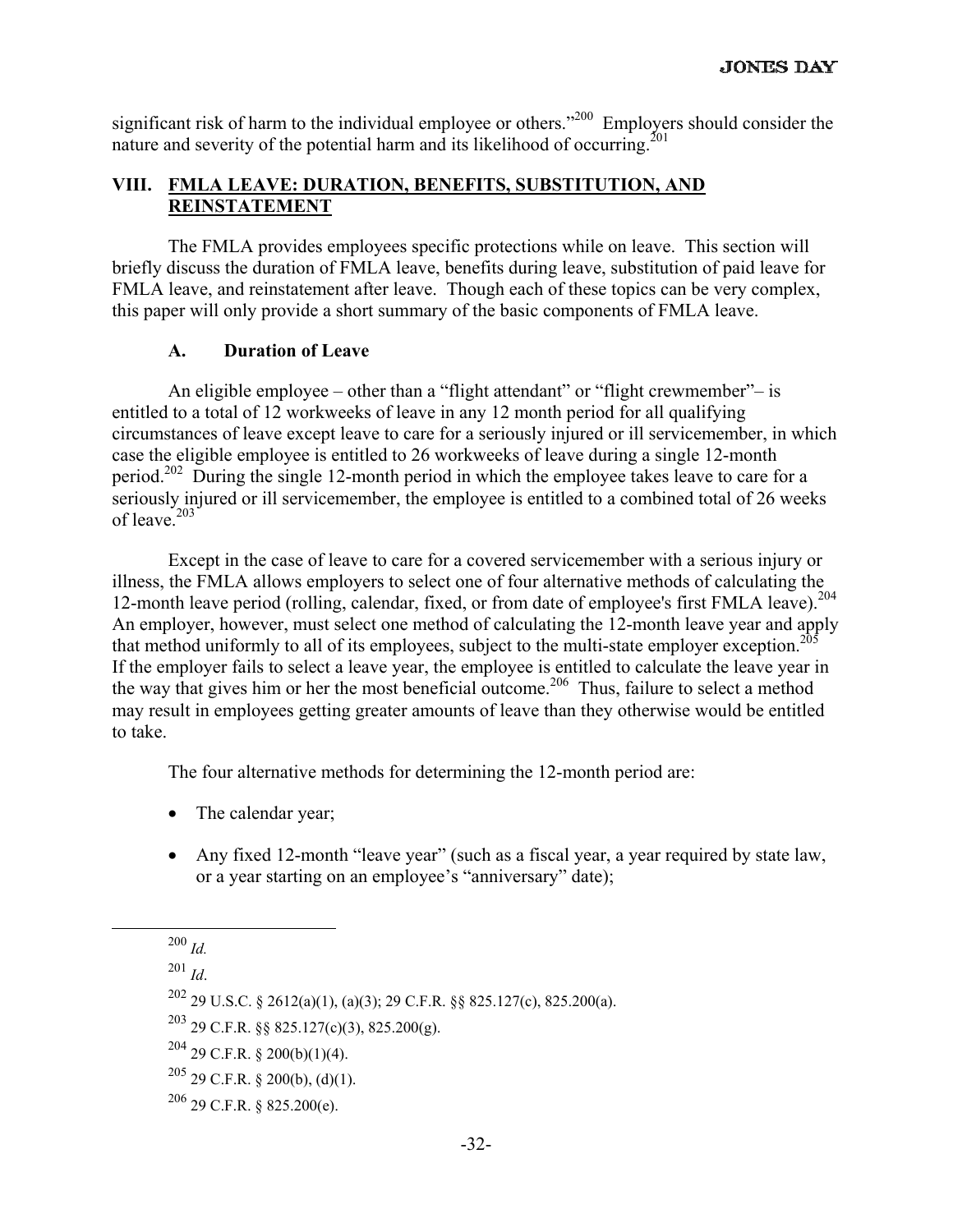- The 12-month period measured forward from the date any employee's first FMLA leave begins; or
- A "rolling" 12-month period measured backwards from the date an employee uses any FMLA leave. $207$

The FMLA limits the amount of leave that a husband and wife employed by the same employer may take for: (1) the birth of a child or care for a child after birth<sup>208</sup>; (2) the placement of a child with the employee for adoption or foster care or to care for the child after placement<sup>209</sup>; and (3) the care for the employee's parent with a serious health condition.<sup>210</sup> The spouses may take a total of 12 weeks of leave combined in any 12-month period for these qualifying reasons.211 However, if only one spouse is eligible for FMLA leave, that spouse is entitled to the full 12-week leave entitlement. $^{212}$ 

# **CFRA Regulations**

Pursuant to the CFRA regulations, the employer may limit leave to a combined total of 12 weeks if both parents work for the same employer and leave is for the birth, adoption or foster care placement of their child. Cal. Code Regs. tit. 2,  $\S$  7297.1(c). This limitation applies both to spouses and registered domestic partners. Cal. Fam. Code § 297.5.

The CFRA regulations specifically state that the "employer may not limit [the parents'] entitlement to CFRA leave for any other qualifying purpose." 2 C.C.R. § 7297.1(c).

The CFRA does not contain a limitation on spouses caring for parents.

#### **PDLL Regulations**

The PDLL regulations do not contain a limitation for spouses or domestic partners employed by the same employer.

#### **B. Benefits During Leave**

All covered employers, including public agencies, are required to maintain an employee's health coverage under a "group health plan," as it existed prior to leave, during the period of FMLA leave. That is, if an employee's group health plan (or a supplement to it) includes family

210 29 C.F.R. § 825.201(b).

 $207$  29 C.F.R. § 200(b)(1)-(4).

<sup>208 29</sup> C.F.R. § 825.120(a)(3).

<sup>209 29</sup> C.F.R. § 825.121(a)(3).

<sup>211 29</sup> C.F.R. §§ 825.120(a)(3), 825.121(a)(3), 825.201(b).

<sup>&</sup>lt;sup>212</sup> 29 C.F.R. §§ 825.120(a)(3), 825.121(a)(3), 825.201(b).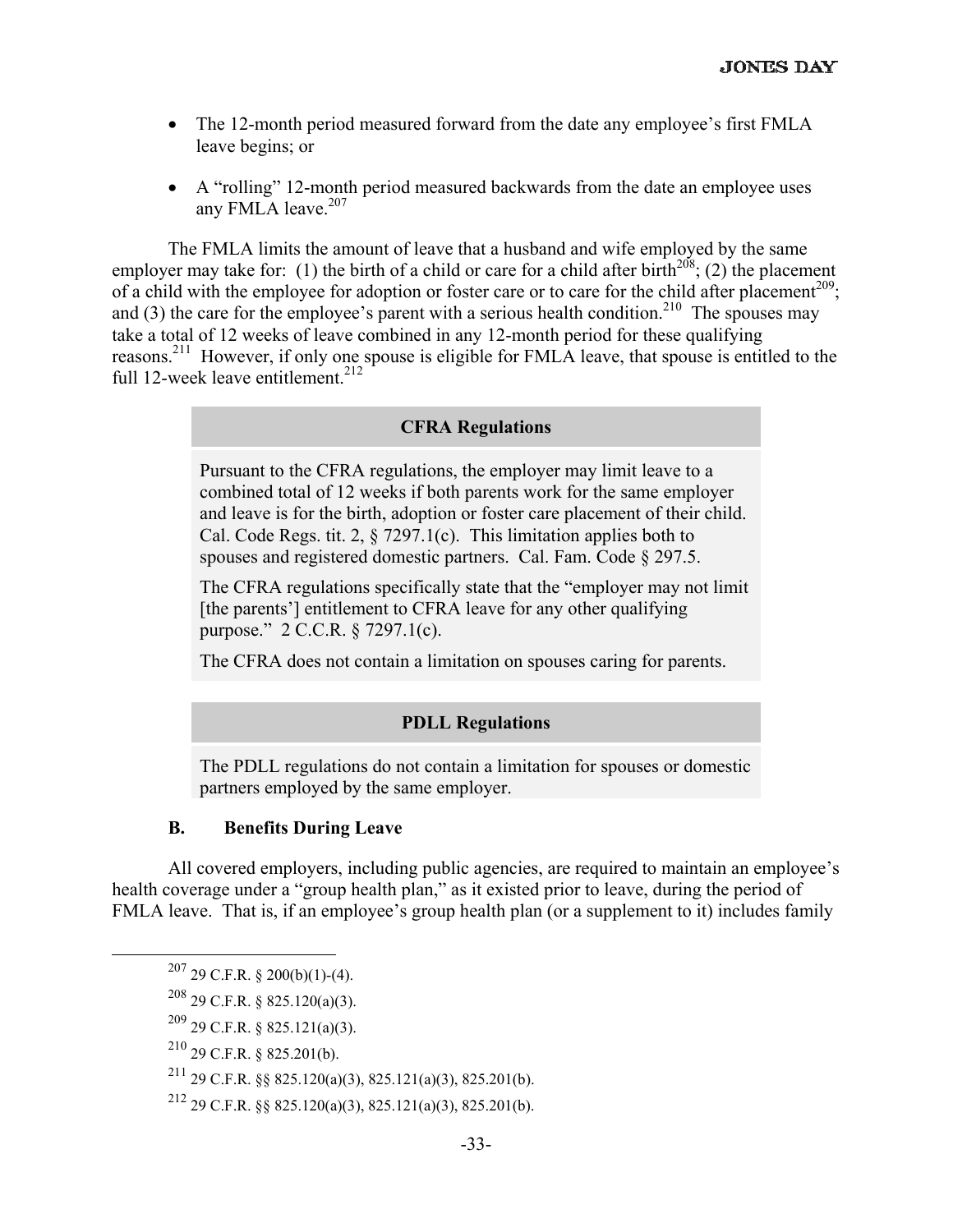member coverage or medical, surgical, hospital, or dental care, etc., that coverage must be maintained during the FMLA leave.<sup>213</sup>

Employees on qualified FMLA leave are entitled to benefit from any changes in health coverage that occur during their leave, to the same extent as if they were not on leave, regardless of whether that change was due to adoption of a new health plan or a change in benefits. Accordingly, employees on FMLA leave must be given notice of their ability to modify their coverage to coincide with the availability of a new plan or benefits.<sup>214</sup> Similarly, employees on qualified FMLA leave also are affected by any other plan changes (such as changes in coverage, premiums or deductibles) to the same extent as all employees in the employer's work force.<sup>215</sup>

#### **CFRA Regulations**

The CFRA regulations entitle the employee to participate in any employee benefit plans, including life, short-term or long-term disability or accident insurance, pension and retirement plans, and supplemental unemployment benefit plans to the same extent and under the same conditions as would apply to any other leave granted by the employer for any reason other than CFRA leave. Cal. Code Regs. tit. 2, § 7297.5(d).

An employer must also continue providing any health benefits normally provided under a group health plan, during an employee's CFRA and/or FMLA leave. The employer must maintain and pay for the employee's health coverage at the same level and under the same conditions as coverage would have been provided if the employee had been continuously employed during the entire leave period. Cal. Code Regs. tit. 2,  $\S$  7297.5(c), (c)(1).

# **PDLL Regulations**

During the period of pregnancy disability leave, an eligible employee is entitled to accrual of seniority and to participate in health plans, employee benefit plans, including life, short-term and long-term disability or accident insurance, pension and retirement plans, and supplemental unemployment benefit plans to the same extent and under the same conditions as would apply to any other unpaid disability leave granted by the employer for any reason other than a pregnancy disability. Cal. Code Regs. tit. 2, § 7291.11(c).

Employers must maintain any pre-existing health coverage during the period of disability leave (up to a maximum of four months over the course of a 12-month period). Cal. Gov't Code  $\frac{12945(a)(2)}{2}$ .

 <sup>213 29</sup> C.F.R. § 825.209(a), (b).

 $^{214}$  29 C.F.R. § 825.209(d).

<sup>215 29</sup> C.F.R. § 825.209(c).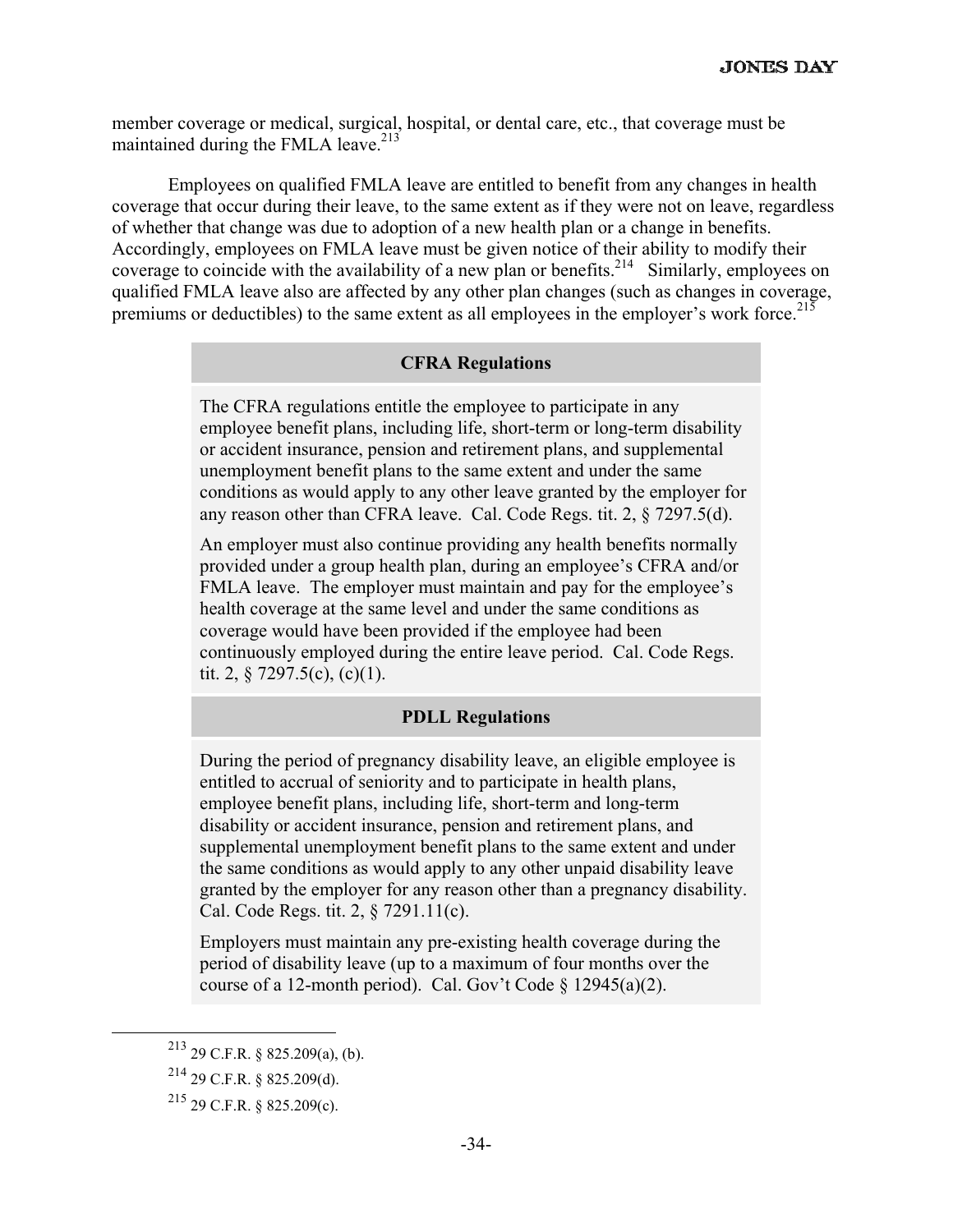Because health benefits are maintained during the leave period, the employee on FMLA leave has the duty to pay premiums to the same extent he or she paid them prior to taking leave. This duty includes the payment of new premium rates if the rates are increased or decreased during the leave period. In addition, the employee on FMLA leave has the sole responsibility for maintaining health insurance policies that do not qualify as part of the employer's "group health plan."216

#### **CFRA Regulations**

Under the CFRA regulations an employer may require the employee to pay premiums at the group rate during any unpaid portion of the leave, as a condition of continued coverage of group medical benefits or other health and welfare employee benefit plans. Cal. Code Regs. tit. 2,  $§ 7297.5(e)(1).$ 

If the employee elects not to pay premiums to continue these benefits, this nonpayment of premiums cannot constitute a break in service for purposes of longevity, seniority under any collective bargaining agreement or any employee benefit plan requiring the payment of premiums. Cal. Code Regs. tit. 2, § 7297.5(e)(1)(A).

Generally, if an employee does not "return to work" (meaning, return for at least 30 calendar days or transfer directly from leave to retirement within the first 30 days after returning to work) at the expiration or exhaustion of FMLA leave, the employer can recoup the health plan premium payments it made during the unpaid leave period to maintain the employee's coverage. Although the employer's responsibility for coverage (and, under a self-insurance plan, payment of claims incurred during the leave period) does not change as a result of the employee's "debt," it may collect on the "debt" by deducting from the employee's unpaid wages, vacation pay, profit sharing, or other earned sums to the extent permitted by state law. An employer also retains the right to collect the money owed through legal action.<sup>217</sup>

The employer may recoup the payments unless the employee did not "return to work" for one of the following reasons: (1) the continuation, recurrence or onset of a serious health condition as defined by the FMLA or of the serious injury or illness of a covered servicemember; or (2) other circumstances beyond the employee's control.<sup>218</sup>

 <sup>216 29</sup> C.F.R. § 825.210(a).

<sup>217 29</sup> C.F.R. § 825.213(a), (c), (f).

<sup>218 29</sup> C.F.R. § 825.213(a)(1), (a)(2).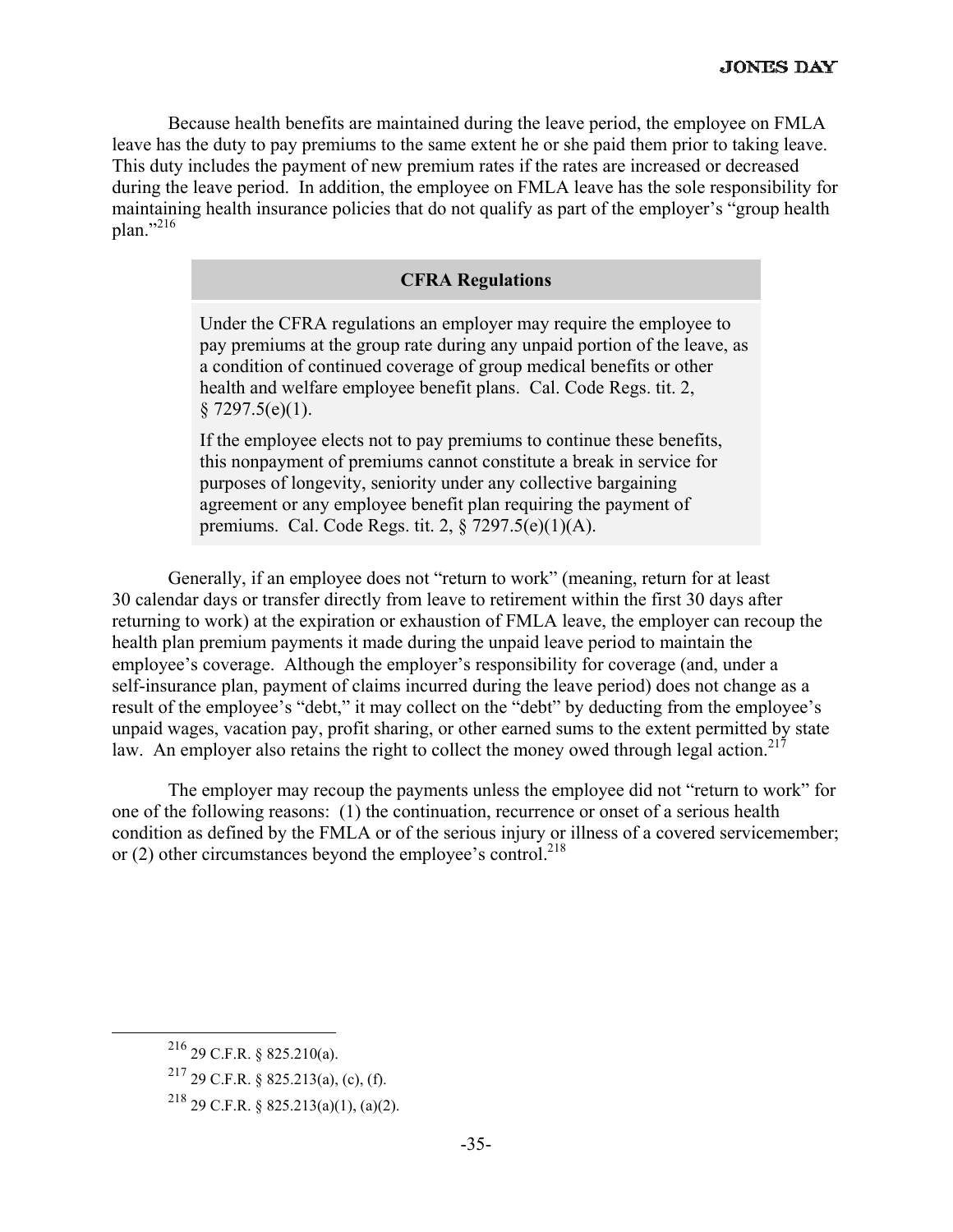#### **CFRA Regulations**

An employer may recover the premium that the employer paid for maintaining group health care coverage during any unpaid part of the CFRA leave, if both of the following two conditions applies:

- the employee fails to return from leave after the period of leave expires – including if s/he works less than 30 days after returning from leave; and
- the employee's failure to return from leave is for a reason other than the continuation, recurrent, or onset of a serious health condition, or other circumstances beyond the employee's control.

Cal. Code Regs. tit. 2, § 7297.5(c)(5).

#### **PDLL Regulations**

An employer may recover the premium that the employer paid for maintaining group health care coverage during any unpaid part of the PDLL leave, if both of the following two conditions occur:

- the employee fails to return from leave after the period of leave to which the employee is entitled has expired; and
- the employee's failure to return from leave is for a reason other than one of the following:
- The employee taking leave pursuant to the CFRA
- The continuation, recurrence, or onset of a health condition that entitles the employee to leave under the PDLL or other circumstance beyond the control of the employee.

Cal. Gov't Code § 12945(a)(2).

# **C. Substitution of Paid Leave for FMLA Leave**

Under certain circumstances, an eligible employee may choose or an employer may require that earned or accrued paid leave be used for all or part of an FMLA leave.<sup>219</sup> If no paid leave is substituted for unpaid FMLA leave, the employee maintains his or her entitlement to that

 <sup>219 29</sup> U.S.C. § 2612(d)(2); 29 C.F.R. § 825.207(a); see also U.S. Department of Labor Opinion: "Substitution of Paid Sick or Medical Leave," October 4, 2004;

http://www.dol.gov/esa/whd/opinion/FMLA/2004\_10\_04\_3A\_FMLA.htm (Although an employer may not limit an employee's choice to substitute paid vacation or personal leave for unpaid leave, it may limit the substitution of paid sick leave to those situations that meet its other – e.g., non-FMLA – requirements for using paid sick leave.).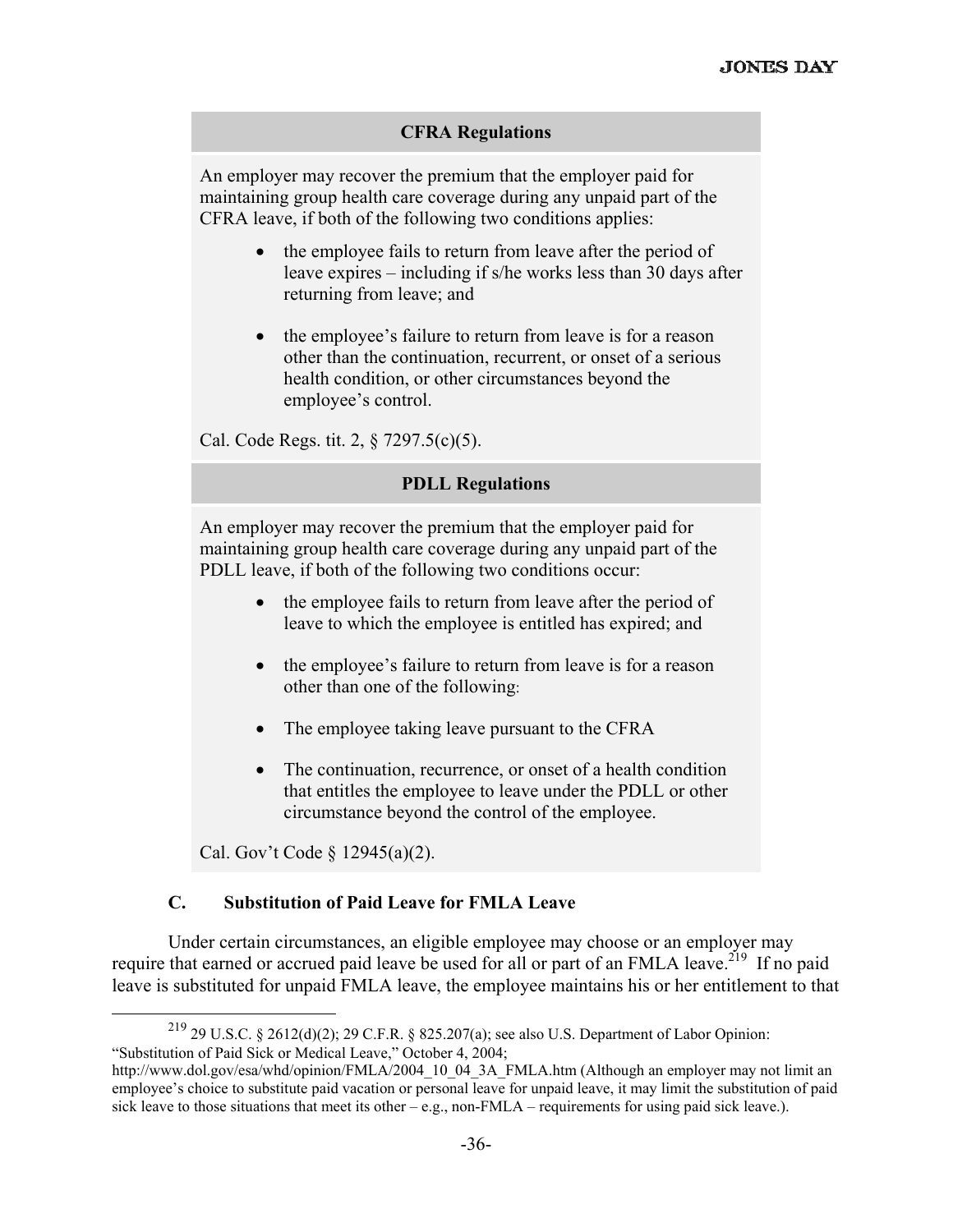accrued paid leave.<sup>220</sup> Similarly, mere use of paid leave under circumstances not covered by the FMLA will not decrease an employee's 12-week FMLA leave entitlement under the Act.<sup>221</sup>

#### **CFRA Regulations**

Under the CFRA regulations, substitutions are permitted under certain conditions.

For substitution of sick leave, an employer may require the employee to use, or the employee may elect to use, any accrued sick leave that the employee is otherwise eligible to take during the otherwise unpaid portion of a CFRA leave for: the employee's own serious health condition, or any other reason if mutually agreed to between the employer and the employee. Cal. Code Regs. tit. 2,  $\S$  7297.5(b)(1), (3).

For substitution of vacation, an employee may elect to use any accrued vacation time or other paid accrued time, and the employer may require the employee to use accrued vacation time or other accrued time off only if the employee asks for what would be a CFRA-qualifying event. Cal. Code Regs. tit. 2,  $\S$  7297.5(b)(1), (2). If the employee requests vacation or PTO without reference to a qualifying purpose, the employer may not ask whether the employee is taking the time off for a CFRA-qualifying reason. Cal. Code Regs. tit. 2, § 7297.5(b)(2)(A).

Additionally, an employer and employee may negotiate for the employee's use of any additional paid or unpaid time off to substitute for the CFRA leave. Cal. Code Regs. tit. 2, § 7297.5(b)(4).

#### **PDLL Regulations**

The PDLL regulations permit substitutions of sick leave and vacation.

For substitution of sick leave, an employer may require an employee to use, or an employee may elect to use, any accrued sick leave during the otherwise unpaid portion of her pregnancy disability leave. Cal. Code Regs. tit. 2, § 7291.11(b)(1).

For substitution of vacation, an employee may elect, at her option, to use any vacation time or other accrued personal time off (including undifferentiated paid time off (PTO) for which the employee is eligible during the otherwise unpaid portion of the pregnancy disability leave. Cal. Code Regs. tit. 2, § 7291.11(b)(2).

 <sup>220 29</sup> C.F.R. § 825.207(b).

 $^{221}$  29 C.F.R. § 825.207(c).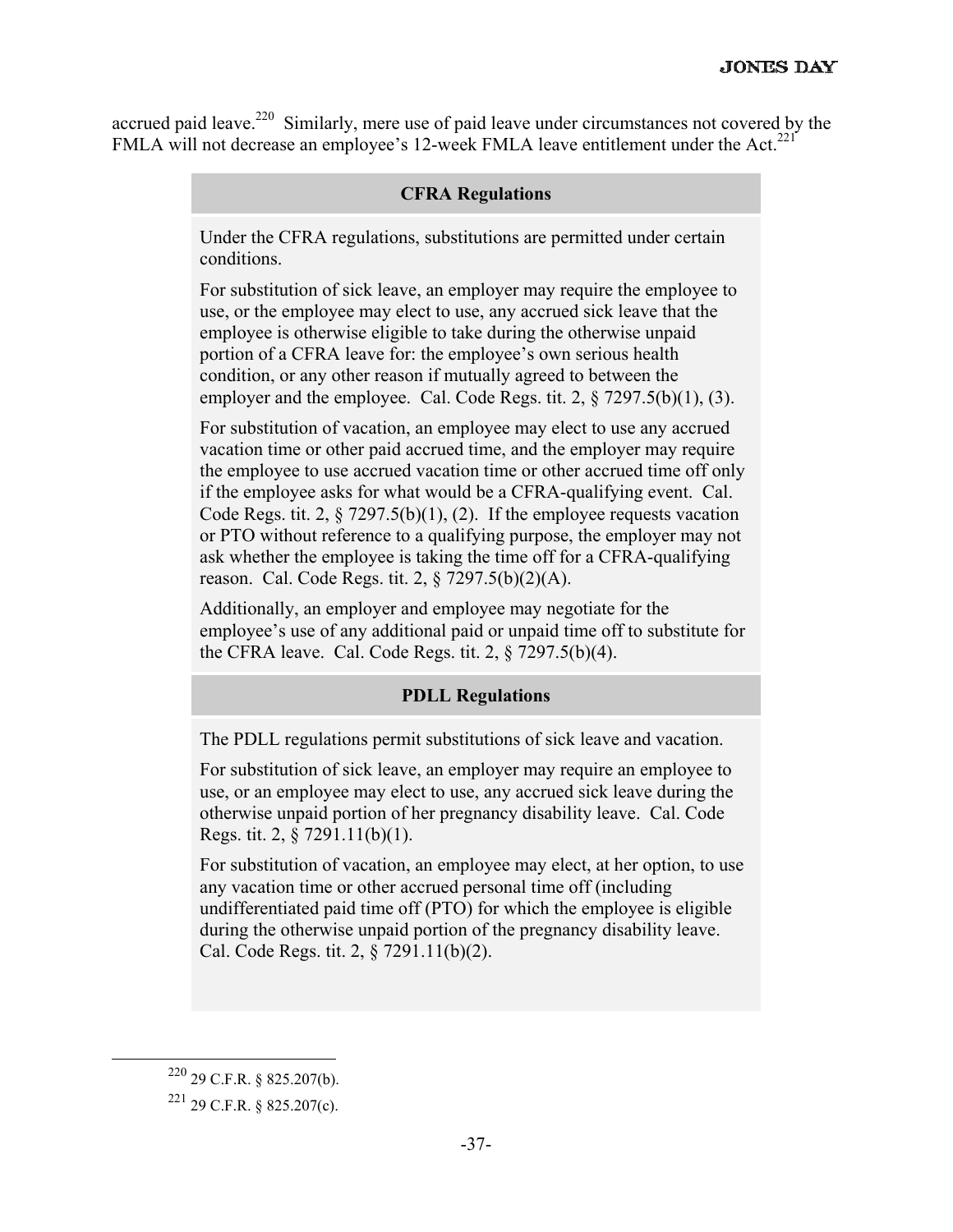# **D. Reinstatement**

At the end of an FMLA leave entitlement, an employer is required to reinstate the employee to the same position or to a position equivalent to that which the employee held when leave commenced, with equivalent pay, benefits, and other terms and conditions of employment, even if the employee has been replaced or his position has been restructured to accommodate his absence.<sup>222</sup> Although an employer may satisfy its FMLA obligations by offering the employee an equivalent full-time position, this may run afoul of the ADAAA, which requires that the employee be returned to his or her original position, subject to certain restrictions. If the employee were unable to perform the same or equivalent position (even with reasonable accommodation) because of a disability, the ADAAA could require the employer to make a reasonable accommodation at that time (e.g., by allowing the employee to work part-time or by reassigning the employee to a vacant position, barring undue hardship).  $223$ 

# **IX. INTERMITTENT LEAVE**

The FMLA allows employees to take certain types of leave intermittently or on a reduced leave schedule.<sup>224</sup> Intermittent leave is taken in separate blocks of time for a specific reason while a reduced leave schedule simply reduces an employee's usual number of working hours per week.<sup>225</sup> Though employees are entitled to take leave intermittently, the regulations also provide that where the need for leave is for a planned or scheduled event, the employee must make reasonable effort not to unduly disrupt the employer's operations.<sup>226</sup>

Intermittent or reduced leave schedule is available for employees taking leave for their own serious health condition, the health condition of a family member, to care for an injured servicemember, or for a qualifying exigency provided that where foreseeable the employee provides notice.<sup>227</sup> The employer must agree to intermittent or reduced schedule leave for the birth of a child or the placement of an adopted or foster child with the employee.<sup>228</sup>

# **A. Managing Intermittent Leave**

There must be a medical need for intermittent leave or leave on a reduced schedule for all reasons except qualified exigency.<sup>229</sup> In this sense, the medical need must be best accommodated by an intermittent or reduced leave schedule.<sup>230</sup> Thus, an employer may require

 222 29 C.F.R. § 825.214. 223 29 C.F.R. § 825.702(c)(4).  $224$  29 U.S.C. § 2612(b)(1). 225 29 C.F.R. § 825.202(a). <sup>226</sup> *Id.* § 825.203.  $227$  29 U.S.C. § 2612(b)(1).  $^{228}$  *Id*. 229 29 C.F.R. § 825.202(b). <sup>230</sup> *Id.*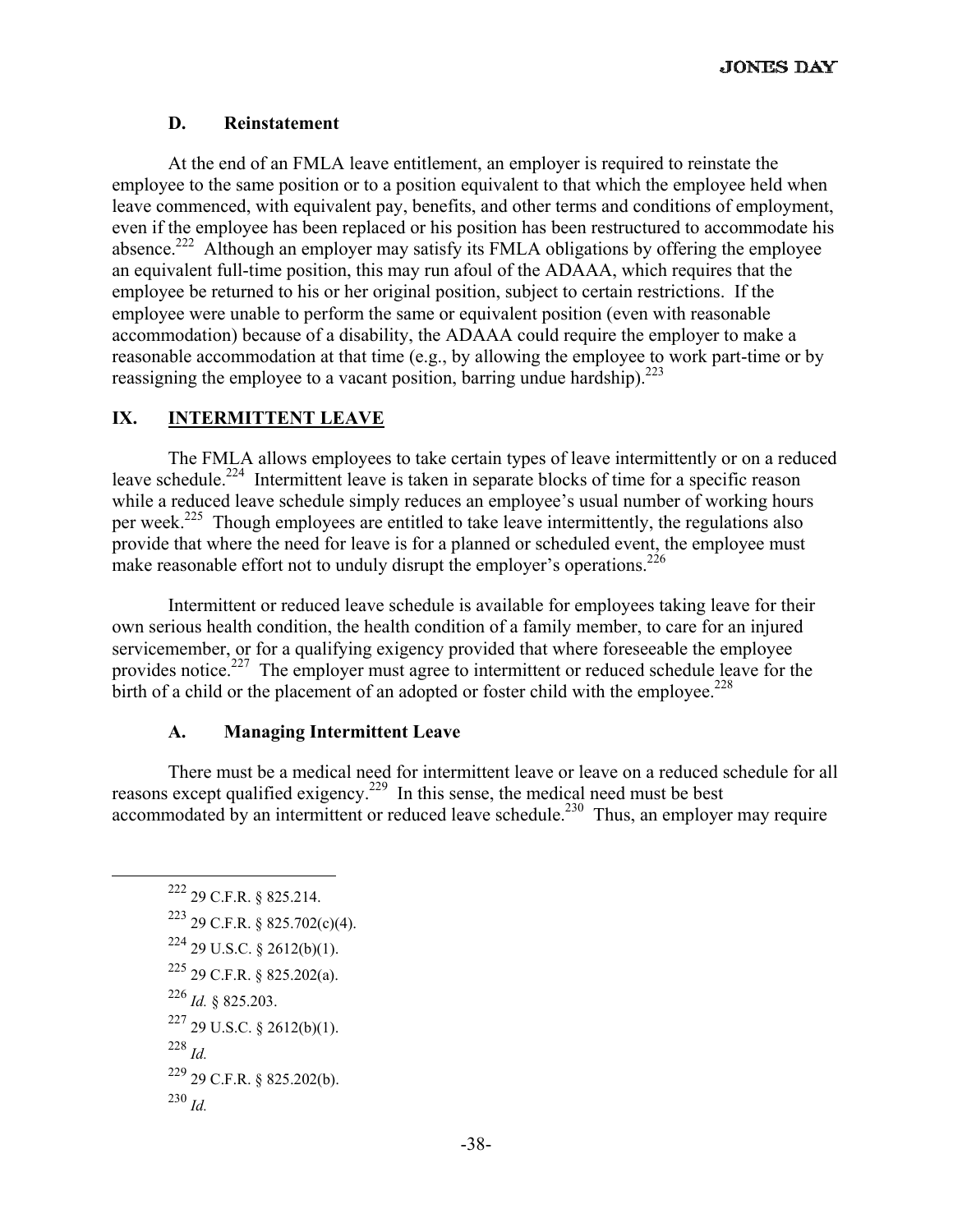that the need for intermittent leave be set out in an employee's certification for leave.  $231$  An employer may also require certification of fitness to return to duty for intermittent absences up to once every 30 days if reasonable safety concerns exist.<sup>232</sup>

If an initial medical certification indicates that the anticipated duration of the medical condition will exceed 30 days, an employer must wait until the specified duration expires before requesting a recertification.<sup> $233$ </sup> However, regardless of the duration of the medical condition specified in medical certification, an employer may request recertification in less than 30 days if the employee requests an extension of leave or if there has been a significant change in the circumstances described by the previous certification, such as the duration or frequency of the absence, the nature or severity of the illness, or new complications.<sup>234</sup> Additionally, an employer may be able to request recertification if the employer receives information that casts doubt upon the employee's stated reason for the absence for the remaining duration of the current certification<sup>235</sup>

Careful attention must be paid to FMLA's regulations limiting how often and with what notice an employer may demand recertification, for those regulations may impact the application of seemingly neutral attendance policies. By way of example, many employers require an employee to submit notes from a physician or other treating health care professional to validate medical-related absences from work. However, in *Jackson v. Jernberg Industries, Inc.*, a federal district court found that FMLA regulations support a limit on medical verifications for certification and recertification.<sup>236</sup> In that case, Jernberg Industries' attendance policy required its employees to produce a doctor's note following each absence regardless of whether the absence was covered by FMLA. The employee's physician had previously provided a certification supporting the need for intermittent FMLA leave for one year. The Jackson court ruled that the continued requests for a doctor's note under the company's policy constituted an improper recertification of each intermittent leave of absence. The court concluded the FMLA regulations allow an employer that doubts whether its employee's absence is actually related to his FMLA-certified condition to request recertification but they do not provide for any other form of medical verifications. Similarly, the court in *Police Benevolent Association Local No. 249 v. County of Burlington* found the County of Burlington interfered with Officer West's FMLA rights by requiring proof of illness every time he was absent on his approved intermittent leave. $237$ 

 231 *Id.*  $^{232}$  *Id.* § 825.312(f).

<sup>233</sup> *Id*. § 825.308(e).

<sup>234</sup> *Id*. § 825.308(c)(1)-(3).

 $^{235}$  *Id.* 

236 677 F. Supp. 2d 1042 (N.D. Ill. 2010).

237 2013 WL 173793 (N.J. Super. Ct. App. Div. Jan. 17, 2013).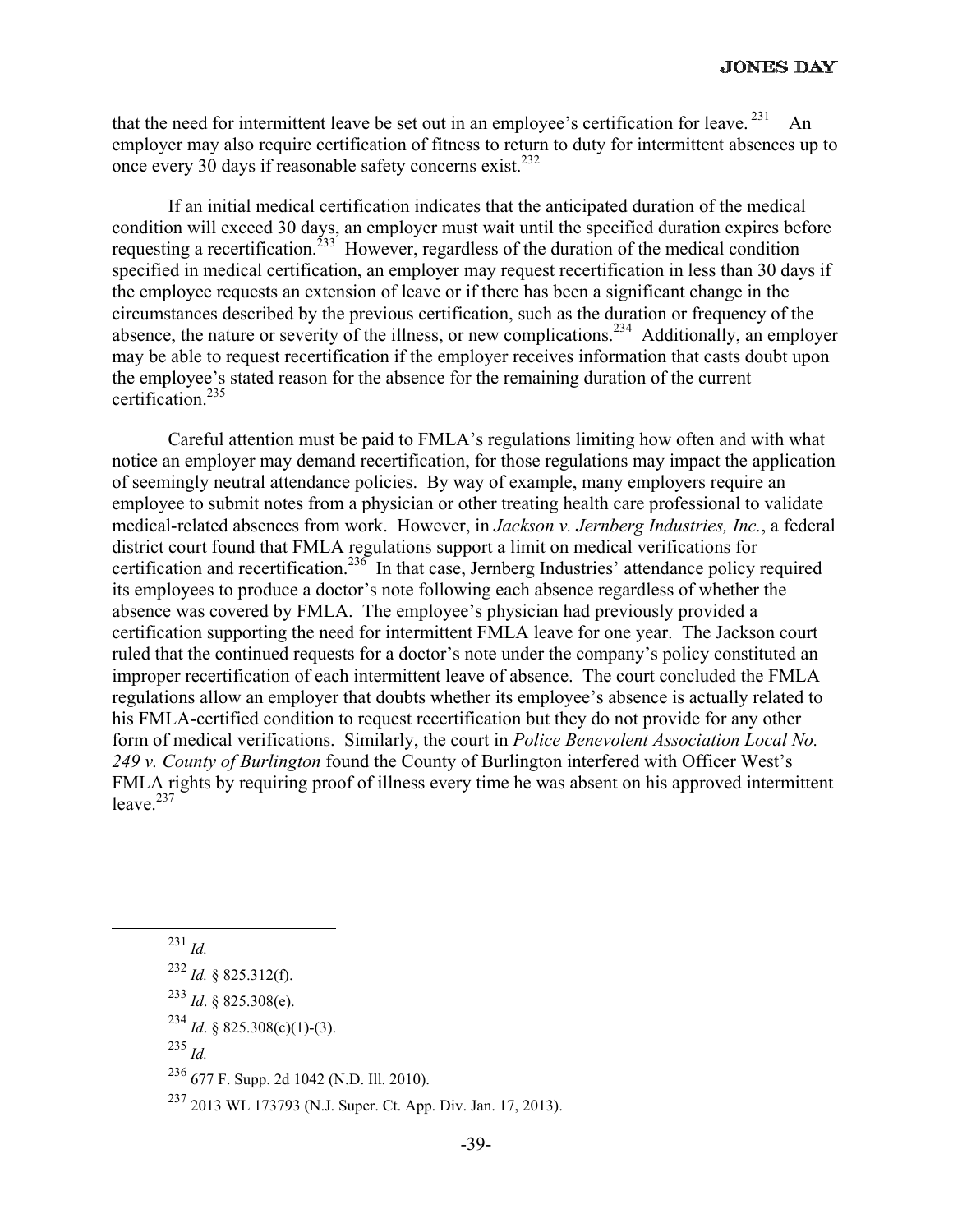#### **B. Alternative Position**

Where intermittent leave or a reduced leave schedule is requested, an employer may require that the employee temporarily transfer to another position provided that the pay is equivalent and the position is better suited to periods of absence.<sup>238</sup>

While an alternative position must have equivalent pay and benefits, it does not have to have the equivalent duties.<sup>239</sup> An employer may increase the salary of an existing position to make it equivalent for a particular employee or simply reduce the person's existing position to a part-time schedule.<sup>240</sup> An employer may not reduce benefits that are not typically provided to part time employees, but benefits that are keyed to hours worked may be reduced based on the reduced schedule, for example vacation days.<sup>241</sup>

Employers are limited in the motivations for transferring employees taking intermittent leave. An employer cannot transfer an employee as a means of discouraging them from taking leave or otherwise create a hardship for the employee.<sup>242</sup> The regulations give examples of actions that would likely be prohibited such as requiring a white collar employee to perform the work of a laborer or reassigning someone from day shift to the graveyard shift.<sup>243</sup>

And, of course, when an employee taking intermittent or reduced schedule leave is able to return to work full time, they must be reinstated to a position that is the same or equivalent to what they had before taking leave.  $244$ 

# **C. Curbing Intermittent Leave Abuse**

An employer's judicious use of certification/recertification options is the most common method to prevent FMLA abuse. However, courts have upheld more serious options. For example, in *Callison v. City of Philadelphia*,<sup>245</sup> the Third Circuit tacitly approved the following policies of the employer: (1) requiring employees absent on sick leave to stay at home during working hours unless they leave home for a reason related to the cause of absence; and (2) neutrally-applied statement that employees may be subject to calls or visits by the employer. In upholding these policies, the court noted that FMLA entitlements do not generally prevent an employer from instituting policies to prevent the abuse of FMLA leave, so long as these policies do not conflict with or diminish the rights provided by the  $FMLA$ .<sup>246</sup>

```
^{238} 29 U.S.C. § 2612(b)(2).
239 29 C.F.R. § 825.204(c). 
240 Id.
241 Id.
242 Id. § 825.204(d). 
243 Id. 
244 Id. § 825.204(e). 
245 430 F.3d 117 (3d Cir. 2005).
```
<sup>246</sup> *See also Jaszczyszyn v. Advantage Health Physician Network*, 504 F. App'x 440 (6th Cir 2012) (Employer confronted employee with Facebook pictures from a festival. Court upheld termination.)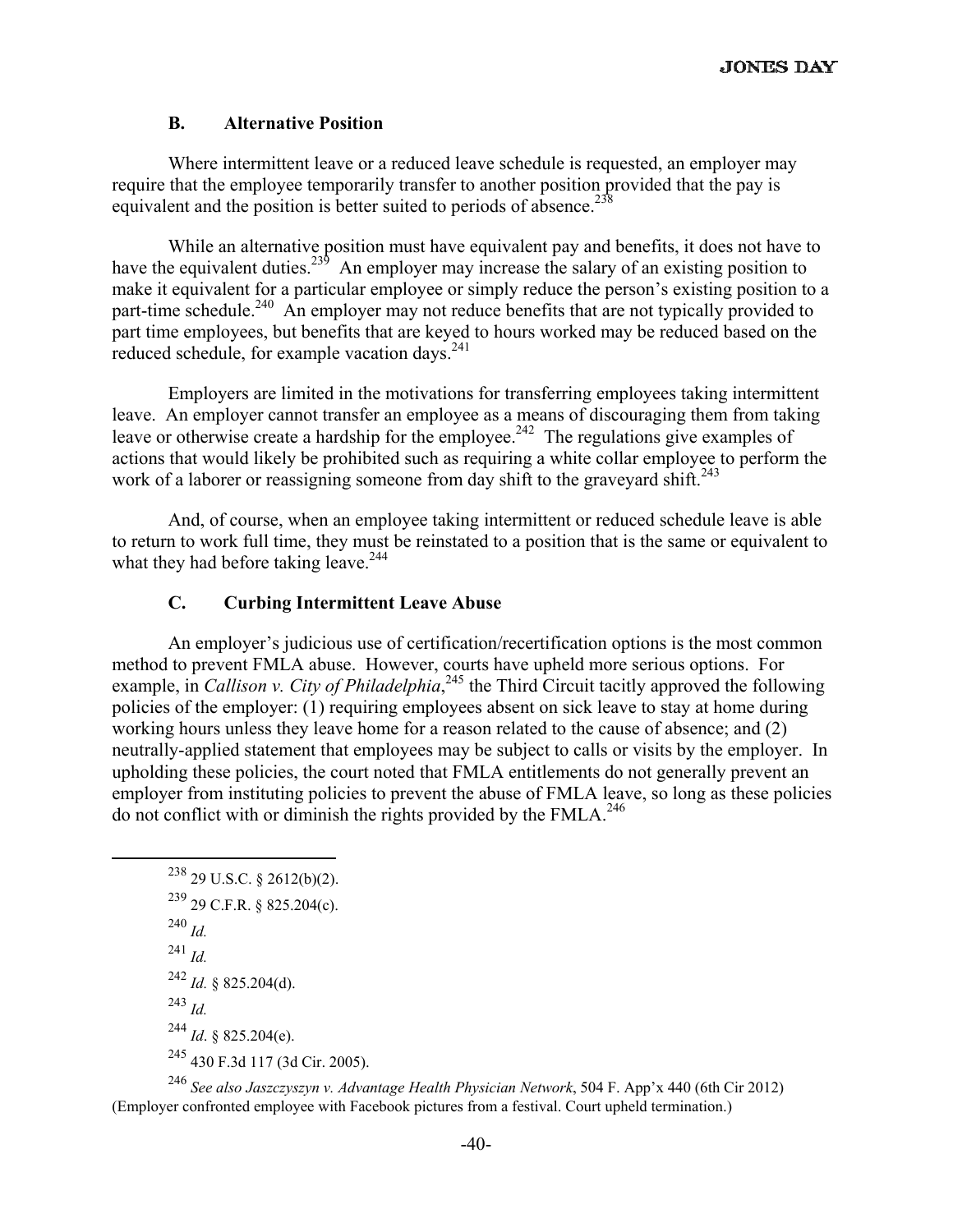# **X. INTERFERENCE AND RETALIATION**

A plaintiff may bring two types of claims under the FMLA: 1) interference with rights; and 2) discrimination/retaliation.<sup>247</sup> Interference claims occur when an employer interferes with an employee's attempt to take advantage of FMLA benefits.<sup>248</sup> Retaliation claims arise where an employer discriminates against an employee for filing a claim, participating in an investigation, or otherwise opposing an unlawful act under the FMLA.<sup>249</sup> Although this paper will discuss interference and retaliation separately, the two are closely connected. For example, the Third Circuit in *Erdman v. Nationwide Insurance*, ruled "[F]iring an employee for a valid request for FMLA leave may constitute interference with the employee's FMLA rights as well as retaliation against the employee."<sup>250</sup>

#### **A. Interference**

To establish a prima facie claim for interference, an employee must show that, "(1) she was an eligible employee; (2) her employer was covered by the statute; (3) she was entitled to leave under the FMLA; (4) she gave her employer adequate notice of her intention to take leave; and  $(5)$  the employer denied her FMLA benefits to which she was entitled."<sup>251</sup> Though the typical interference claim involves refusal to authorize the FMLA leave, interference can also occur when the employer discourages an employee from taking the leave.<sup>252</sup>

With an interference claim, an employee need not demonstrate intentional conduct by the employer. In *Strickland v. Water Works and Sewer Board of the City of Birmingham, the court* explained that "to state a claim of interference with a substantive right, an employee need only demonstrate by a preponderance of the evidence that he was entitled to the benefit denied."<sup>253</sup> The employer's motives in an interference claim are inconsequential.<sup>254</sup> However, plaintiff must be able to demonstrate that interference resulted in some harm or prejudice.

#### **1. Call-In Procedures**

Employees often allege that an employer's call-in procedures interfere with their entitlement to FMLA leave. However, a number of recent FMLA court decisions reaffirm an employer's right to discipline or discharge an employee for failing to follow the employer's call out procedures. For instance, in *Twigg v. Howler Beechcraft Corp.*, the company had an absence notification policy that required employees to call in before their shift, every day of their absence,

 $253$  239 F.3d 1199, 1206–07 (11th Cir. 2001).

<sup>254</sup> *Id.* at 1208 ("He does not have to allege that his employer intended to deny the right; the employer's motives are irrelevant."); *see also Hoge v. Honda of Am. Mfg., Inc.*, 384 F.3d 238 (6th Cir. 2004) (finding employer liability for delay in restoring employee's job despite no showing of bad faith).

 <sup>247</sup> *See* 29 U.S.C. § 2615(a).

<sup>248</sup> *Id.* § 2615(a)(1).

<sup>249</sup> *See id.* § 2615(a)(2), (b).

<sup>250 582</sup> F.3d 500, 509 (3d Cir. 2009).

<sup>251</sup> *Rodriguez v. Smithfield Packing Co.*, 545 F. Supp. 2d 508, 516 (D. Md. 2008).

<sup>252 29</sup> C.F.R. § 825.220(b). *See also Alred v. Eli Lilly & Co.*, 771 F. Supp. 2d 356 (D. Del. 2011).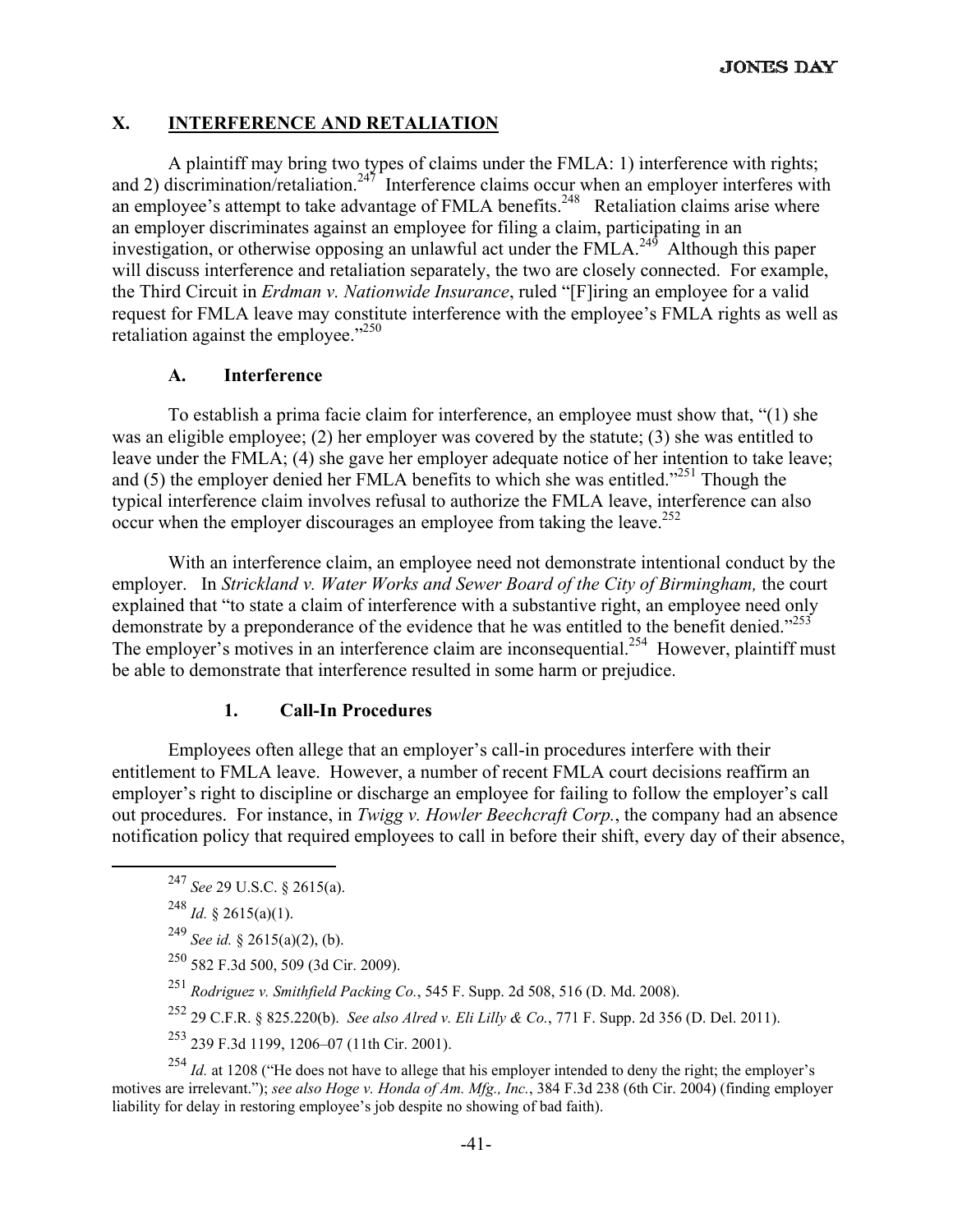until they were notified their FMLA leave was approved.<sup>255</sup> The company also had a policy that three consecutive days of failing to report was a violation for which termination was appropriate. Due to a variety of circumstances, an employee's leave initially was approved for only a week, and then was extended for several weeks. The employee, however, believed that her leave had been approved for a longer period of time. When the employee failed to report or call in to work after the extension, the company terminated her employment. The employee asserted a variety of claims, including FMLA retaliation and interference claims. The district court dismissed both claims on summary judgment, and the court of appeals affirmed, finding that her violation of an absence notification policy is a legitimate basis for termination, even if the absences that the employee failed to report were protected by the FMLA.

Similarly, in *Lovland v. Employers Mutual Casualty Co.*, an employee was terminated for failing to call her employer two days in a row after the death of her father, as was required by the company's policies.<sup>256</sup> The employee argued that the corrective action was based in part on absences that were FMLA protected and thus that the termination was unlawful. However, the Eighth Circuit disagreed, ruling that the violation of the company's policy was a valid independent reason justifying termination.

Several other decisions are in accord. For instance, in *Righi v. SMC Corporation of America*, the employee was away from work and failed to make any effort to contact his supervisor for more than a week, in violation of his employer's call out procedure. This call out procedure provided that the failure to report to work for two consecutive days without notifying his supervisor was grounds for termination of employment.<sup>257</sup> In *Thompson v. CenturyTel of Central Arkansas, LLC*, the employee violated her employer's call out policy when she failed to regularly call her supervisor (and either speak directly with her supervisor or leave a voicemail message) if she was going to be absent.258 Likewise, in *Brown v. Automotive Components Holdings LLC*, the employee violated notice procedures set forth in a collective bargaining agreement when she failed to show up for work or explain her absence in person or by phone within 5 days of receiving a quit notice from her employer.<sup>259</sup> In each of these cases, the former employee brought a claim for interference under the FMLA after being terminated for violation of the employer's call out procedures. In response, the employer defended the decision to terminate, citing that, under the FMLA, an employer has the right to insist that its employees comply with its "usual and customary notice and procedural" requirements related to taking leave.<sup>260</sup> The courts in each of these decisions agreed with the employers and denied the employee's claims for interference under FMLA, finding that an employer may insist that its employees comply with its call out procedures.

On the other hand, in a recent decision from the Second Circuit, the court ruled that a notice of absence policy that is stricter than what the FMLA permits will support a jury verdict

- 256 674 F.3d 806 (8th Cir. 2012).
- 257 632 F.3d 404 (7th Cir. 2011).

 <sup>255 659</sup> F.3d 987 (10th Cir. 2011).

<sup>258 403</sup> F. App'x 114 (8th Cir. 2010).

<sup>259 622</sup> F.3d 685 (7th Cir. 2010).

 $^{260}$  *Id.* at 690.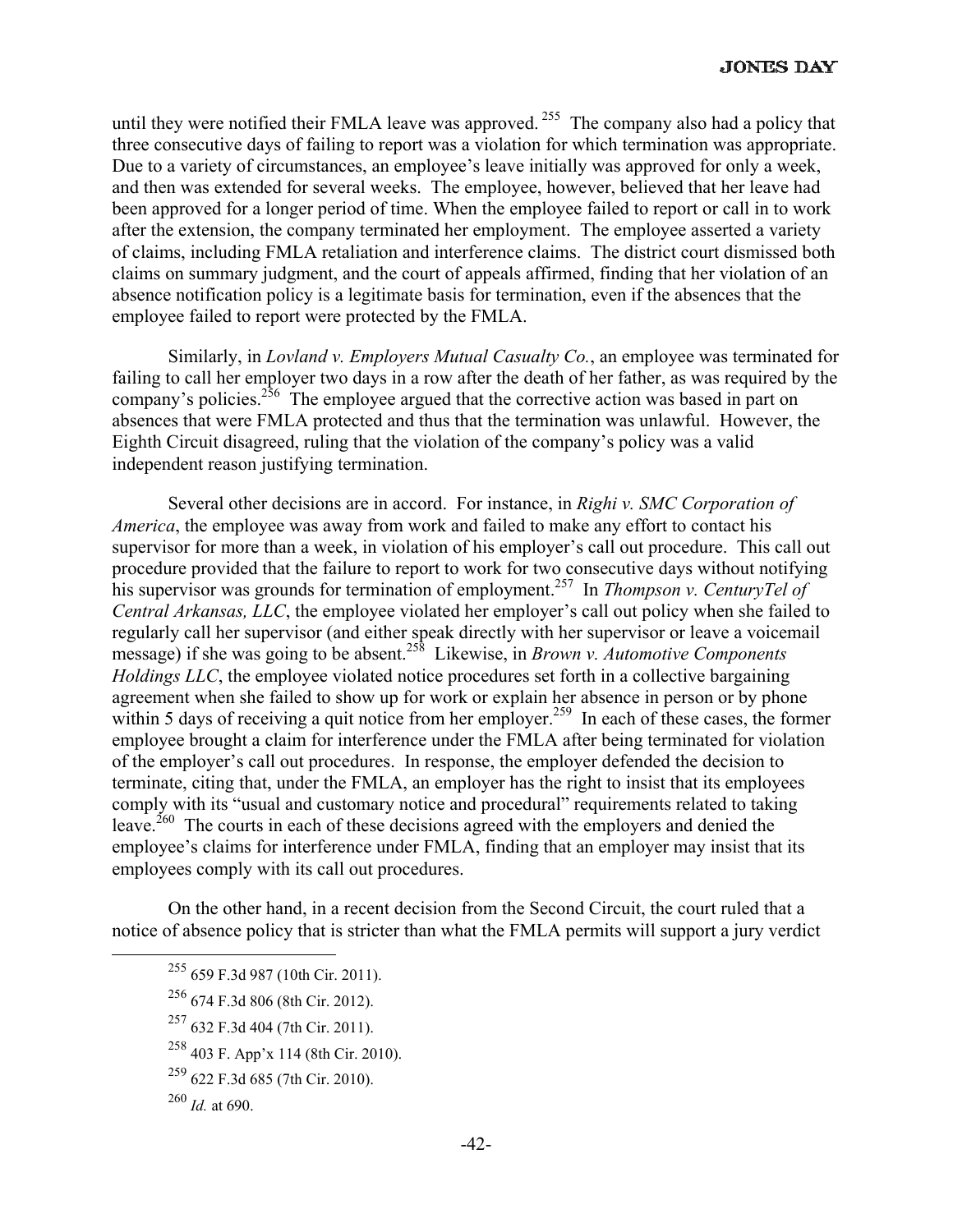of FMLA interference. In *Millea v. Metro-North Railroad Co.*, a storeroom clerk, who was a Gulf War veteran with posttraumatic stress disorder, needed unforeseen leave for a panic attack after an argument with his supervisor.<sup>261</sup> He asked a co-worker to inform the supervisor rather than telling the supervisor himself. However, the company's internal leave policy required employees to communicate directly with their supervisors, and a notice of discipline was placed in his file for the absences. The employee filed a claim for FMLA interference and retaliation, and jury ruled in his favor. The Second Circuit affirmed, finding that the FMLA specifically permits employees to have other people provide notice on their behalf. The court explained that, although the FMLA permits companies to implement absence notification policies, those policies cannot be more strict than what the FMLA permits.

# **2. Working While On Leave**

Another typical interference case arises when an employer requests that an employee perform work while on leave. For instance, in *Zahler v. Empire Merchants, LLC*, the employee's supervisor repeatedly demanded that she use her home computer to complete and submit reports.262 He continued to make these demands despite her explanation that she could not perform the task because she was engaged in the reason for her leave — caring for her father at the hospital. The employer ultimately threatened her with losing the account if she failed to comply with his demands for work. Based on those facts, the court denied dismissal of the interference claim.

Similarly, in *Franks v. Indian Rivers Mental Health Center*, the employer lost its summary judgment motion because it called an employee on FMLA leave about a work related crisis, the location of files, and the work the employee needed to complete.<sup>263</sup> The court agreed with the employer that the phone calls alone did not constitute interference, but found there was a genuine issue of material fact when looking at the facts in the light most favorable to the employee.

On the other hand, in *Reilly v. Revlon, Inc*., an employee alleged interference with her approved FMLA leave under the following circumstances:

- she had been called by her temporary replacement a few times and asked about where things were located;
- she did not recall how long the conversations took and admitted she did not need to do any follow-up work;
- she did not produce any work product while on leave and was not required to complete any assignments; and
- she did not go to her office and did not use the computer she had at home to produce any work.

 <sup>261 658</sup> F.3d 154 (2d Cir. 2011).

<sup>262</sup> No. 11-CV-3163, 2012 WL 273698 (E.D.N.Y. Jan. 31, 2012).

<sup>263</sup> No. 7:08-CV-1035-SLB, 2010 WL 4736444 (N.D. Ala. Sept. 30, 2012).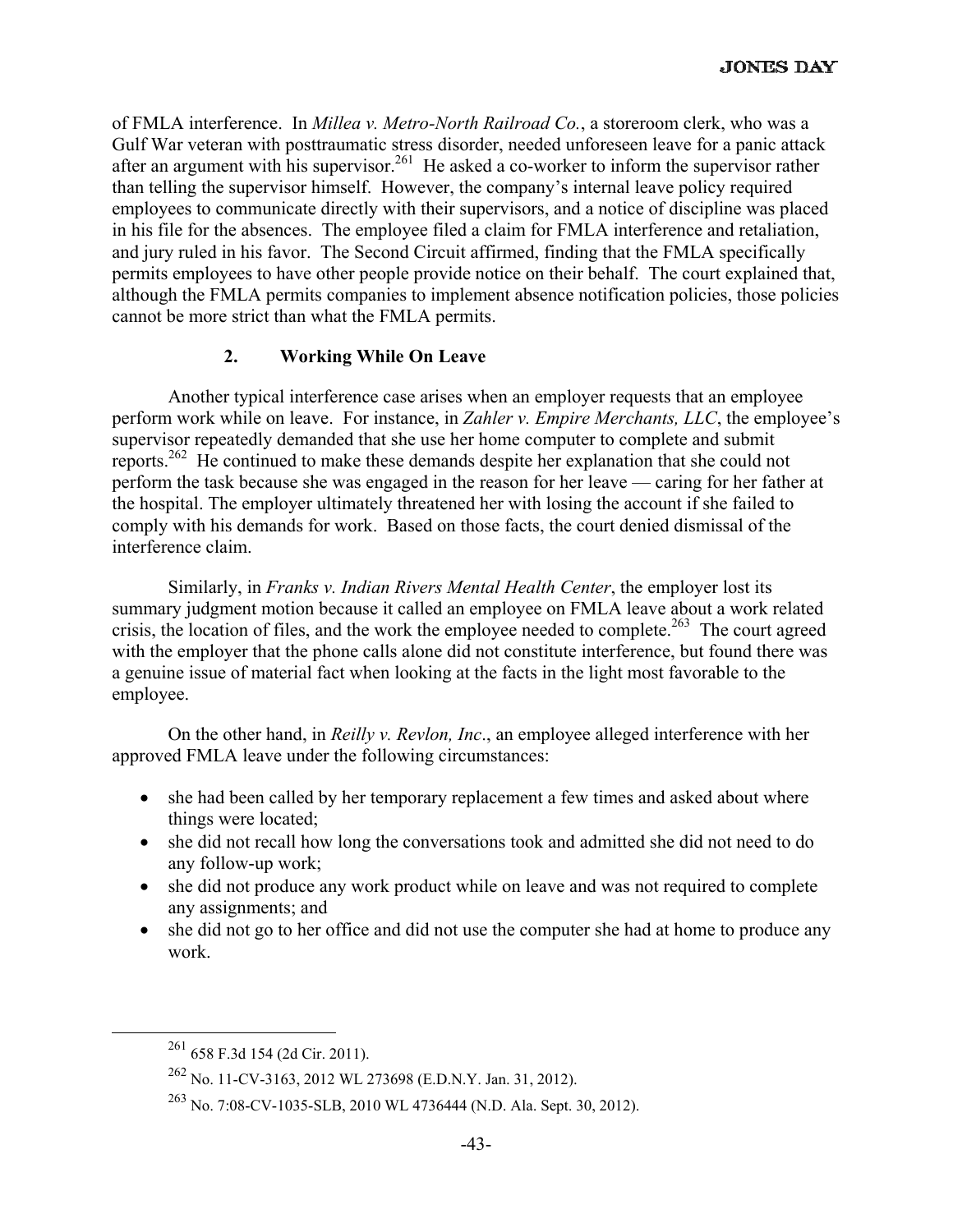Based on those facts, the court determined that she failed to demonstrate interference.<sup>264</sup> Instead, the court held that such actions were a "professional courtesy" that do not interfere with FMLA rights, particularly where the subject matter is confined to topics such as "passing on institutional knowledge to new staff" or "providing closure on completed assignments."<sup>265</sup> Likewise, the court in *Grindstaff v. Sun Chemical Corp.* found no FMLA interference when an employer asked an employee on FMLA leave to lunch to discuss work performance.<sup>266</sup> The off-site lunch, where work and non-work matters were discussed, and was not an interference with the employee's FMLA leave because he still received the leave that he requested, did not work during his leave, and returned to the same position, pay, and benefits.

It is not entirely clear, however, if an employee must complain to an employer about having to do the work for the request to work to constitute interference. One court found that an employer has not interfered with an employee's FMLA leave right when the employee worked on leave without first telling his supervisor that he did not want to work or was too fatigued to work.<sup>267</sup> However, an employee concerned about job security may be reluctant to object to a request to work while on leave. Accordingly, out of caution, employers should consider defining what an employee can and cannot be asked to do while on leave.

#### **B. Retaliation**

To establish a *prima facie* case of retaliation under the FMLA, a plaintiff must prove, "(1) she 'engaged in protected activity;' (2) 'an adverse employment action was taken against her;' and (3) 'there was a causal link between the protected activity and the adverse employment action."<sup>268</sup>

In *Sisk v. Picture People, Inc*., a decision addressing how to analyze the temporal proximity between the protected activity and the adverse action in an FMLA retaliation claim, the Eighth Circuit ruled that the timing analysis depends on when the employer was put on notice of the need for leave, not the date the employee returned to work.<sup>269</sup> There, an employee with hip pain needed a week off from work and was given FMLA leave. While she was gone, her condition worsened, requiring surgery. She missed eleven weeks of work. Three days after her return, she met with her supervisors. They commented that other employees said she could not perform all of her job duties, and that she should consider quitting, getting more care, and reapplying when she was healthier. She claimed that she was fired at the end of the meeting, but the employer claimed she quit. At trial, she asserted an FMLA retaliation claim. She argued that she established a prima facie case because she was fired only three days after her return, showing a temporal proximity between her protected activity (her leave) and the adverse action (her alleged termination). The district court dismissed her case, and the court of appeals affirmed,

 <sup>264 620</sup> F. Supp. 2d 524 (S.D.N.Y. 2009).

<sup>265</sup> *Id.* at 537.

<sup>266</sup> No. 1:09-cv-450, 2010 WL 4878943 (S.D. Ohio Nov. 22, 2010).

<sup>267</sup> *Soehner v. Time Warner Cable, Inc.*, No. 1:08-cv-166, 2009 WL 3855176, at \*4–5 (S.D. Ohio Nov. 16, 2009).

<sup>268</sup> *Wright v. Sw. Airlines,* 319 F. App'x 232, 233 (4th Cir. 2009) (citation omitted).

<sup>269 669</sup> F.3d 896 (8th Cir. 2012).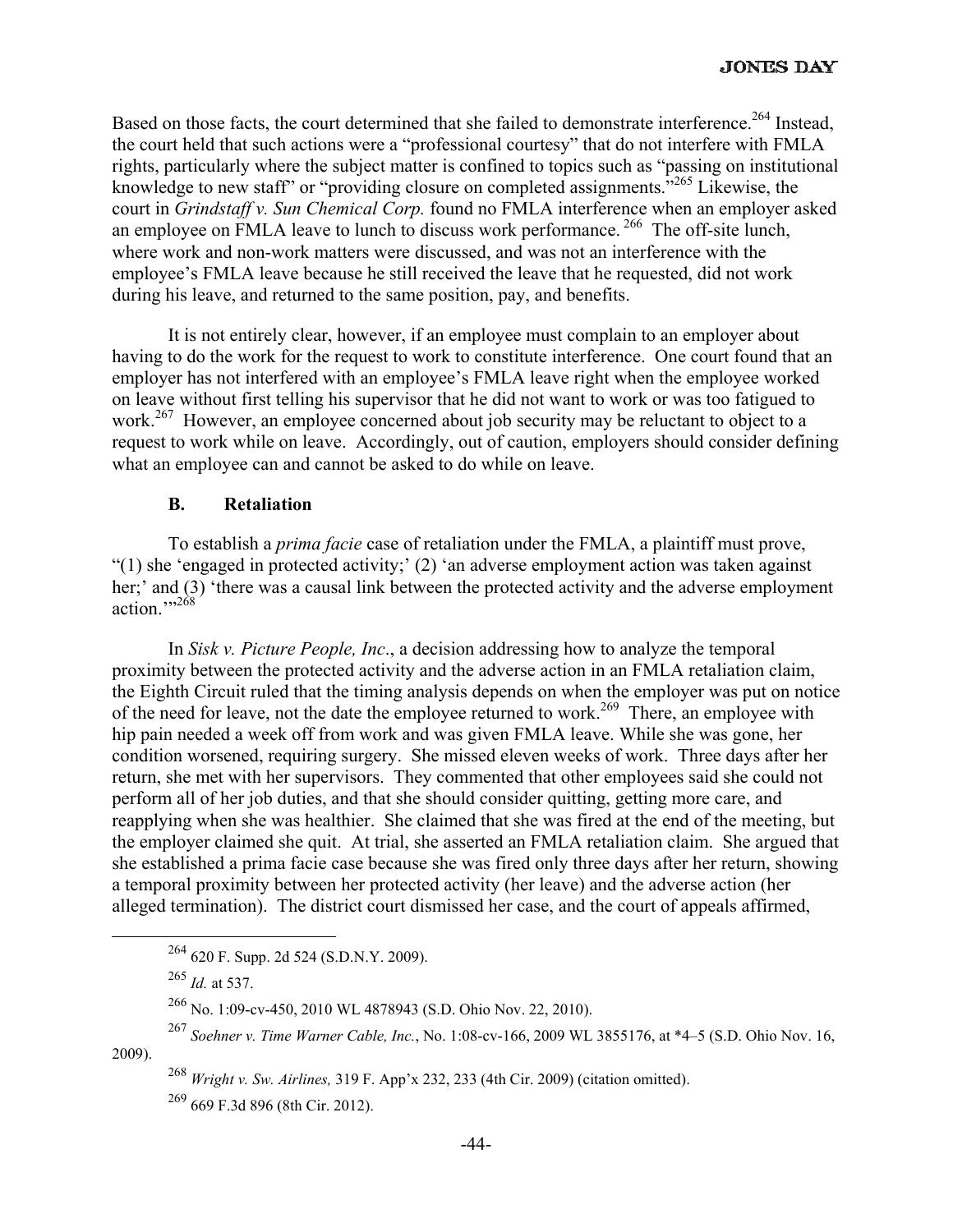finding that she had not established a prima facie case. Although her leave was protected, the temporal proximity analysis for purposes of her prima facie case began with her intention to take leave, which was several months before the date she returned. That delay precluded a prima facie case.

Typically, once an employee makes out a prima facie case of retaliation, the courts will apply the burden-shifting framework established in *McDonnell Douglas Corp. v. Green*, which allows the employer to put forward evidence to show that there was a legitimate, nondiscriminatory reason for the employment action.<sup>270</sup> In *Thomsen v. Stantec*, the plaintiff claimed that his termination after returning from FMLA leave constituted retaliation.<sup>271</sup> The judge granted summary judgment on behalf of the employer, finding that the employer's justification – a "slow-down" in work and poor performance by the plaintiff – rebutted the presumption of retaliation.<sup>272</sup> In addition, the defendants were able to identify six other employees that took FMLA leave who suffered no adverse employment action.<sup>273</sup>

In *Bosse,* in contrast, the defendant was able to demonstrate a legitimate reason for not promoting the plaintiff based on deposition testimony from the plaintiff's supervisor that he lacked experience and knowledge for the position.<sup>274</sup> However, the judge ultimately denied summary judgment for the defendant finding that the plaintiff had adduced evidence which created a question of fact as to whether the employer's justification was pretextual (e.g., evidence that those who were promoted had better attendance than Plaintiff and that his unscheduled leave, which included FMLA leave, garnered attention and negative remarks on his performance evaluations, which were otherwise positive).<sup>275</sup>

# **CFRA Regulations**

Under the CFRA, it is unlawful for an employer to retaliate against an employee for filing a claim, participating in an investigation, or otherwise opposing an unlawful act under the statute. Cal. Gov't Code §§ 12940(h), 12945.2(*l*); Cal. Code Regs. tit. 2, § 7297.7. Unlike the FMLA, there is no individual liability for retaliation for taking leave under the CFRA. *Nazir v. United Airlines, Inc.*, 178 Cal. App. 4th 243, 287 (2009).

To establish a prima facie case of retaliation under the CFRA, a plaintiff must prove that: (1) the defendant is an employer covered by the CFRA; (2)

 <sup>270 411</sup> U.S. 792 (1973). *See Thomsen v. Stantec, Inc.*, 785 F. Supp. 2d 20 (W.D.N.Y. 2011), *aff'd*, 483 F. App'x 620 (2d Cir. 2012), *cert. denied*, 133 S. Ct. 931 (2013) (applying *McDonnell Douglas* to an FMLA retaliation claim); *see also Bosse,* 692 F. Supp. 2d at 588 (explaining that retaliation claims are treated as analogous to those under Title VII); *Wright,* 319 F. App'x at 233 (describing the application of the burden shifting framework to rebut a showing of prima facie retaliation).

<sup>271</sup> *Thomsen,* 785 F. Supp. 2d at 25.

 $^{272}$  *Id.* 

<sup>273</sup> *Id.*

<sup>274</sup> *Bosse,* 692 F. Supp. 2d at 590-91.

<sup>275</sup> *Id.*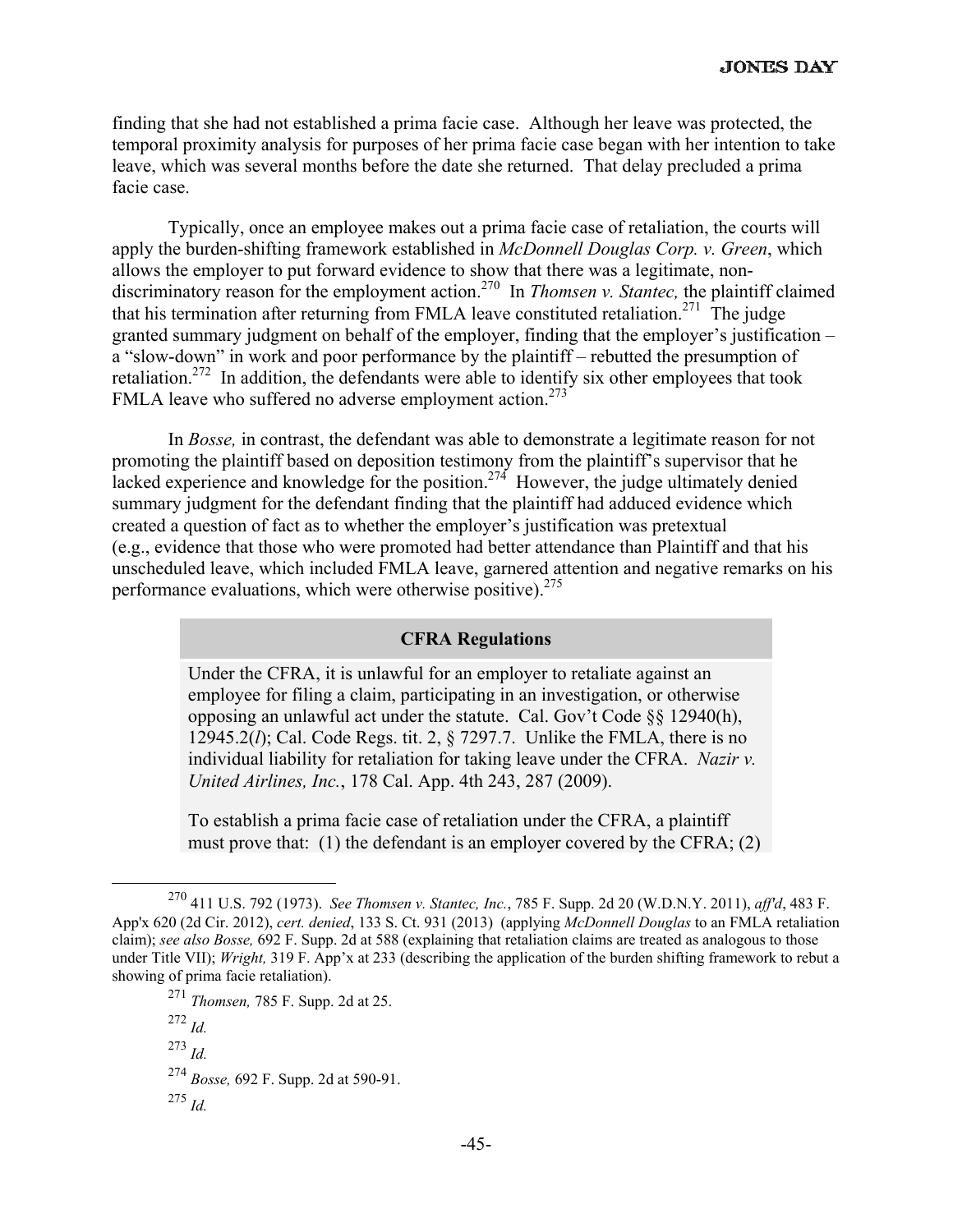#### **CFRA Regulations**

the plaintiff is an employee eligible to take CFRA leave; (3) the plaintiff exercised his or her right to take leave for a qualifying CFRA purpose; (4) the plaintiff suffered an adverse employment action (e.g., termination, fine or suspension) because of the exercise of that right. *Dudley v. Dep't of Transp.*, 90 Cal. App. 4th 255, 261 (2001) (relying on *Hodgens v. Gen. Dynamics Corp.*, 144 F.3d 151, 161 (1st Cir. 1998) (defining elements for retaliation in violation of FMLA).

Typically, once an employee makes out a prima facie case of retaliation the courts will apply the burden-shifting framework established in *McDonnell*.

#### **1. Mixed Motive**

Some of the most difficult cases to assess are those where an employment action was motivated by both a legitimate and discriminatory reason. In *Richardson v. Monitronics, International Inc.*, the Fifth Circuit applied a mixed motive framework to analyze an FMLA claim.276 Under this approach a plaintiff has an opportunity to demonstrate that the employer's action was motivated by a discriminatory purpose, however the employer can overcome this charge by demonstrating that it would have acted the same way without the discriminatory factor.<sup>277</sup> In this particular case, the court found that while discriminatory purpose was a motivating factor in the employer's termination decision, the employee's repeated violation of the company's attendance policy would have resulted in her termination regardless.<sup>278</sup>

The Sixth Circuit also applied a burden shifting framework in analyzing the FMLA claim in *Hunter v. Valley View Local Schools*. 279 The school district placed a custodian on involuntary leave after several periods of intermittent FMLA leave. After the custodian presented evidence that the school district retaliated against her for exercising her FMLA rights, the burden shifted to the school district to prove that it would have placed her on involuntary leave regardless of her FMLA leave.<sup>280</sup> The school superintendent testified that there were mixed motives to placing the custodian on involuntary leave: her permanent medical restrictions and "excessive absenteeism" due to FMLA leave. The mixed motives indicated there were issues of fact as to the school district's employment decision, and thus, the Sixth Circuit reversed the grant of summary judgment awarded to the school district.

278 *Id.* at 336.

 <sup>276 434</sup> F.3d 327 (5th Cir. 2005); *see also Crouch v. J.C. Penney Corp.,* No. 08-40325, 2009 WL 1885875 (5th Cir. July 1, 2009) (finding that employee's severe misconduct, rather than her FMLA leave, ultimately resulted in her termination); *Gibson v. City of Louisville,* 336 F.3d 511 (6th Cir. 2003) (finding jury instructions based on mixed motive theory permissible in an FMLA case).

<sup>277</sup> *Richardson,* 434 F.3d at 333.

<sup>279 579</sup> F.3d 688 (6th Cir. 2009).

<sup>280</sup> *Id.* at 692-93.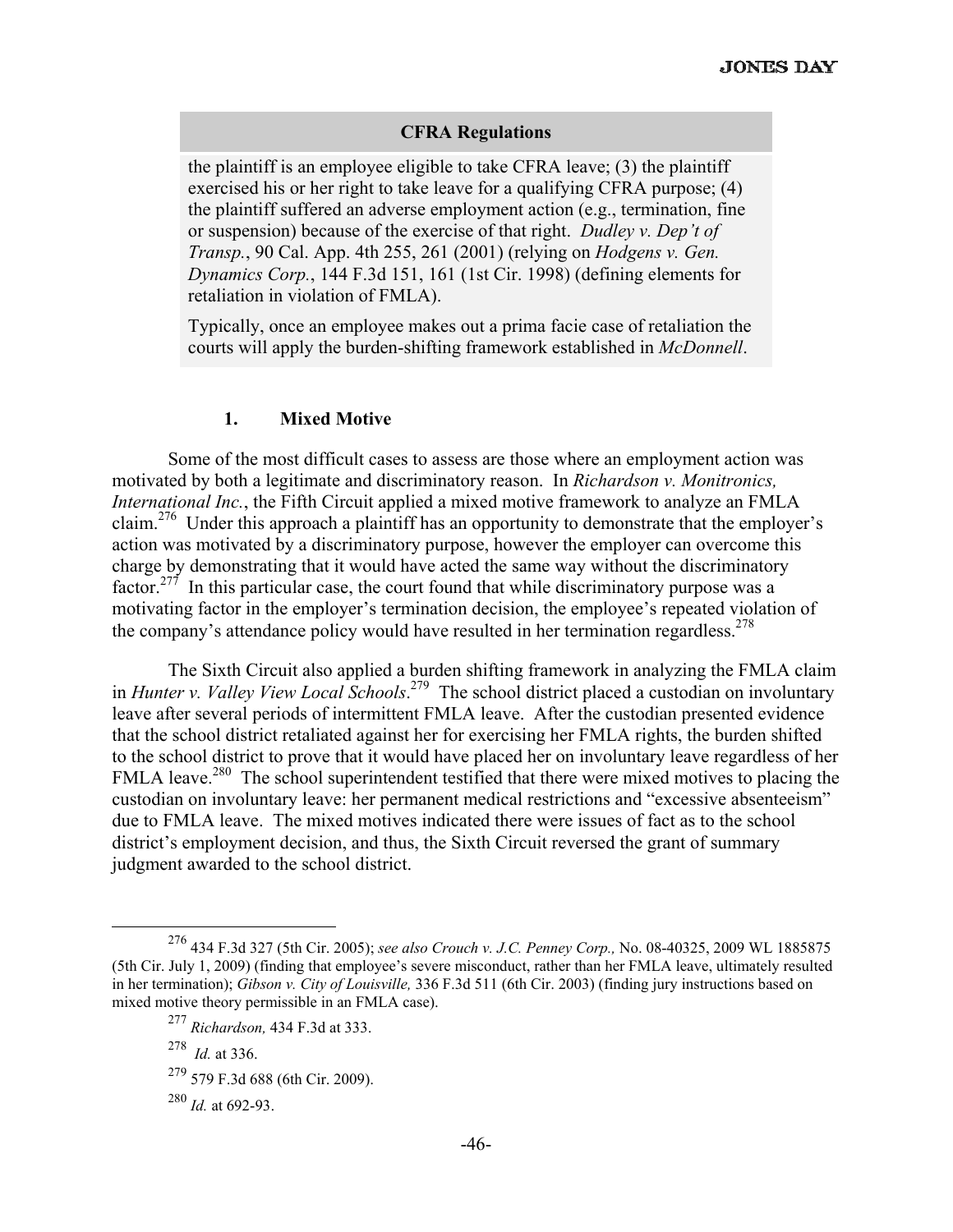It remains to be seen whether courts will continue to apply the mixed-motive framework to FMLA retaliation claims in light of the U.S. Supreme Court's decision in *University of Texas Southwestern Medical Center v. Nassar*. In *Nassar* the court held that a plaintiff must prove retaliation under Title VII "according to traditional principles of but-for causation," and not the lessened "motivating factor" causation test that is applied to Title VII claims for discrimination based on membership in a protected class.<sup>281</sup> The difference between these two standards, and their application to federal discrimination statutes, was previously addressed in *Gross v. FBL Financial Services*, in which the Court held that a plaintiff claiming age discrimination under the Age Discrimination in Employment Act (ADEA) must prove "but-for causation", a higher standard than the "motivating factor" burden in Title VII discrimination claims.<sup>282</sup> Following *Gross*, it was unclear whether, and to what extent, courts would apply "but-for causation" to other discrimination statutes. *Nassar* then applied *Gross* to retaliation under Title VII, which results in a standard under which Title VII plaintiffs can prove discrimination under the motivating factor standard, but not retaliation. Instead, plaintiffs claiming retaliation under Title VII must now prove that "the unlawful retaliation would not have occurred in the absence of the alleged wrongful action or actions of the employer."283 Since the *Nassar* decision, at least one court has applied the Title VII burden-shifting framework to an FMLA retaliation claim without discussing *Nassar* or its implications on the viability of the mixed-motive framework in the FMLA retaliation context.<sup>284</sup> This area will bear future attention, as courts grapple with the application of *Nassar* in other non-Title VII contexts, including FMLA retaliation.

#### **2. Fraudulent Use of Leave and Employer's Honest Belief Defense**

Courts have also recognized that an employer's honest, good faith belief of misconduct by an employee may be a defense to FMLA claims. The honest belief rule allows an employer's proffered reason to be considered honestly held if "the employer can establish it 'reasonably reli[ed] on particularized facts that were before it at the time the decision was made.'"<sup>285</sup> After the employer has met its burden, the plaintiff must demonstrate that the employer's belief was not held honestly, which requires more than simply asserting the employer's proffered reason has no basis in fact  $^{286}$ 

The employer in *Seeger v. Cincinnati Bell Telephone Co., LLC* successfully relied on the honest belief doctrine when an employee raised an FMLA retaliation claim. There, the company placed an employee on paid disability leave, rather than light duty, for an FMLA-qualifying medical condition affecting his leg.<sup>287</sup> However, while he was on leave, employees saw him

 $281$  570 U.S. \_\_\_ (June 24, 2013).

<sup>282</sup> *Gross v. FBL Financial Services, Inc.*, 557 U.S. 167 (2009).

<sup>283</sup> *Nassar*, 570 U.S. \_\_\_ (2013).

<sup>284</sup> *See Mercer v. The Arc of Prince Georges County, Inc.*, No. 13-1300 (4th Cir. July 11, 2013) ("we have previously recognized that because [FMLA retaliation] claims are analogous to Title VII retaliation claims, they can be analyzed under the burden-shifting framework of McDonnel Douglas Corp. v. Green").

<sup>285</sup> *Joostberns v. United Parcel Servs., Inc.*, 166 F. App'x 783, 791 (6th Cir. 2006) (citing *Smith v. Chryster Corp.*, 155 F.3d 799, 806-07 (6th Cir. 1998)).

<sup>286</sup> *Id.* (citing *Majewski v. Automatic Data Processing, Inc.*, 274 F.3d 1106, 1117 (6th Cir. 2001)).

 $287$  681 F.3d 274 (6th Cir. 2012).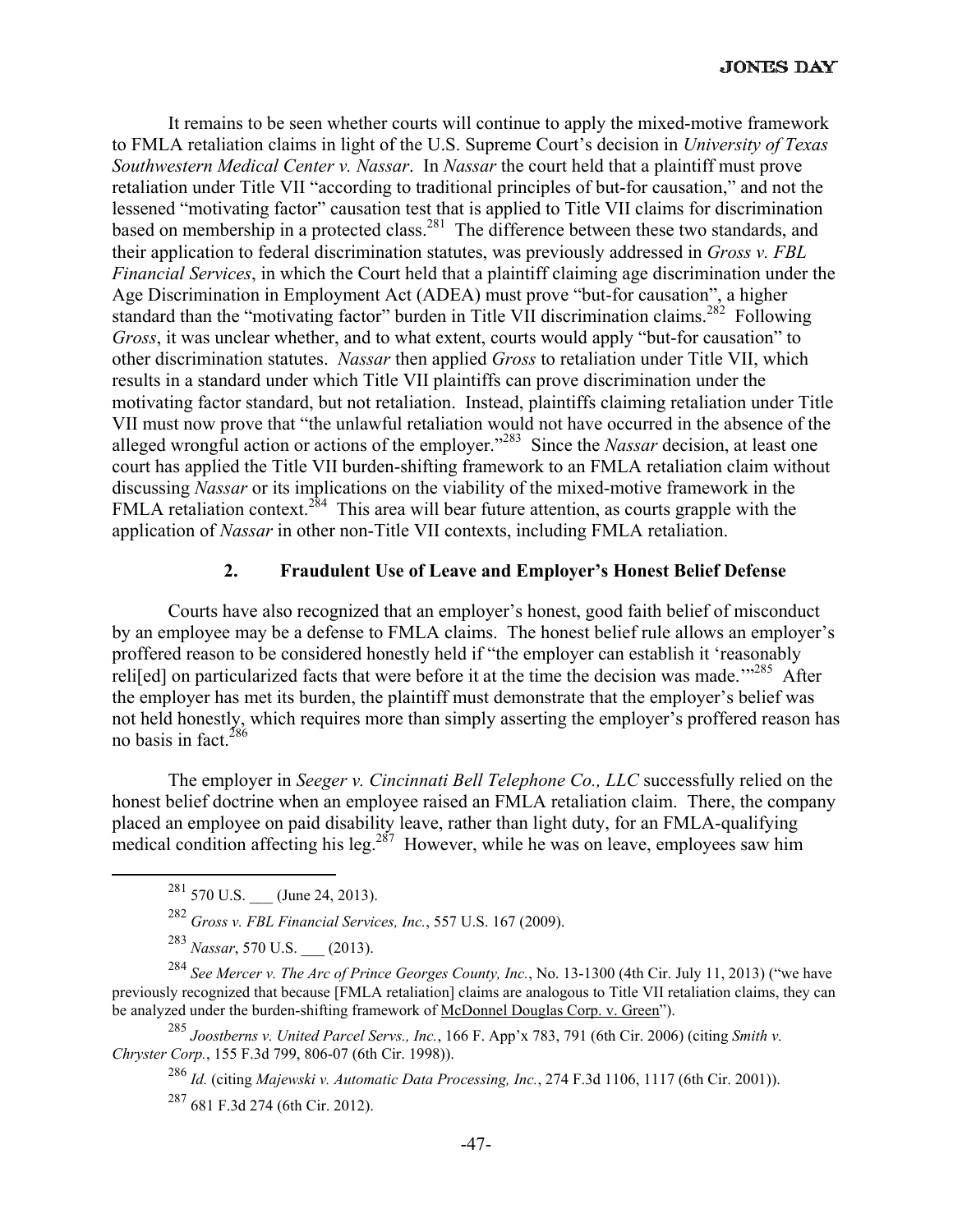attending an Oktoberfest Festival, apparently walking without difficulty. The employer conducted an investigation, including an interview of the employee, and then concluded that he had engaged in disability fraud by over-reporting his symptoms to avoid light duty. The Sixth Circuit affirmed summary judgment against the employee because he could not show the employer's good faith belief was a pretext for FMLA retaliation. Specifically, the court found that the employer "made a 'reasonably informed and considered decision' before it terminated him, and Seeger has failed to show that [the employer's] decision-making process was unworthy of credence."

In another decision from the Seventh Circuit, *Scruggs v. Carrier Corp.*, an employer took a relatively unorthodox step to address an excessive absenteeism problem.288 It hired a private investigator to follow 35 employees believed to be abusing the company's leave policies. One of the employees was authorized to take intermittent leave under the FMLA to take care of his mother in a nursing home. On one of the employee's intermittent FMLA days off to care for his mother, the private investigator determined that he had not in fact visited his mother. Based on that information, the employer terminated his employment. The employee sued, claiming the employer interfered with his FMLA rights and retaliated against him for using the FMLA. The trial court determined the employer had an "honest suspicion" the employee was abusing his FMLA entitlement and dismissed the case. The Court of Appeals agreed, explaining that the employer reasonably relied on the employee's pattern of prior absenteeism and the investigator's video surveillance of the employee's activities. Taken together, these facts were sufficient to establish the employer acted appropriately.

If, however, an employee is able to challenge the credibility of the employer's honest belief, the employer may face an adverse summary judgment ruling. For example, in *White v. Telcom Credit Union*, the employer argued it honestly believed the employee was disruptive in the call center and belligerent during the discipline meeting held later that day.<sup>289</sup> Based on the reasonably and honestly held belief that the employee was insubordinate, the employer moved to terminate the employee. When the burden shifted to the employee, she presented "evidence that create[d] a factual dispute whether the decision to terminate was reasonably informed and worthy of credence."<sup>290</sup> For example, she offered deposition testimony from six of her coworkers, only one of whom found her behavior in the call center disruptive. Thus, the employee successfully suggested the employer did not have an "honest belief" that she was insubordinate but instead anticipated her FMLA request and retaliated with termination. In viewing the evidence in the light most favorable to the employee, the court ruled against the employer's motion for summary judgment.

To bolster the honest belief defense, employers are increasingly relying on evidence from social media. For instance, the Sixth Circuit in *Jaszczyszyn v. Advantage Health Physician Network* upheld summary judgment for an employer who terminated an employee after seeing incriminating Facebook pictures of the employee who was on leave.<sup>291</sup> The employee was on

 <sup>288 688</sup> F.3d 821 (7th Cir. 2012).

<sup>289 874</sup> F. Supp. 2d 690 (E.D. Mich. 2012)

<sup>290</sup> *Id.* at 710.

<sup>291 504</sup> F. App'x 440 (6th Cir 2012).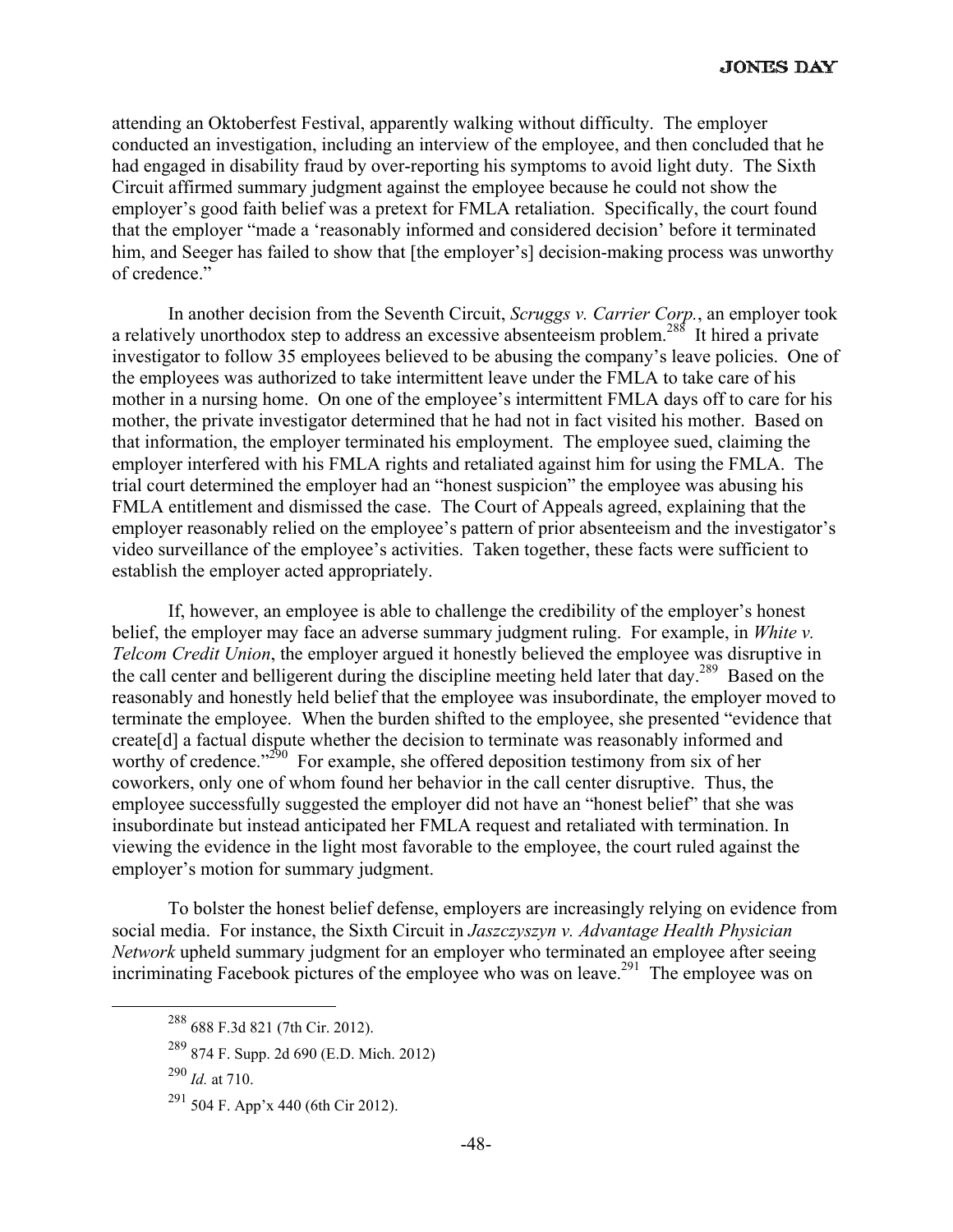intermittent FMLA leave due to back pain when her coworkers saw 127 Facebook pictures of her drinking at an all-day local festival. The coworkers reported the photos to their supervisor, who had received a phone call from the employee during the weekend of the festival to request Monday off due to back pain. When the employee returned to work, human resources confronted her with the photos. The employee could not explain the discrepancy between her claims of back pain and the photos, so the employer terminated her employment. Because the employee did not refute the employer's honest belief of FMLA fraud, the court ruled in favor of the employer.

Similarly, in the recent decision *Lineberry v. Richards*, a district court dismissed a registered nurse's FMLA interference and retaliation claims based on evidence on her Facebook page showing that she had lied about a vacation she took during her medical absence.<sup>292</sup> In that case, the employee alleged she experienced "excruciating" lower back and leg pain after moving stretchers at work, and her doctor ordered her to refrain from working. After the employer approved her FMLA leave, the employee went on a prepaid, planned vacation to Mexico and posted photos of her trip on Facebook. The pictures showed the employee riding in a motorboat, lying on a bed and holding beer bottles, and carrying her more than 15-pound infant grandchildren in each arm while she stood. Coworkers who saw the Facebook posts complained to supervisors about what they viewed as her abuse of FMLA leave.

The employee was later terminated and brought suit for retaliation and interference under the FMLA. The district court dismissed her claim, explaining that the employer terminated the employee for her dishonesty, explaining that: "Based on such undisputed dishonesty, Defendants had a right to terminate Plaintiff, without regard to her leave status, because the FMLA does not afford an employee greater rights than she would have if she was not on FMLA leave."<sup>293</sup> In addition, the court ruled that the employee's Facebook posts, as well as her admissions about dishonesty, constituted "particularized facts" upon which the employer could support its termination decision based on an " honest belief" that she had misused her FMLA leave.

# **XI. LEGISLATIVE AND DOL DEVELOPMENTS**

The FMLA receives a great deal of attention in the legislative arena. In 2009, the Airline Flight Crew Technical Corrections Act amended the FMLA to permit the DOL to promulgate regulations describing a method for calculating the entitlement to leave for "flight attendants" and "flight crewmembers," as those terms are defined by Federal Aviation Administration regulations.294 The amendment provides that an airline flight attendant or flight crew member meets the hours of service requirement of the FMLA if, during the previous 12-month period, he or she (1) has worked or been paid for not less than 60 percent of the applicable total monthly guarantee (or its equivalent), and (2) has worked or been paid for not less than 504 hours, not including personal commute time, or time spent on vacation, medical, or sick leave.<sup>295</sup>

 <sup>292</sup> No. 11-13752, 2013 WL 438689 (E.D. Mich. Feb. 5, 2013).

<sup>293</sup> *Id.* at \*5.

<sup>294 29</sup> U.S.C. § 2612(a)(5).

<sup>295 29</sup> C.F.R. §§ 825.801, 825.802.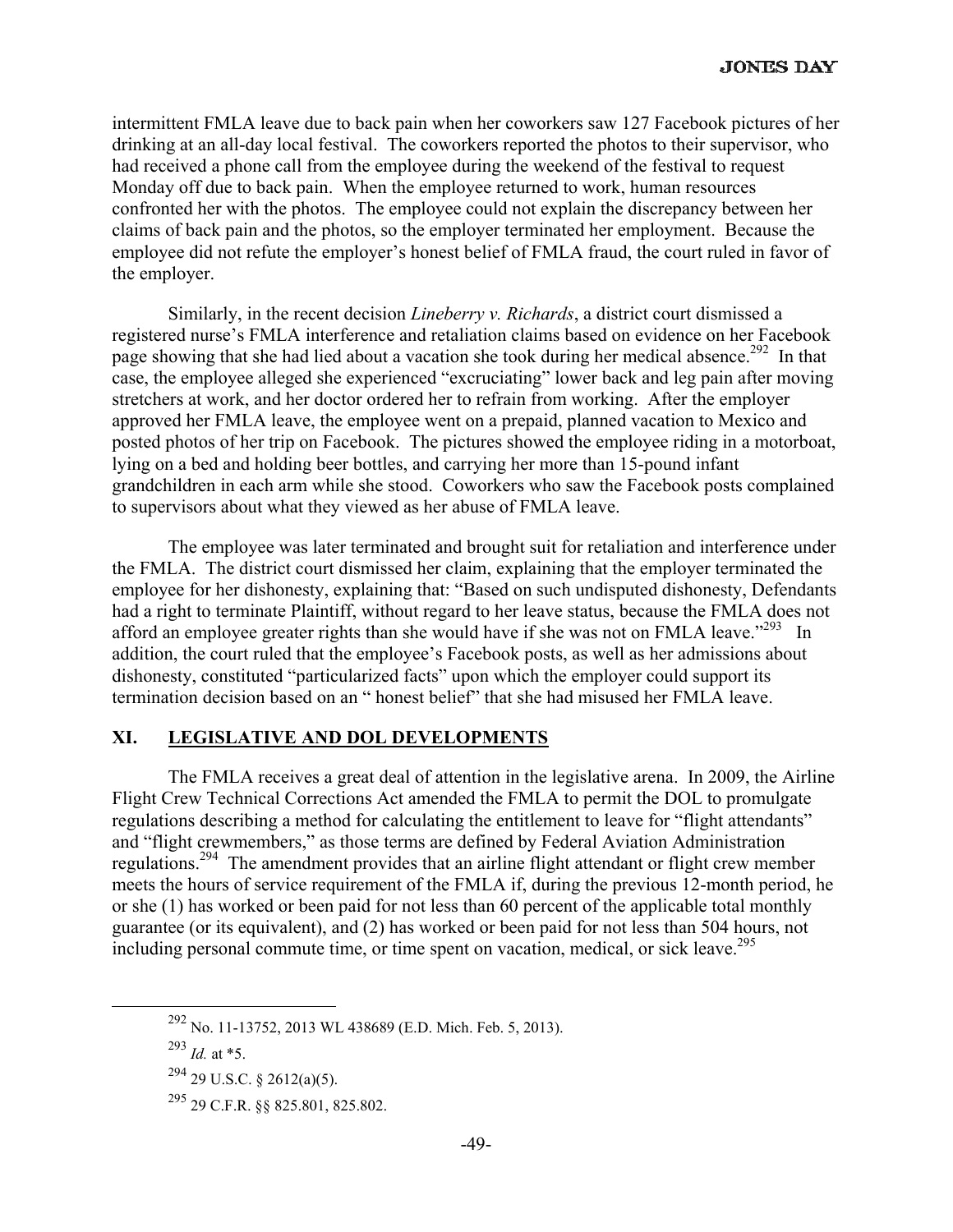In 2009, Congress also passed the National Defense Authorization Act for Fiscal Year 2010. As previously discussed, the NDAA included provisions to expand leave for military families.

There are currently new bills before the 113th Congress that propose significant amendments to the FMLA. The Part-Time Worker's Bill of Rights Act of 2013 (H.R. 675) proposes to eliminate the hours of service requirement for eligible employees under the FMLA. The bill would redefine an "eligible employee" as "an employee who has been employed, either as a full-time or part-time employee, for at least 12 months by the employer with respect to whom leave is requested under section 102." Representative Janice Schakowsky introduced this bill on February 13, 2013 and it was referred to a House Subcommittee on the same day.

The Healthy Families Act (H.R. 1286 and S. 631) would build on the FMLA and create a national standard for paid sick leave. Representative Rosa DeLauro and Senator Tom Harkin, the bill's sponsors, propose employees earn an hour of paid sick time for every thirty hours worked, with an annual limit of 56 hours of paid sick time unless the employer chooses to set a higher limit. The bill also identifies appropriate uses of the paid sick time, including time used for the worker's own illness, to care for a sick family member, or to recover from domestic violence. The Healthy Families Act is pending committee approval in both the House and Senate.

Congress is also considering the Family and Medical Leave Inclusion Act (H.R. 1751 and S. 846). On April 25, 2013, Representative Carolyn Maloney and Senator Dick Durbin introduced this bill, which would expand FMLA coverage to permit employees to take unpaid leave to care for a same sex partner, parent-in-law, grandparent, grandchild, sibling or adult child with a serious health condition. The Family and Medical Leave Inclusion Act has been referred to committee in the House and Senate.

In addition to statutory changes to the FMLA, the DOL has issued guidance on the FMLA definition of "son and daughter." First, the DOL explained that any employee who assumes the role of caring for a child receives parental rights to FMLA leave regardless of the legal or biological relationship.<sup>296</sup> The DOL utilized an example of a same sex parent with no legal connection to the couple's child to illustrate this notion of in loco parentis. An employee who shares equally in the raising of an adopted child with a same sex partner is "entitled to leave to bond with the child following placement, or to care for the child if the child has a serious health condition, because the employee stands in loco parentis to the child."<sup>297</sup>

Second and noted above, the recent DOL guidance from January 2013 indicates that the age of onset of a disability is irrelevant to the determination of whether an individual is considered a "son or daughter" under the FMLA.<sup>298</sup> The broadened definition of "son or daughter," along with the ADAAA's expanded definition of disability, will "increase the number of adult children with disabilities related to whom parents may take FMLA protected leave

 <sup>296</sup> June 22, 2010 Administrator's Interpretation No. 2010-3.

<sup>297</sup> *Id.*

<sup>298</sup> *See* January 14, 2013 Administrator's Interpretation No. 2013-1.